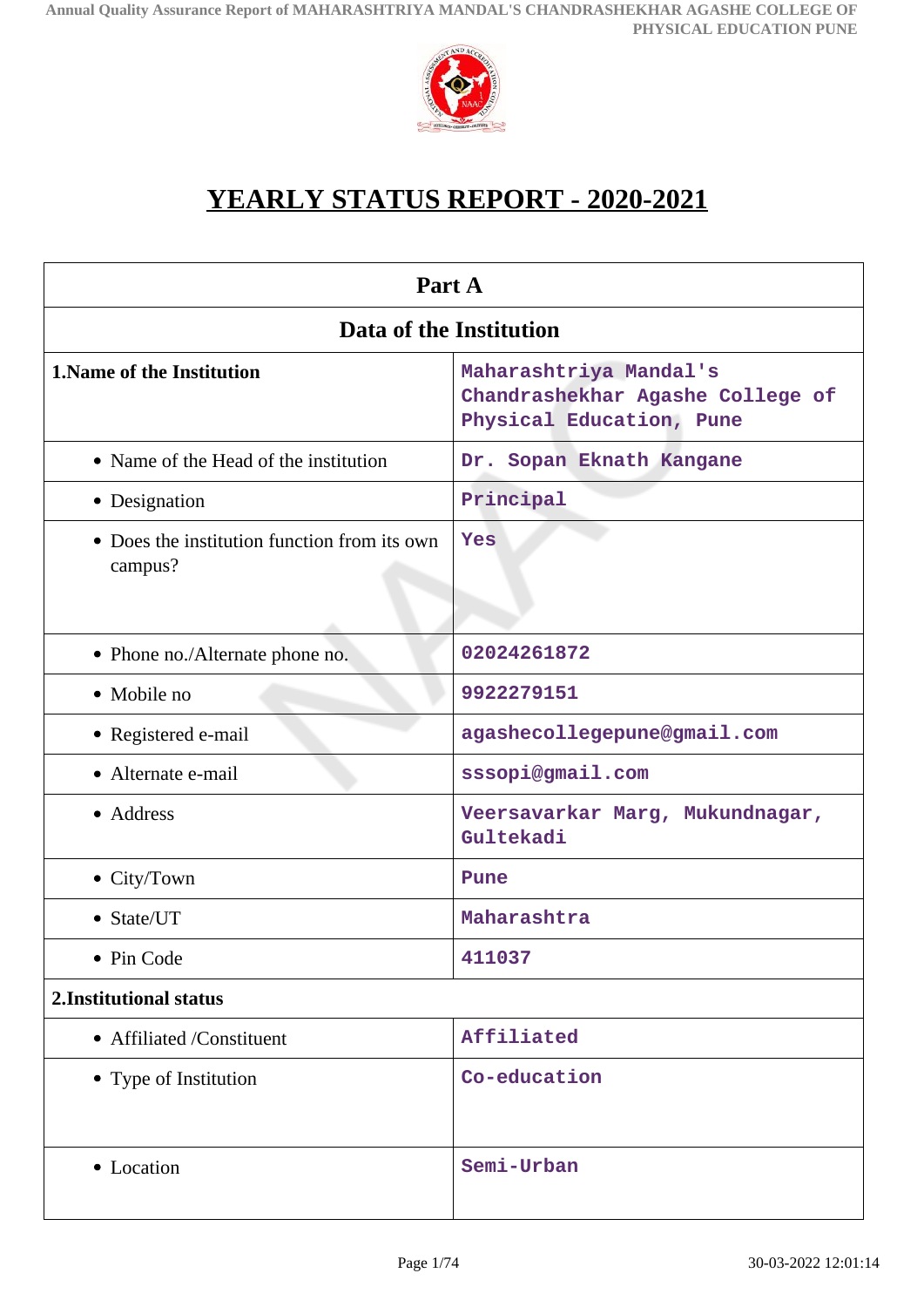| • Financial Status                                                         | UGC 2f and $12(B)$                                                                                    |
|----------------------------------------------------------------------------|-------------------------------------------------------------------------------------------------------|
| • Name of the Affiliating University                                       | Savitribai Phule Pune University,<br>Pune                                                             |
| • Name of the IQAC Coordinator                                             | Dr. Sharad Shankar Aher                                                                               |
| $\bullet$ Phone No.                                                        | 02024261872                                                                                           |
| • Alternate phone No.                                                      | 02029511474                                                                                           |
| • Mobile                                                                   | 9890025266                                                                                            |
| • IQAC e-mail address                                                      | iqaccacpe@gmail.com                                                                                   |
| • Alternate Email address                                                  | agashecollegepune@gmail.com                                                                           |
| 3. Website address (Web link of the AQAR<br>(Previous Academic Year)       | https://agashecollege.org/A.Y. %20<br>2020-21/AQAR/AQAR%202019-20.pdf                                 |
| 4. Whether Academic Calendar prepared<br>during the year?                  | Yes                                                                                                   |
| • if yes, whether it is uploaded in the<br>Institutional website Web link: | https://agashecollege.org/academi<br><u>c-calender/Academic%20Calender%20</u><br><u>2021-2022.pdf</u> |
|                                                                            |                                                                                                       |

### **5.Accreditation Details**

| $\vert$ Cycle | Grade | <b>CGPA</b> | Year of<br>Accreditation | Validity from | Validity to |
|---------------|-------|-------------|--------------------------|---------------|-------------|
| Cycle 2       | $B++$ | 82          | 2003                     | 21/03/2003    | 20/03/2009  |
| Cycle 2       | в     | 2.85        | 2009                     | 31/12/2009    | 30/12/2014  |

### **6.Date of Establishment of IQAC 01/07/2004**

# **7.Provide the list of funds by Central / State Government UGC/CSIR/DBT/ICMR/TEQIP/World Bank/CPE of UGC etc.,**

| Institutional/Depa<br>rtment/Faculty                                   | Scheme    | <b>Funding Agency</b>    |     | Year of award<br>with duration | Amount |
|------------------------------------------------------------------------|-----------|--------------------------|-----|--------------------------------|--------|
| <b>Not</b><br>Applicable                                               | <b>NA</b> | <b>Not</b><br>Applicable |     | <b>NA</b>                      | 0      |
| 8. Whether composition of IQAC as per latest<br><b>NAAC</b> guidelines |           |                          | Yes |                                |        |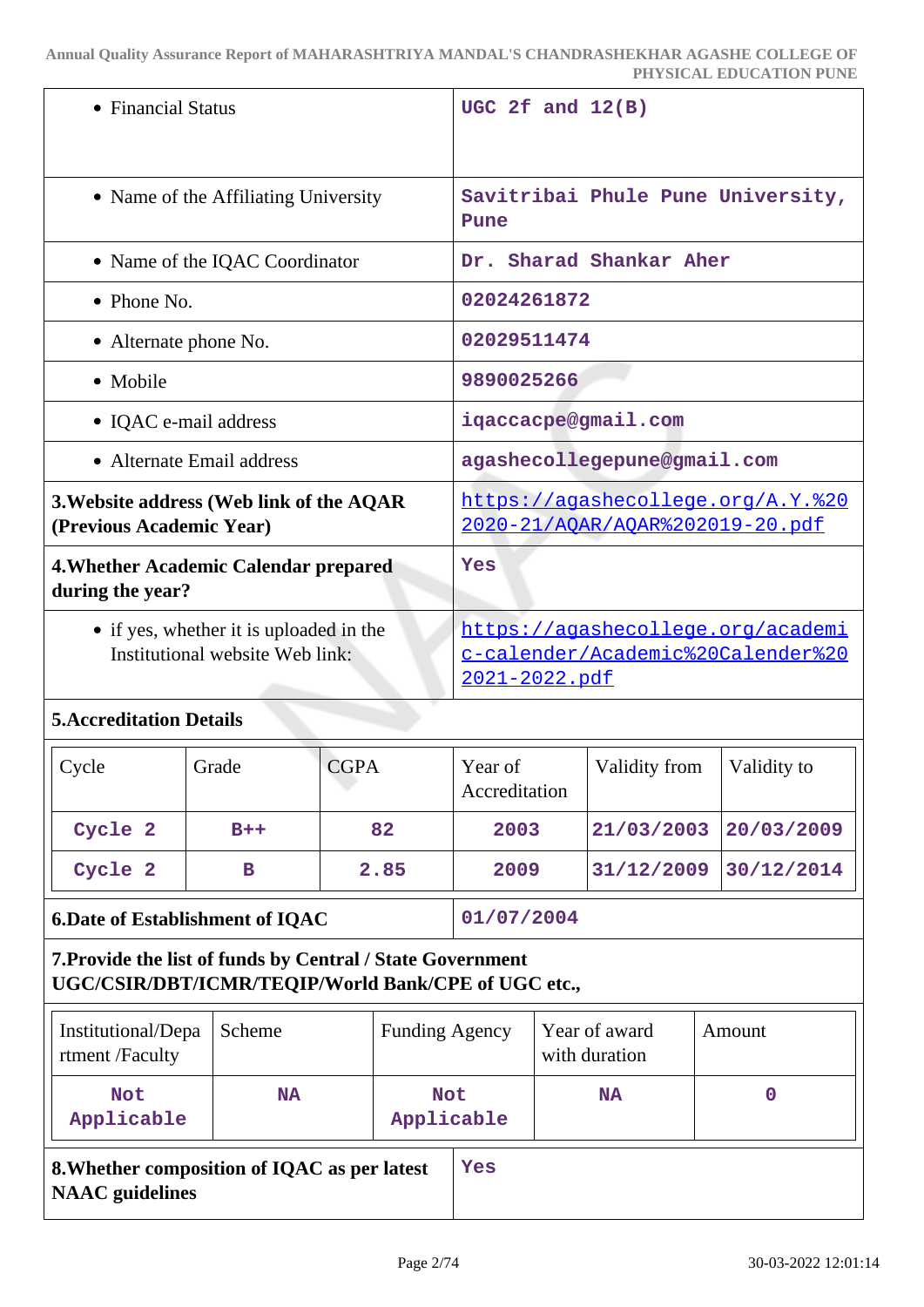|                                                                                                                                                                                                                            | PHYSICAL EDUCATION PUNE                                                 |  |  |
|----------------------------------------------------------------------------------------------------------------------------------------------------------------------------------------------------------------------------|-------------------------------------------------------------------------|--|--|
| • Upload latest notification of formation of<br><b>IQAC</b>                                                                                                                                                                | <b>View File</b>                                                        |  |  |
| 9. No. of IQAC meetings held during the year                                                                                                                                                                               | 4                                                                       |  |  |
| • Were the minutes of IQAC meeting(s) and<br>compliance to the decisions have been<br>uploaded on the institutional website?                                                                                               | Yes                                                                     |  |  |
| • If No, please upload the minutes of the<br>meeting(s) and Action Taken Report                                                                                                                                            | No File Uploaded                                                        |  |  |
| 10. Whether IQAC received funding from any<br>of the funding agency to support its activities<br>during the year?                                                                                                          | <b>No</b>                                                               |  |  |
| • If yes, mention the amount                                                                                                                                                                                               |                                                                         |  |  |
| 11. Significant contributions made by IQAC during the current year (maximum five bullets)                                                                                                                                  |                                                                         |  |  |
| 1. Conduct Academic and Administrative Audit 2. Prepare Policy and<br>Procedures of different functional area 3. Organized Faculty<br>Development Program 4. Initiate green Audit 5. Prepare Template for<br>Documentation |                                                                         |  |  |
| 12. Plan of action chalked out by the IQAC in the beginning of the Academic year towards<br>Quality Enhancement and the outcome achieved by the end of the Academic year                                                   |                                                                         |  |  |
| Plan of Action                                                                                                                                                                                                             | Achievements/Outcomes                                                   |  |  |
| Conduct Academic and<br>Administrative Audit                                                                                                                                                                               | Academic and Administrative<br>Audit conducted by IQAC Cluster<br>India |  |  |
| 13. Whether the AQAR was placed before<br>statutory body?                                                                                                                                                                  | <b>No</b>                                                               |  |  |
| • Name of the statutory body                                                                                                                                                                                               |                                                                         |  |  |

| Name | Date of meeting $(s)$ |
|------|-----------------------|
| Nil  | Nil                   |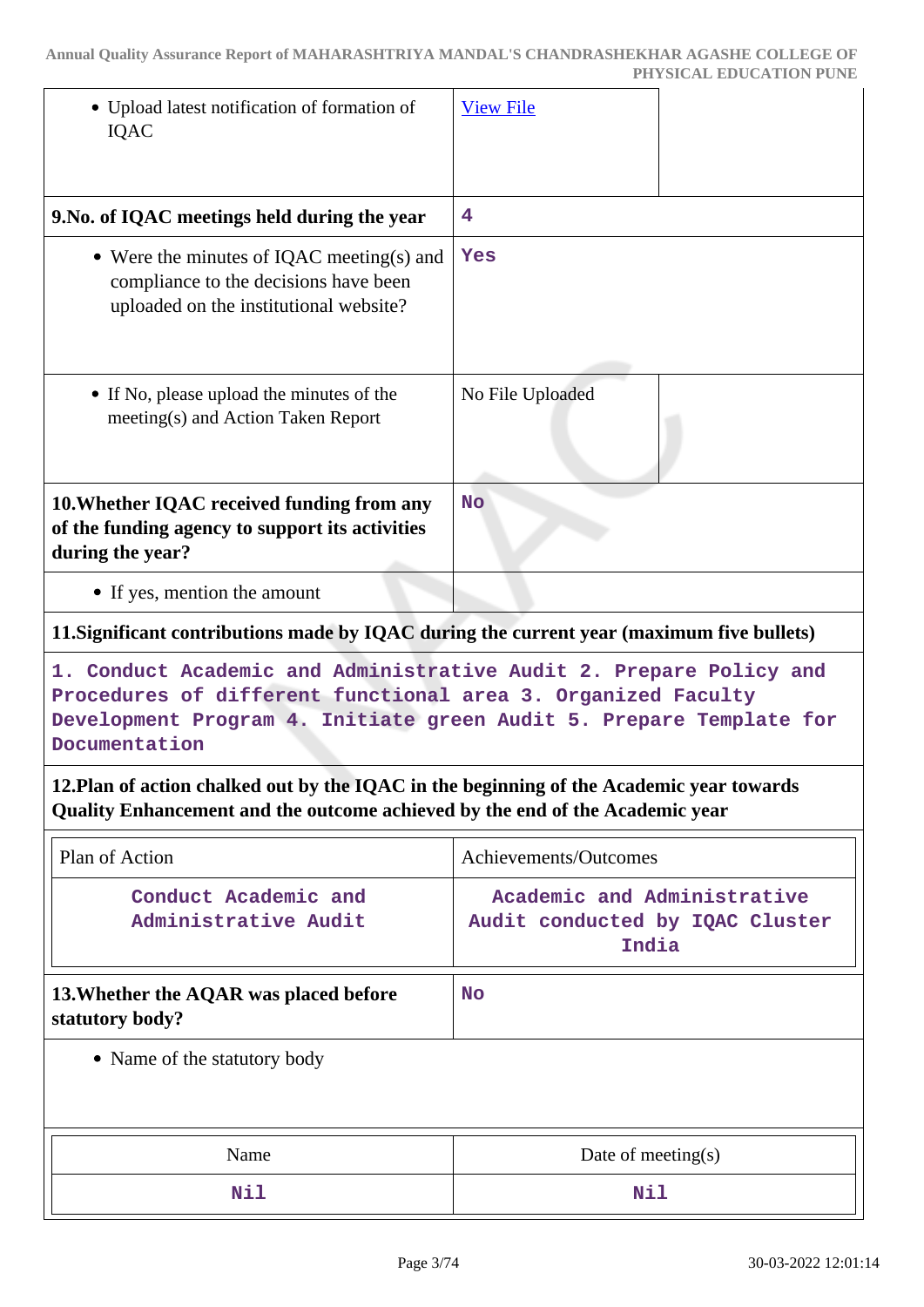| 14. Whether institutional data submitted to AISHE                                               |                    |  |  |
|-------------------------------------------------------------------------------------------------|--------------------|--|--|
| Year                                                                                            | Date of Submission |  |  |
| 2019-2020                                                                                       | 08/01/2020         |  |  |
| <b>Extended Profile</b>                                                                         |                    |  |  |
| 1.Programme                                                                                     |                    |  |  |
| 1.1<br>48                                                                                       |                    |  |  |
| Number of courses offered by the institution across all programs<br>during the year             |                    |  |  |
| <b>File Description</b>                                                                         | Documents          |  |  |
| Data Template                                                                                   | <b>View File</b>   |  |  |
| 2.Student                                                                                       |                    |  |  |
| 2.1                                                                                             | 272                |  |  |
| Number of students during the year                                                              |                    |  |  |
|                                                                                                 |                    |  |  |
| <b>File Description</b>                                                                         | Documents          |  |  |
| <b>Institutional Data in Prescribed Format</b>                                                  | <b>View File</b>   |  |  |
| 2.2                                                                                             | 140                |  |  |
| Number of seats earmarked for reserved category as per GOI/ State<br>Govt. rule during the year |                    |  |  |
| <b>File Description</b>                                                                         | <b>Documents</b>   |  |  |
| Data Template                                                                                   | <b>View File</b>   |  |  |
| 2.3                                                                                             | 129                |  |  |
| Number of outgoing/final year students during the year                                          |                    |  |  |
| <b>File Description</b>                                                                         | Documents          |  |  |
| Data Template                                                                                   | <b>View File</b>   |  |  |
| 3.Academic                                                                                      |                    |  |  |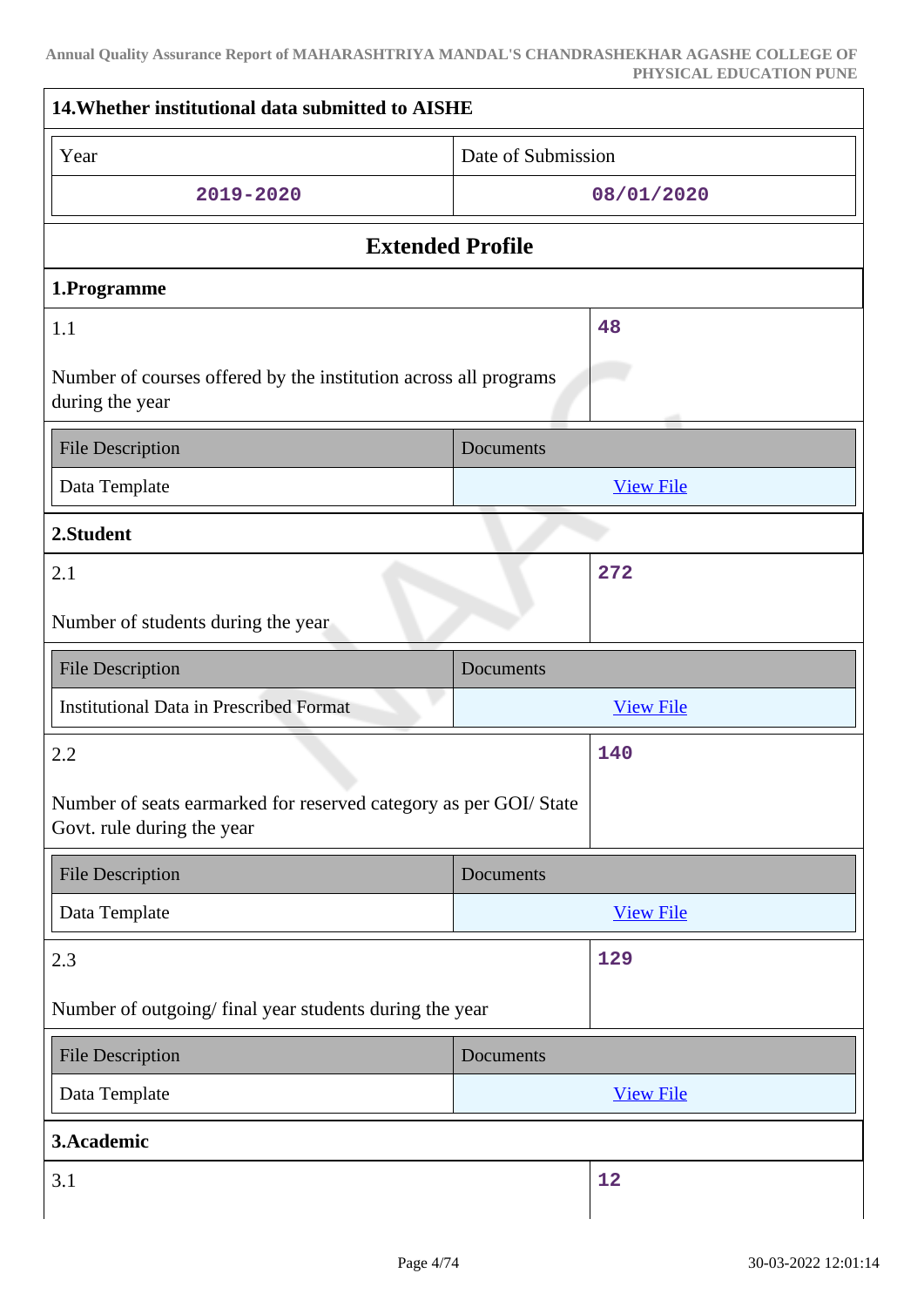| Number of full time teachers during the year                                                                   |                  |            |  |  |
|----------------------------------------------------------------------------------------------------------------|------------------|------------|--|--|
| <b>File Description</b>                                                                                        | Documents        |            |  |  |
| Data Template                                                                                                  | <b>View File</b> |            |  |  |
| 3.2                                                                                                            |                  |            |  |  |
| Number of sanctioned posts during the year                                                                     |                  |            |  |  |
| <b>File Description</b>                                                                                        | Documents        |            |  |  |
| Data Template                                                                                                  | <b>View File</b> |            |  |  |
| 4.Institution                                                                                                  |                  |            |  |  |
| 4.1                                                                                                            |                  | 7          |  |  |
| Total number of Classrooms and Seminar halls                                                                   |                  |            |  |  |
| 4.2                                                                                                            |                  | 4624241.49 |  |  |
| Total expenditure excluding salary during the year (INR in lakhs)                                              |                  |            |  |  |
| 4.3                                                                                                            |                  | 30         |  |  |
| Total number of computers on campus for academic purposes                                                      |                  |            |  |  |
| Part B                                                                                                         |                  |            |  |  |
| <b>CURRICULAR ASPECTS</b>                                                                                      |                  |            |  |  |
| 1.1 - Curricular Planning and Implementation                                                                   |                  |            |  |  |
| 1.1.1 - The Institution ensures effective curriculum delivery through a well planned and documented<br>process |                  |            |  |  |
|                                                                                                                |                  |            |  |  |

**MM's Chandrashekhar Agashe College of Physical Education is affiliated to Savitribai Phule Pune University, Pune. Thus the curriculum is as per the syllabus formed by SPPU, Pune. The curriculum is designed so as to complete it in given stipulated time. (100 days per semester). Following procedures are followed to deliver the curriculum in the best possible way.**

#### **Yearly Planning**

**Various departmental committees are formed and they give their respective departmental yearly plan. For example: Examination department gives dates for internal evaluation, Intramural committee gives dates and activities for intramurals etc.**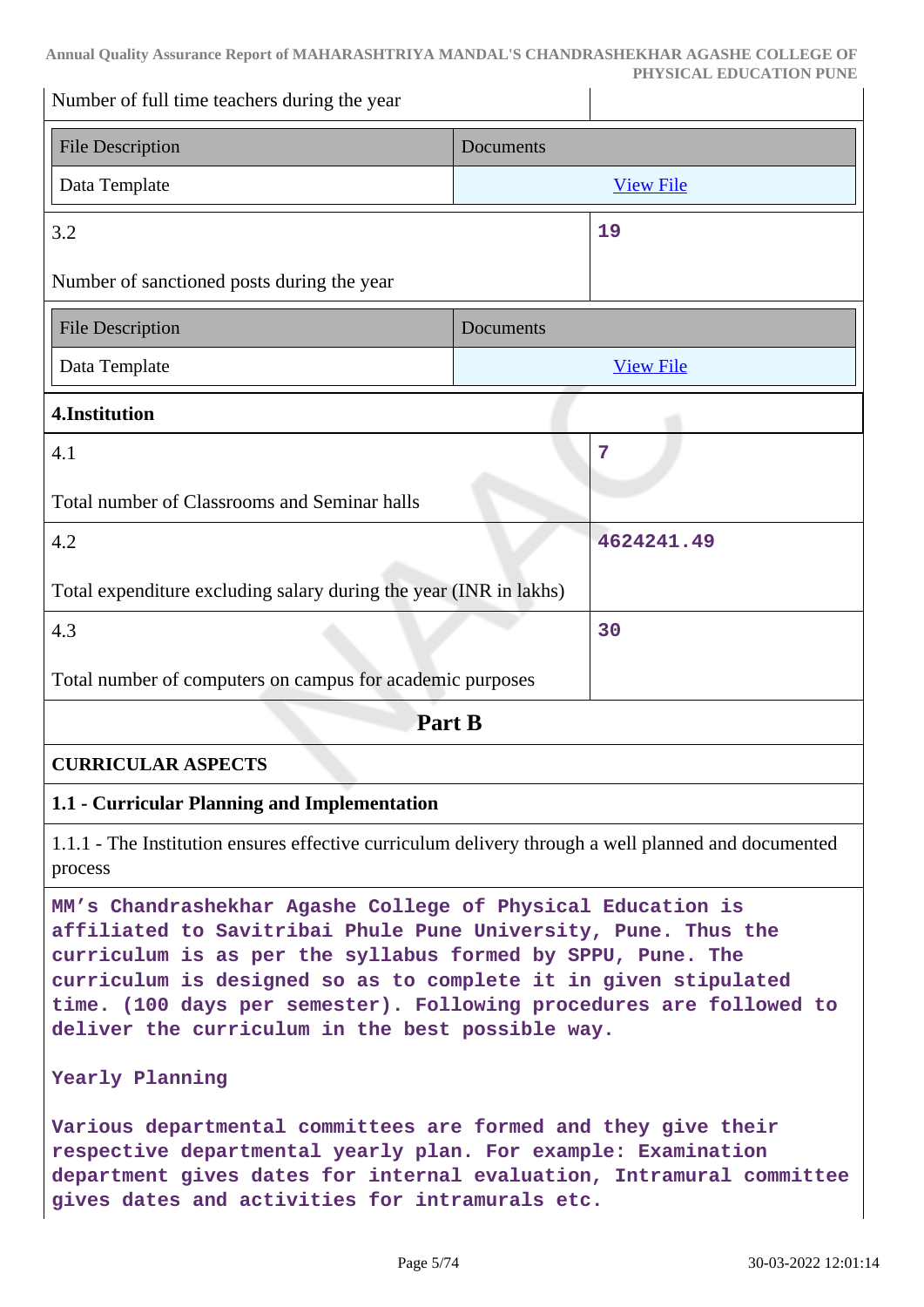**A detailed timetable for theory classes and ground practical is prepared accordingly. The subject teacher then gives a day to day teaching plan for their respective subject and ground activities including the teaching methodology to be used. Before implementation of the said planning the teaching plan is discussed in a faculty meeting, asked for suggestions or corrections and then finally implemented.**

**Final Teaching plans are submitted to IQAC.**

**Year plan is done for delivery of curriculum and following factors are considered**

- **1. Number of actual teaching days**
- **2. Days for examination**
- **3. Co-curricular Activities**
- **4. Availability of faculty**
- **5. Season**
- **6. Remedial classes**
- **7. Internship program**
- **8. Practice teaching days**

**Basic consideration**

- **1. CACPE gives a degree in BPEd (Two years course) MPEd (Two years course). BPEd 2nd year course students have to go through an internship program (compulsory). This year the students completed the internship program in online mode.**
- **2. The overall syllabus for BPEd course is divided in 3 major parts i.e.**

**2.1 Theory Courses**

**2.2 Teaching skill development program**

**2.3 Proficiency in Physical Examination and sports**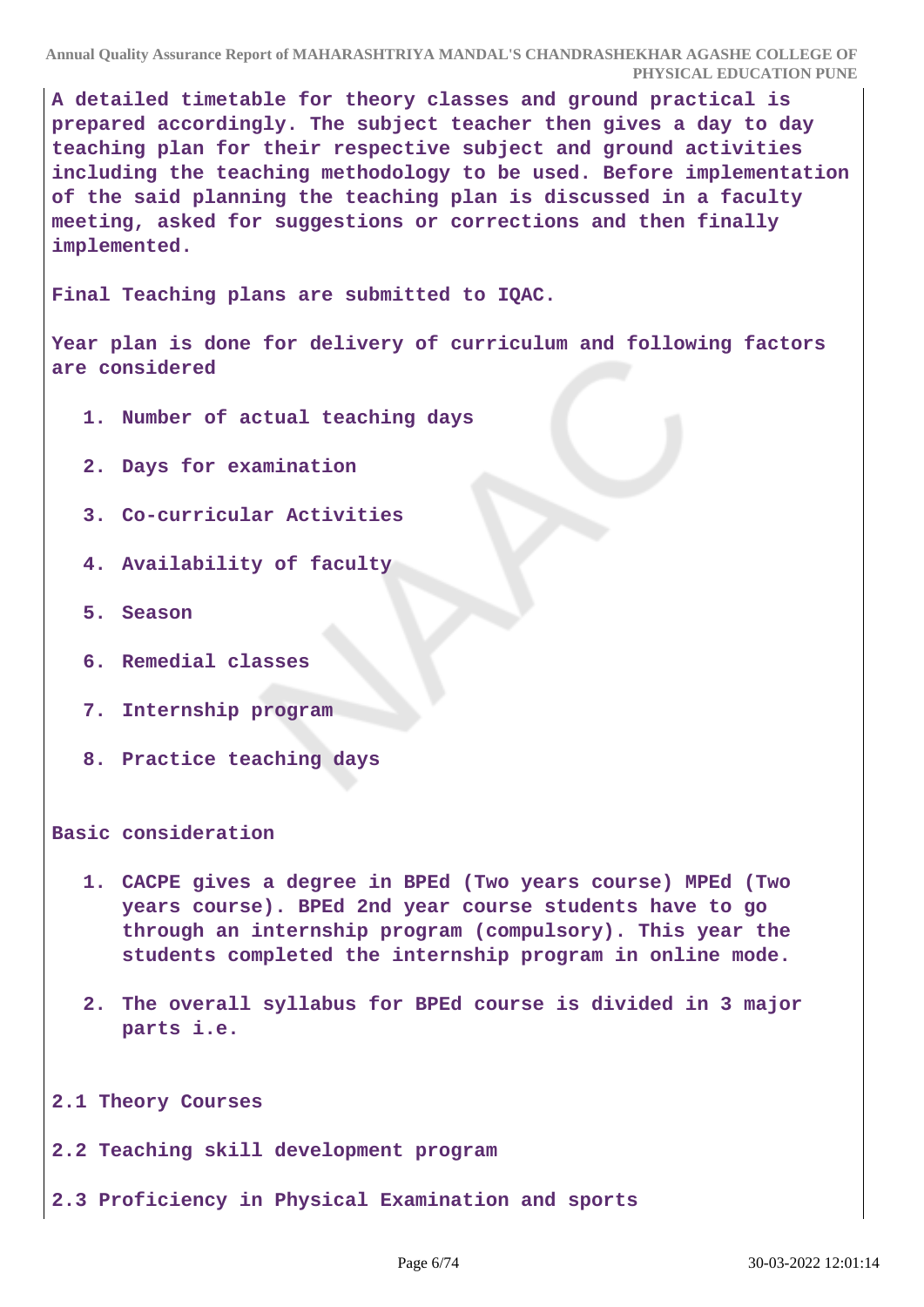**3. Theory courses**

**For completion of a BPEd degree the students have to pass in 16 theory subjects divided into 4 semesters and for a MPEd degree the students have to pass in 14 theory subjects divided into 4 semesters.**

**4. Teaching skill development program**

**The student teacher has to practice his teaching skills in a school setting. He has to take 66 practice teaching lessons. (Including micro lessons and bridge lessons per group).**

**For the Master degree course the teacher student takes 5 practice teaching lessons. All stream students have ground practical for various sports events and specialization of 45 days for one specific event. They are as follows**

- **1. BPEd 1st Year- 8 Events, in 28 credits for total 700 Marks**
- **2. BPEd 2nd Year- 6 Events, in 20 credits for total 500 Marks**

**Specialization in 1 event in 4 credits total 100 marks**

- **1. MPEd 1st Year- 3 practical courses 12 credit for 300 marks**
- **2. MPEd 2nd Year- 2 practical courses 8 credits for 200 marks**

**All the teachers submit their teaching plans for theory and practical courses. A teaching diary is maintained and submitted to the IQAC at the end of the semester.**

| <b>File Description</b>                | <b>Documents</b>                                                                |
|----------------------------------------|---------------------------------------------------------------------------------|
| Upload relevant supporting<br>document | View File                                                                       |
| Link for Additional information        | https://agashecollege.org/A.Y.%202020-21/Pol<br>icies/Curriculum%20Delivery.pdf |

1.1.2 - The institution adheres to the academic calendar including for the conduct of Continuous Internal Evaluation (CIE)

**The academic calendar is prepared at the beginning of the year and**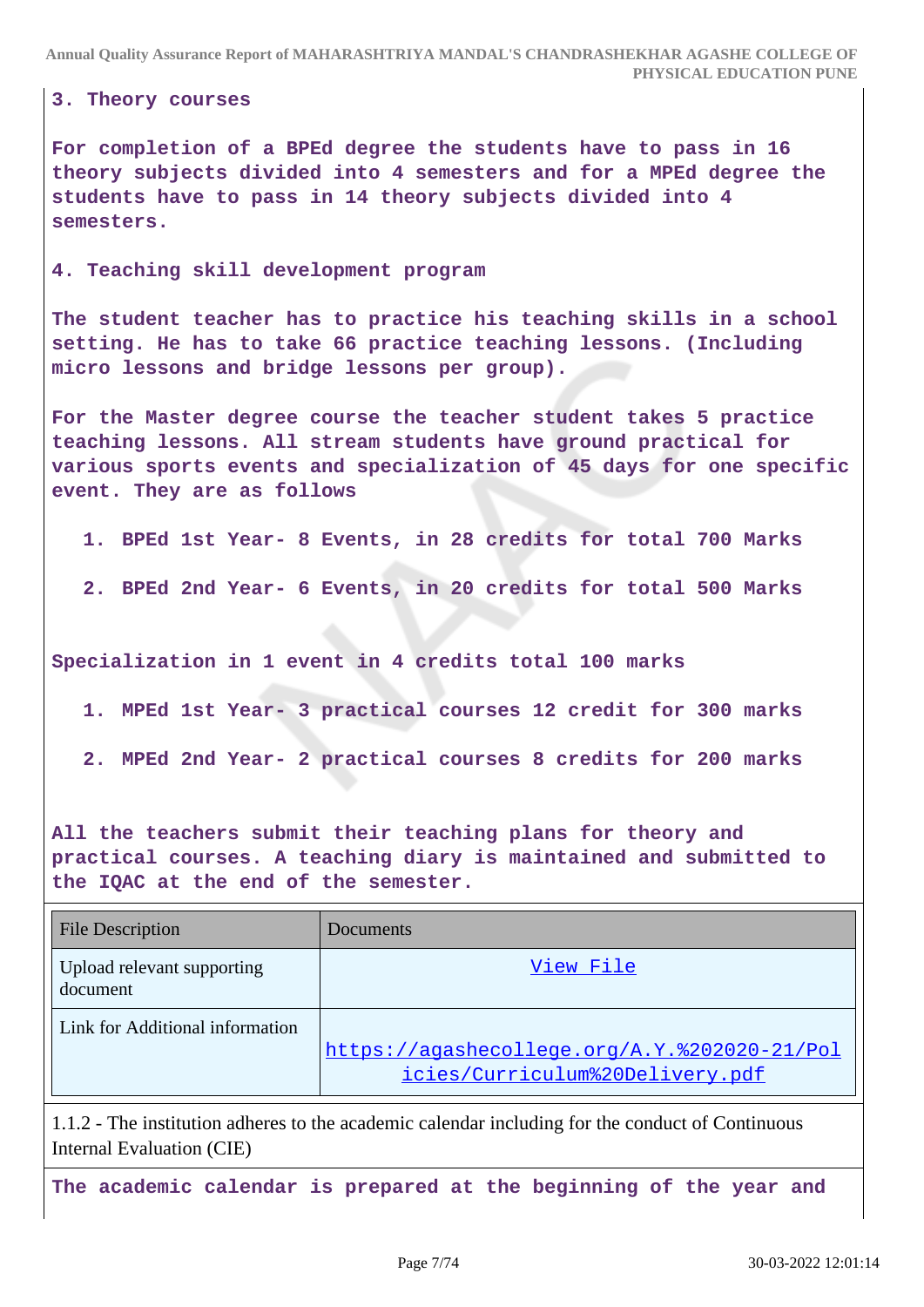**discussed in the faculty meeting. The Principal organizes a meeting before beginning of the yearto finalize academic, co-curricular and extra-curricular activities in the academic year. Each department prepares its own plan accordingly and is discussed in this meeting. A General Year Plan is prepared and approved by the faculty. Information regarding date of opening of the academic year, dates of preparation leaves and examinations, holidays/breaks, extraintramurals, cultural programs, camp, sporting events, conferences, workshops, etc. is discussed. Each department presents theirplan which is discussed and finalized. The total days with time for teaching subjects and ground practicalare finalized during the faculty meeting. The academic calendar is planned in such a way that students have ample time for learning and exam preparation. The academic calendar considers preparation leave of minimum one weeks prior to external examination. No major event or program is planned prior to any examination – internal or external. The college tries to stick to the academic calendar and makes changes only if necessary. The changes in dates are discussed and finalized in the faculty meeting. The changes are updated on notice boards and conveyed to the students. The faculty also prepares teaching plans considering the academic calendar. Timely review of the plan is also taken and necessary changes are made.**

**Internal evaluation dates are discussed and finalized. One faculty member is given responsibility for internal evaluation of academic subjects and another for ground practical. An evaluation of Academic subject is done minimum twice in a given semester; the dates of evaluation are announced 15 days earlier. Ground practical evaluation is done after the completion of stipulated time for ground practical. Before the evaluation the student's attendance is considered and defaulters are not allowed to appear for examination. Ground practical activity is evaluated by two faculty members and academic subject is evaluated by concerned subject faculty members. Students failing in academic subjects are allowed to reappear for the exam once again. Students, who could not attend the examination for some reason, are allowed to reappear for the exam after considering their reason for absence. The college tries to conduct examinations according to the planning done. No changes are made in the schedule unless unforeseen circumstances arise.**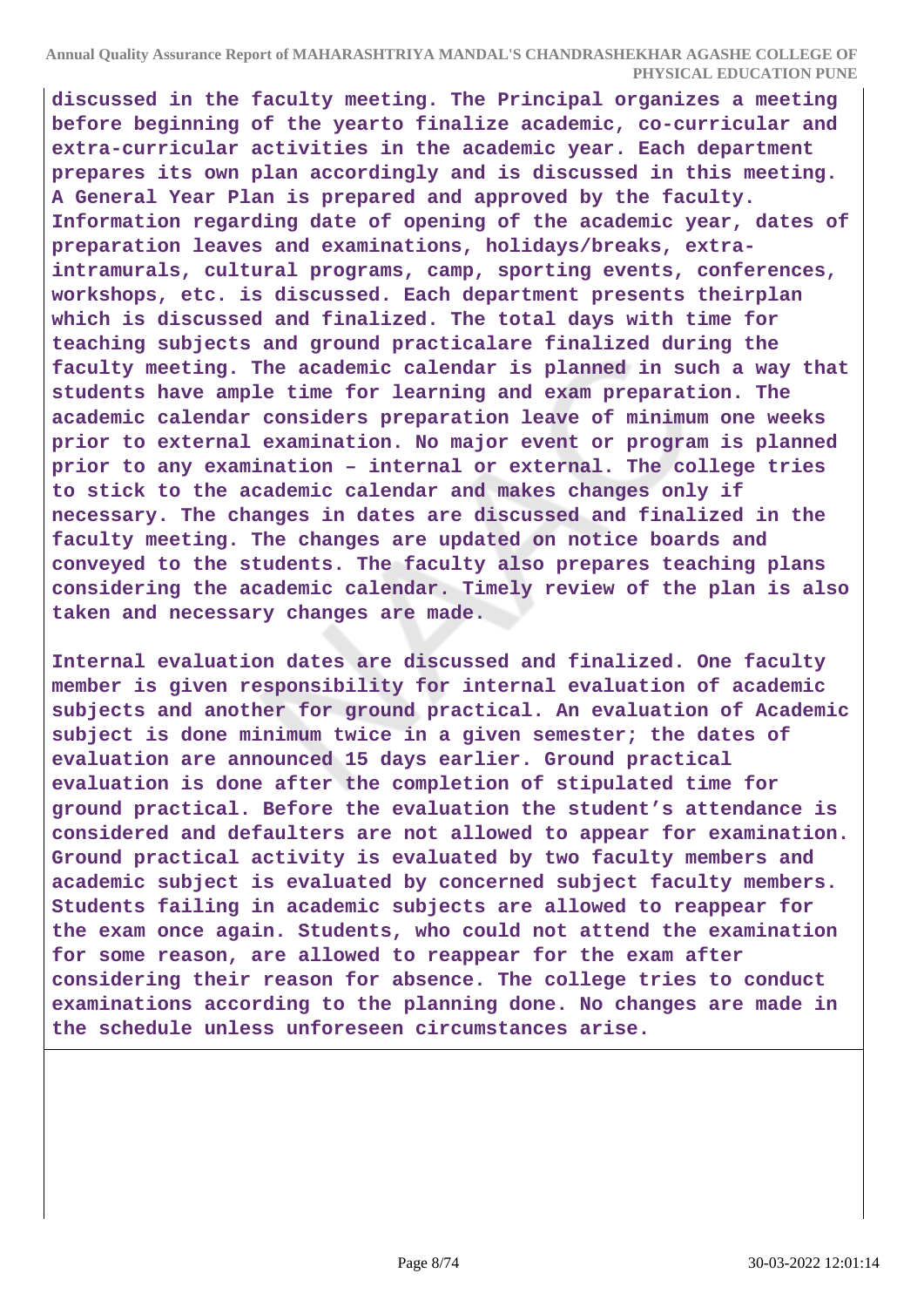| <b>File Description</b>                | Documents                                                                           |
|----------------------------------------|-------------------------------------------------------------------------------------|
| Upload relevant supporting<br>document | View File                                                                           |
| Link for Additional information        | https://agashecollege.org/academic-<br>calender/Academic%20Calender%202021-2022.pdf |

| 1.1.3 - Teachers of the Institution participate in    |  |  | A. All of the above |
|-------------------------------------------------------|--|--|---------------------|
| following activities related to curriculum            |  |  |                     |
| development and assessment of the affiliating         |  |  |                     |
| University and/are represented on the                 |  |  |                     |
| following academic bodies during the year.            |  |  |                     |
| <b>Academic council/BoS of Affiliating University</b> |  |  |                     |
| Setting of question papers for UG/PG                  |  |  |                     |
| programs Design and Development of                    |  |  |                     |
| <b>Curriculum for Add on/ certificate/ Diploma</b>    |  |  |                     |
| Courses Assessment / evaluation process of the        |  |  |                     |
| affiliating University                                |  |  |                     |

| <b>File Description</b>                                                                                         | Documents        |
|-----------------------------------------------------------------------------------------------------------------|------------------|
| Details of participation of<br>teachers in various<br>bodies/activities provided as a<br>response to the metric | View File        |
| Any additional information                                                                                      | No File Uploaded |

### **1.2 - Academic Flexibility**

**1.2.1 - Number of Programmes in which Choice Based Credit System (CBCS)/ elective course system has been implemented**

#### **1.2.1.1 - Number of Programmes in which CBCS/ Elective course system implemented**

**2**

| <b>File Description</b>                                    | <b>Documents</b> |
|------------------------------------------------------------|------------------|
| Any additional information                                 | No File Uploaded |
| Minutes of relevant Academic<br>Council/BOS meetings       | View File        |
| Institutional data in prescribed<br>format (Data Template) | View File        |

**1.2.2 - Number of Add on /Certificate programs offered during the year**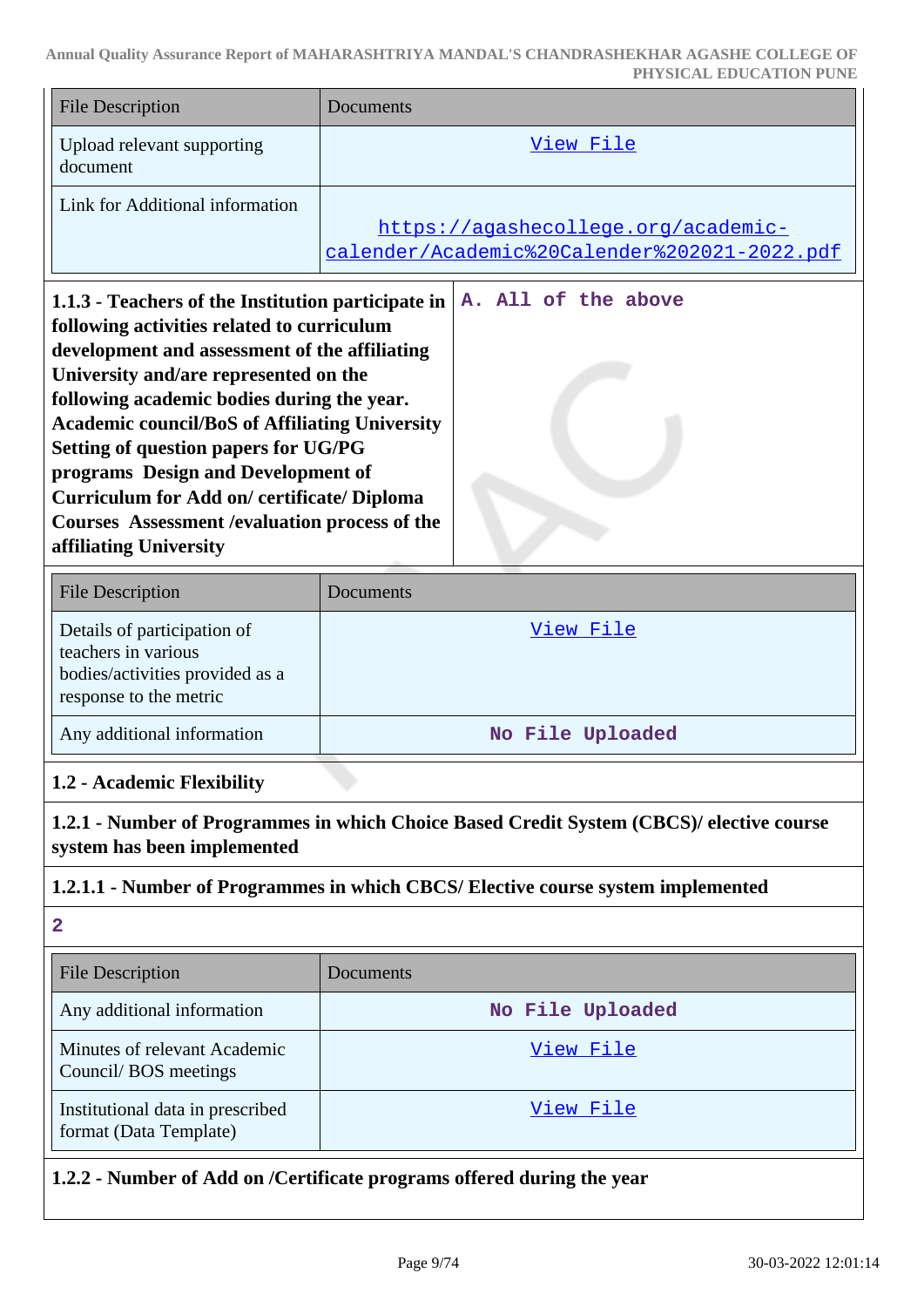### **1.2.2.1 - How many Add on /Certificate programs are added during the year. Data requirement for year: (As per Data Template)**

#### **4**

| <b>File Description</b>                                                       | Documents |
|-------------------------------------------------------------------------------|-----------|
| Any additional information                                                    | View File |
| Brochure or any other document<br>relating to Add on /Certificate<br>programs | View File |
| List of Add on /Certificate<br>programs (Data Template)                       | View File |

### **1.2.3 - Number of students enrolled in Certificate/ Add-on programs as against the total number of students during the year**

#### **177**

| <b>File Description</b>                                                                   | Documents        |
|-------------------------------------------------------------------------------------------|------------------|
| Any additional information                                                                | No File Uploaded |
| Details of the students enrolled in<br>Subjects related to<br>certificate/Add-on programs | View File        |

### **1.3 - Curriculum Enrichment**

1.3.1 - Institution integrates crosscutting issues relevant to Professional Ethics, Gender, Human Values, Environment and Sustainability into the Curriculum

**CACPE curriculum effectively integrates cross-cutting issues relevant to gender, environment and sustainability, human values, and professional ethics and leads to a strong value-based holistic development of students. Various activities are organized throughout the year as part of the curriculum that helps in this endeavor.**

- **1. Professional Ethics- The program curriculum and the extracurricular activities ensure that we develop students into professionals with right work ethic and integrity. Courses in Philosophy, Psychology, Pedagogy, Professional preparation, Soft skills etc help in developing ethics and a strong philosophical foundation and disposition. Integration of these values is done not only through the syllabus but also the extra curricular activities.**
- **2. Gender Sensitivity: The theory courses such as Anatomy & Physiology, Psychology, Sociological & philosophical**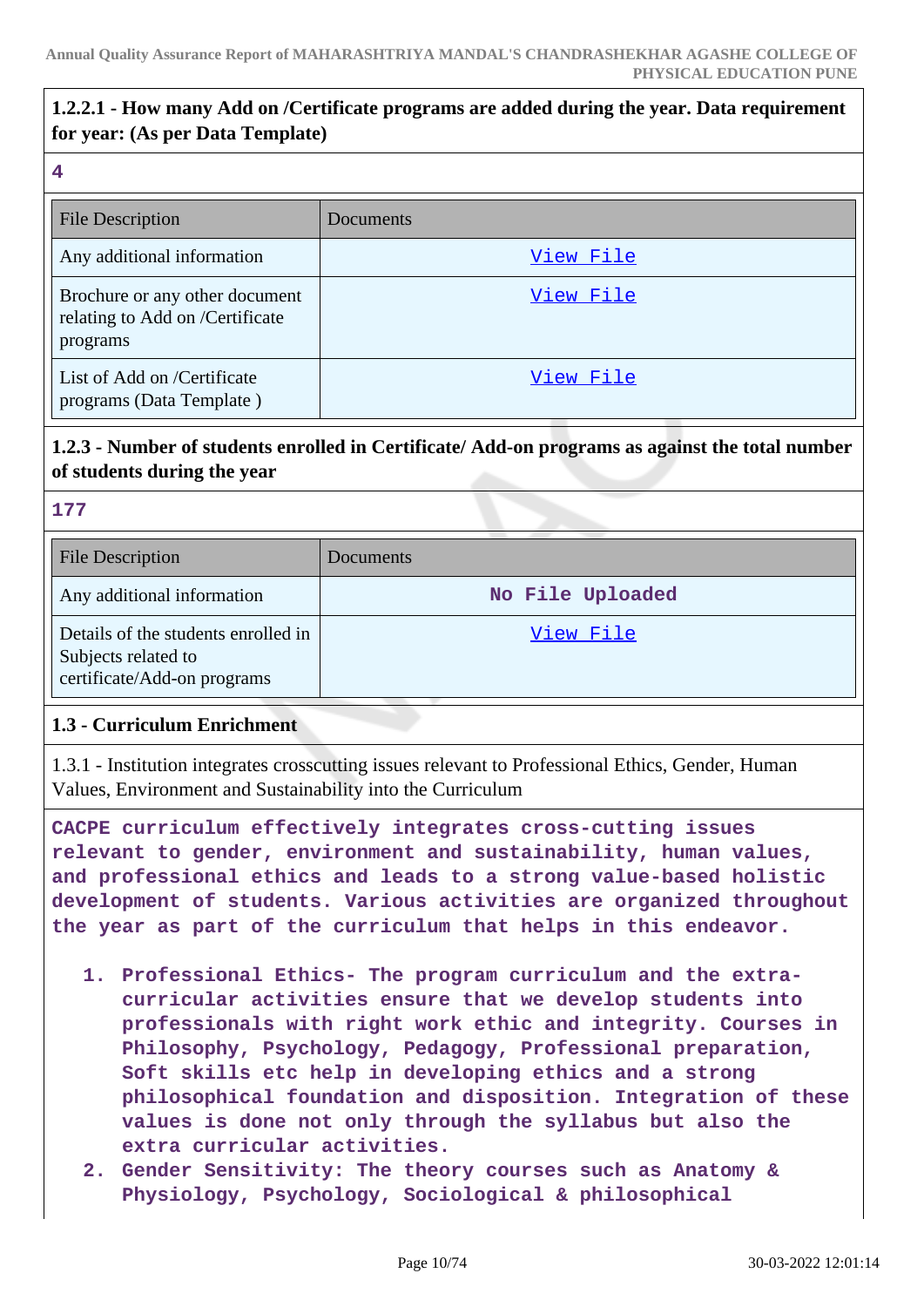**foundations, pedagogy etc introduce the students with the gender differences and needs of the learners. Awareness of the differences and the needs help our students to be sensitive towards all the genders. The college makes sure that equal opportunities are given to both girls and boys in equal proportions and in all the college activities. All the students are oriented about gender equity from time to time. Both girls and boys are encouraged to participate in competitions and activities.The college has a Grievance Redressal Cell to provide counseling to students, promote gender equity among students and also deal with related issues of safety and security of female students, staff, and faculty. The college campus is secured with CCTV and high-level security. There is separate Boys & Girls hostel (In-campus) for providing a safe environment for all students.**

**3. Environment and Sustainability- This is a very important value for a future teacher. We conduct social commitment activities, cleanliness drives, streetplays based on these issues to make our students sensitive about environment. Educative and instructive posters are displayed in various places. Theoretical courses also equip our students for developing activities related to this issue.**

| <b>File Description</b>                                                                                                                                                    | Documents        |
|----------------------------------------------------------------------------------------------------------------------------------------------------------------------------|------------------|
| Any additional information                                                                                                                                                 | No File Uploaded |
| Upload the list and description of<br>courses which address the<br>Professional Ethics, Gender,<br>Human Values, Environment and<br>Sustainability into the<br>Curriculum. | View File        |

### **1.3.2 - Number of courses that include experiential learning through project work/field work/internship during the year**

**52**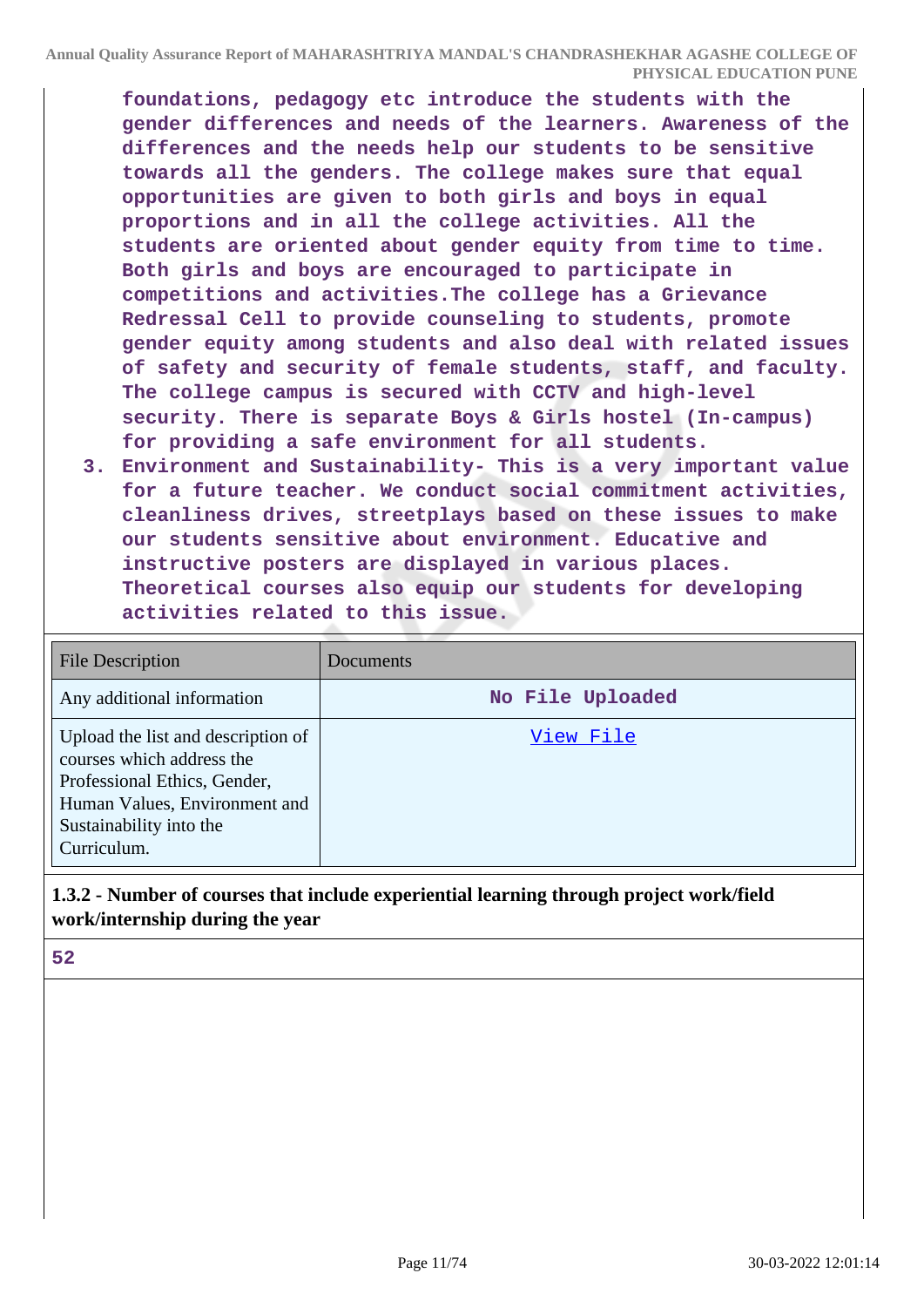| File Description                                                                                   | Documents        |
|----------------------------------------------------------------------------------------------------|------------------|
| Any additional information                                                                         | No File Uploaded |
| Programme / Curriculum/<br>Syllabus of the courses                                                 | View File        |
| Minutes of the Boards of Studies/<br>Academic Council meetings with<br>approvals for these courses | View File        |
| MoU's with relevant<br>organizations for these courses, if<br>any                                  | No File Uploaded |
| <b>Institutional Data in Prescribed</b><br>Format                                                  | View File        |

# **1.3.3 - Number of students undertaking project work/field work/ internships**

**272**

| <b>File Description</b>                                                                                             | Documents        |
|---------------------------------------------------------------------------------------------------------------------|------------------|
| Any additional information                                                                                          | No File Uploaded |
| List of programmes and number<br>of students undertaking project<br>work/field work//internships<br>(Data Template) | View File        |

**1.4 - Feedback System**

| 1.4.1 - Institution obtains feedback on the     |  |  | A. All of the above |
|-------------------------------------------------|--|--|---------------------|
| syllabus and its transaction at the institution |  |  |                     |
| from the following stakeholders Students        |  |  |                     |
| <b>Teachers Employers Alumni</b>                |  |  |                     |
|                                                 |  |  |                     |

| File Description                                                                                                                                        | Documents        |
|---------------------------------------------------------------------------------------------------------------------------------------------------------|------------------|
| URL for stakeholder feedback<br>report                                                                                                                  | Nil              |
| Action taken report of the<br>Institution on feedback report as<br>stated in the minutes of the<br>Governing Council, Syndicate,<br>Board of Management | View File        |
| Any additional information                                                                                                                              | No File Uploaded |
| 1.4.2. Escalhos researces of the Institution move                                                                                                       | analwrad<br>D    |

**1.4.2 - Feedback process of the Institution may B. Feedback collected, analyzed**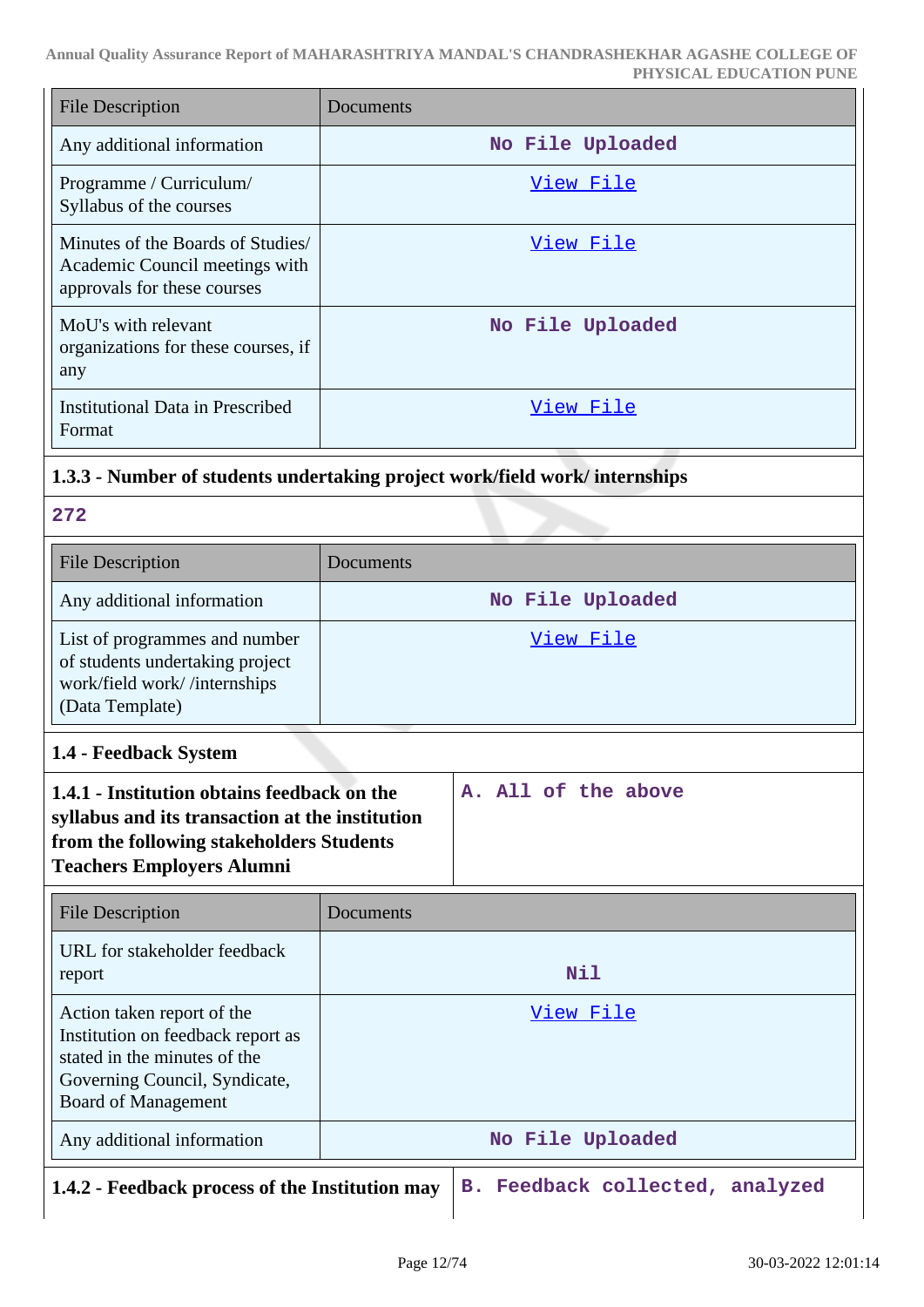| be classified as follows                                                                                                                                                                                  | PHYSICAL EDUCATION PUNE<br>and action has been taken                                      |  |  |  |  |
|-----------------------------------------------------------------------------------------------------------------------------------------------------------------------------------------------------------|-------------------------------------------------------------------------------------------|--|--|--|--|
| <b>File Description</b>                                                                                                                                                                                   | Documents                                                                                 |  |  |  |  |
| Upload any additional<br>information                                                                                                                                                                      | <u>View File</u>                                                                          |  |  |  |  |
| URL for feedback report                                                                                                                                                                                   | Nil                                                                                       |  |  |  |  |
|                                                                                                                                                                                                           | <b>TEACHING-LEARNING AND EVALUATION</b>                                                   |  |  |  |  |
| 2.1 - Student Enrollment and Profile                                                                                                                                                                      |                                                                                           |  |  |  |  |
|                                                                                                                                                                                                           | 2.1.1 - Enrolment Number Number of students admitted during the year                      |  |  |  |  |
| 2.1.1.1 - Number of students admitted during the year                                                                                                                                                     |                                                                                           |  |  |  |  |
| 272                                                                                                                                                                                                       |                                                                                           |  |  |  |  |
| <b>File Description</b>                                                                                                                                                                                   | Documents                                                                                 |  |  |  |  |
| Any additional information                                                                                                                                                                                | No File Uploaded                                                                          |  |  |  |  |
| Institutional data in prescribed<br>format                                                                                                                                                                | View File                                                                                 |  |  |  |  |
| 2.1.2 - Number of seats filled against seats reserved for various categories (SC, ST, OBC,<br>Divyangjan, etc. as per applicable reservation policy during the year (exclusive of<br>supernumerary seats) |                                                                                           |  |  |  |  |
|                                                                                                                                                                                                           | 2.1.2.1 - Number of actual students admitted from the reserved categories during the year |  |  |  |  |
| 92                                                                                                                                                                                                        |                                                                                           |  |  |  |  |
| <b>File Description</b>                                                                                                                                                                                   | Documents                                                                                 |  |  |  |  |
| Any additional information                                                                                                                                                                                | No File Uploaded                                                                          |  |  |  |  |
| Number of seats filled against<br>seats reserved (Data Template)                                                                                                                                          | <u>View File</u>                                                                          |  |  |  |  |
| 2.2 - Catering to Student Diversity                                                                                                                                                                       |                                                                                           |  |  |  |  |
| 2.2.1 - The institution assesses the learning levels of the students and organizes special Programmes<br>for advanced learners and slow learners                                                          |                                                                                           |  |  |  |  |

**After admissions college adopts a process to identify slow and advanced learners among students. Advanced learners and slow learners are identified as per their responses in the classroom as well as the performance in the Unit test, internal examinations.**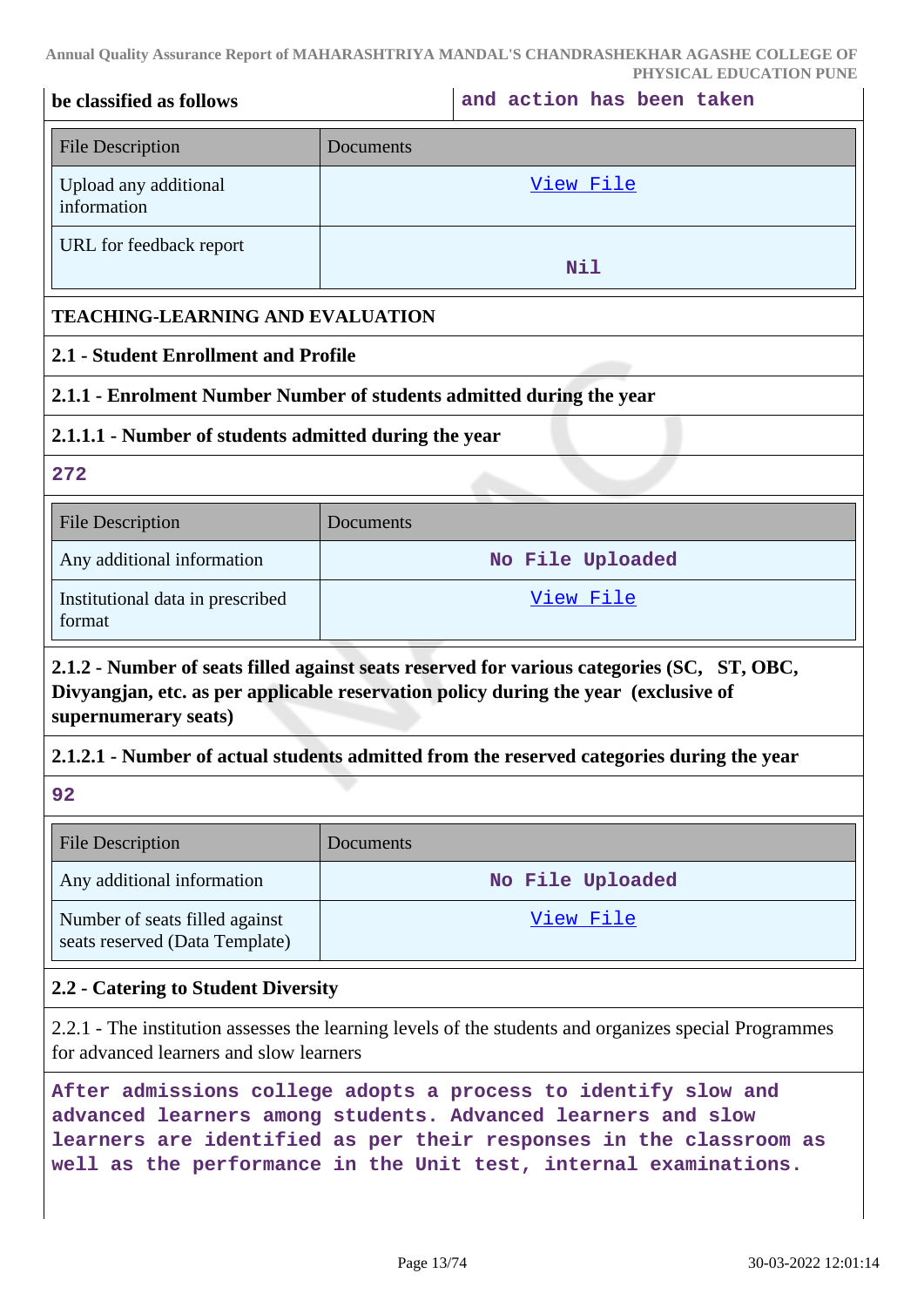**After knowing slow and advanced learners, the teachers conduct extra lectures for weaker students. The teachers observe that whether the student is easily understanding the lesson. If they fail to understand the topic or teaching of a teacher, the same isexplained again in an easy way. This is the informal way to complete the teaching-learning process and it is also convenient for both teacher and students. Advanced learners are encouraged to ask their concerns freely and frequently with the teachers, in a formal way. Students are encouraged to refer to textbooks, journals, and for their advanced studies. Home assignments and projects are taken prepared by the Students. In some courses some times the weaker students are paired with those performing better, calling this a study buddy method. This enables the students to learn more efficiently. Different books are suggested for students of different levels, some study material based on language is also offered to cater to students understanding Marathi, Hindi and English, Esepcially in case of courses like spoken english and softskills.**

| <b>File Description</b>                  | Documents                                           |
|------------------------------------------|-----------------------------------------------------|
| Paste link for additional<br>information | https://classroom.google.com/c/NDI1NjU0NTA1M<br>ZEX |
| Upload any additional<br>information     | No File Uploaded                                    |

### **2.2.2 - Student- Full time teacher ratio (Data for the latest completed academic year)**

| Number of Students         |           | Number of Teachers |
|----------------------------|-----------|--------------------|
| 272                        |           | $12 \overline{ }$  |
| <b>File Description</b>    | Documents |                    |
| Any additional information | View File |                    |

### **2.3 - Teaching- Learning Process**

2.3.1 - Student centric methods, such as experiential learning, participative learning and problem solving methodologies are used for enhancing learning experiences

**Every teacher adopts different teaching strategies and methods for better teaching-learning processes. During the teaching-learning process the teachers use a variety of teaching methods along with different evaluation methods also. Through this the faculty sees**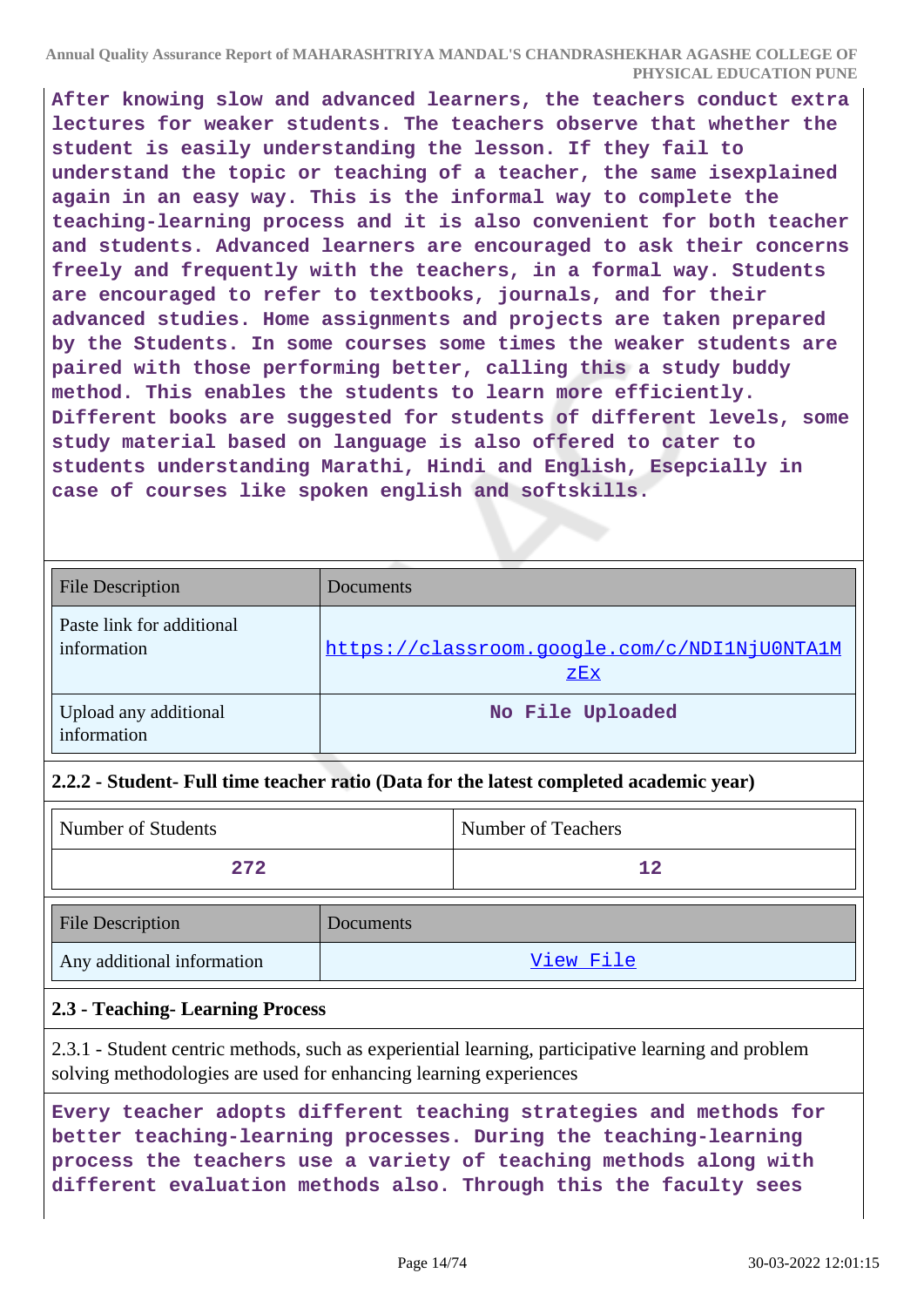**that there is overall development of the student.**

**Experiential Learning: The teaching learning process at CACPE is focused on ExperientialLearning. The different subjects the student learns are then practically applied in controlled settings during PE lessons and ground practical. The students use the same also during their coaching sessions. The college organizes field trips (physiotherapy centre, sports complex, clubs, schools, etc.) and visits educational institutions, stadiums, etc. (Visits to Balewadi Sports Complex, Army Sports Institute, Deccan Gymkhana, Health clubs etc.) which give students ample information about the real world. It helps the students to understand and implement their theory knowledge in real life situations. During these visits and field trips the students interact with stakeholders which helps them to understand the requirements of stakeholders. The different events which are organized and managed by the college prove beneficial to the students who gain much through experiential learning. Events like Intramural are organized 1-2 times a month which are fully organized by the students itself. These experiences of organizing small competitions allow them to know how to organize bigger events. The papers of Management in Sports and PE teaches the theory part and events like Intramurals, Obstyrace, Fitness Testing, etc. provide ample opportunities for students to bridge the gap between theory and actual practice. The residential camp of 4 days is filled with activities which are only initiated by the staff and are fully organized and executed by the students. There are a lot of projects given to the students based on their theory papers and students have to complete the project. Through these projects students deal with the issues and problems and then themselves provide solutions. Internship program of 4-5 weeks is organized by the college in schools of different categories which gives huge and significant exposure to the students. They actually get the experience of working in schools and are given ample opportunities to use their learnt knowledge into practice.**

**Participative Learning: The camp which is organized by the college provides ample opportunities for students to work in tandem with fellow students in order to make the activities successful. The college also organizes an Exhibition - Tab the Lab where the students participate both as organizers and participants. The master's degree students are organizers and the bachelors are participants. Various competitions are organized in the form of intramurals which gives students opportunities to showcase their talents and hidden skills. The intramurals consist of Sports, Cultural and even educational competitions. Along with this the college organizes events on National Sports days where a rally is**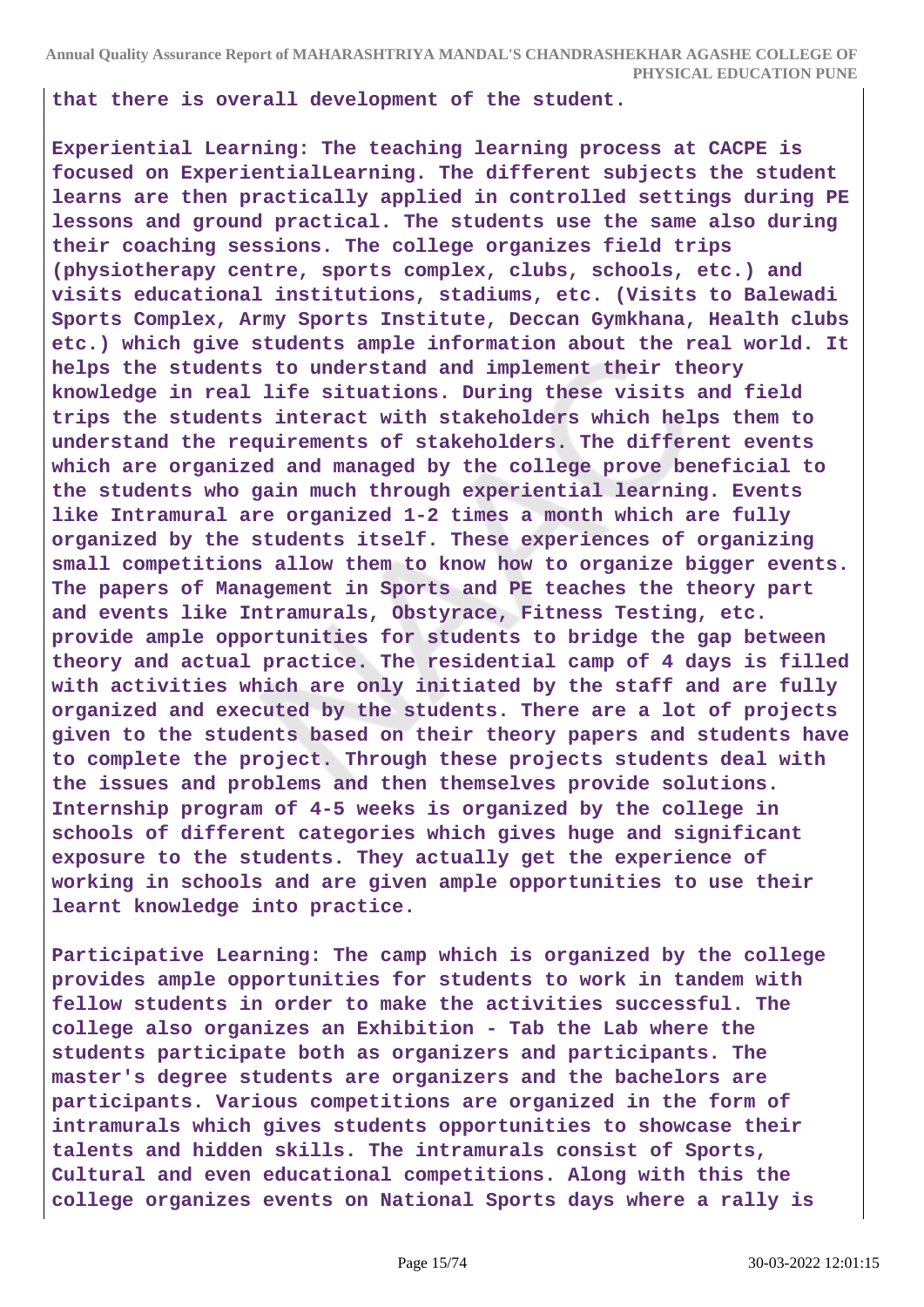**organized or the students along with their staff members visit different schools and colleges and create community awareness about Fitness, Sports and Physical Education. Various large scale fitness related surveys are also conducted by the college and the students actively participate in the events and have much to learn from these events. The lectures of Staff members are filled with ample opportunities where the students participate in group discussions, presentations and other activities which develop different linguistic skills of the students.**

**Collaborative Learning: The events like intramurals, Obstyrace, Exhibitions, Fitness testing, etc. are all collaborative activities and students learn from each other. Each student is unique and has his own way of learning, ideas, and ways of doing things. This uniqueness is experienced by students during such events. Athletics meet and Obstyrace is such an event where the students (both master and bachelor degree) and staff members are constantly working together and they share learning experiences with each other. Working in smaller groups makes students work more effectively and students open up more.**

**Online Mode: The pandemic situation has been demanding on both teachers and students. Both were new to the online mode. The initial few days were tough for teachers but now the teachers have been well versed with the online mode and are using different online modes effectively to transfer knowledge to the students.**

**Other: The members of the staff use different other methods in their theory classes like Flipped classroom, Blended teaching, Jigsaw method, debates, project method, group discussions, constructivist learning, which make the classes more interactive and student centered. The staff have been keen on using ICT (google classrooms, edmodo) for better teaching-learning processes. Lot of the assignments are given on Google Classrooms which allows both staff and students to be active even during the pandemic. Due to use of these tools collaborations among students, teachers, and few parents has become easier. They can communicate and collaborate more effectively.The master's degree students have to perform compulsory research and this gives them actual experience to solve small issues and problems of the society. Various issues and problems of the society in the areas of Fitness, Sports and Physical Education are put forth the students discussions or problem solving methodologies are implemented.**

**The college and staff has been keen on implementing various learning methods and styles in order to make the teaching and learning**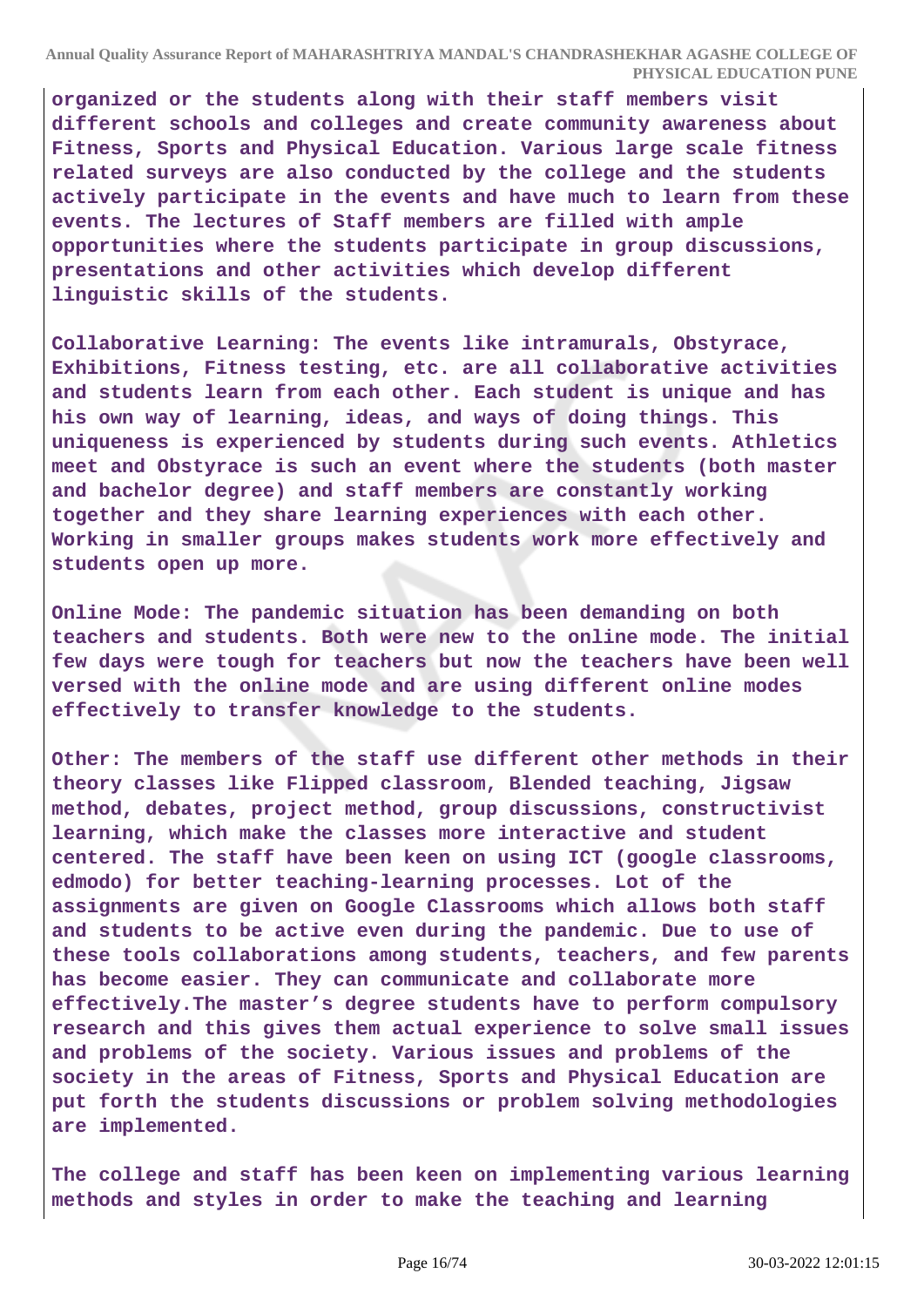**process easier and better. New student centric methods are implemented by staff to enhance student learning.**

| <b>File Description</b>              | Documents                                                                       |
|--------------------------------------|---------------------------------------------------------------------------------|
| Upload any additional<br>information | View File                                                                       |
| Link for additional information      | https://agashecollege.org/A.Y.%202020-21/Pol<br>icies/Curriculum%20Delivery.pdf |

2.3.2 - Teachers use ICT enabled tools for effective teaching-learning process. Write description in maximum of 200 words

**College staff is encouraged to use several Technologies in the classroom during teaching. Every year, training related to the use of Technologies and updation in the Technologies is conducted for the staff by the IQAC. All the faculty members in the college use ICT where necessary during Theory and practical teaching.**

**1. All faculty members use Google classroom. All the resources related to the course i.e. reading material, video, blogs, ebooks, PPT, etc. are provided to the students through Google Classroom.**

**2. During the lockdown, all the faculty members taught through Zoom and Google meet. Students MCQ exams were also conducted through Google form**

**3. Some faculty members used Edpuzzle, Kahoot, and Prezi during teaching**

**4. During the on-field activity, the faculty members use coachNow , Hudl, and Coach Eye applications for video feedback**

**5.CACPE has purchased ERP, an Online college management system. All the regular functions of the college like attendance, declaring examinations and grading to the students, announcements, Timetable, sharing study material with students, etc are regularised through this.**

**6.College owns licensed software like Silicon coach and SPSS. The use of SPSS Software is allowed to students and teachers and is available on computers from computer lab.**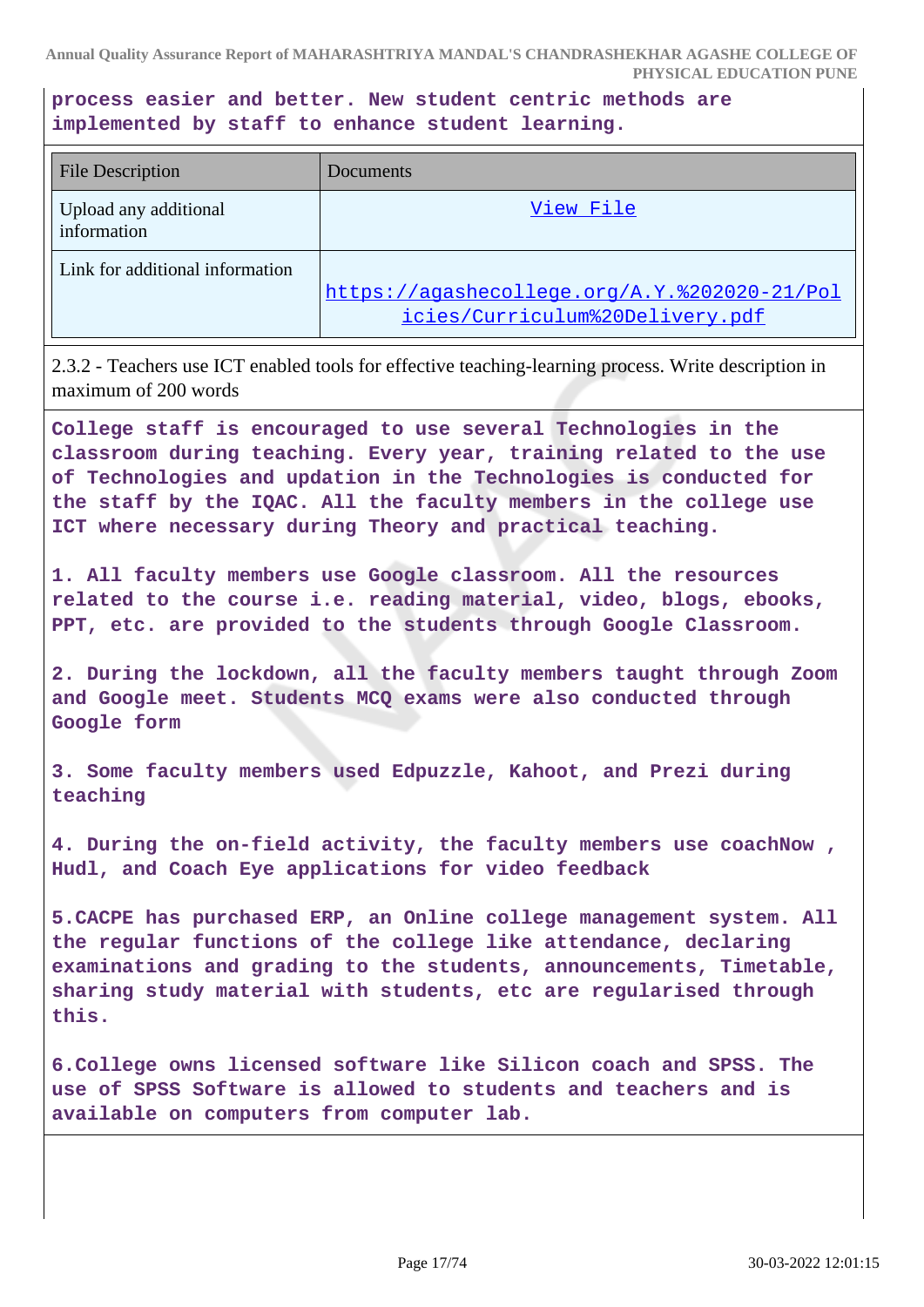| <b>File Description</b>                                                                                    | Documents        |
|------------------------------------------------------------------------------------------------------------|------------------|
| Upload any additional<br>information                                                                       | View File        |
| Provide link for webpage<br>describing the ICT enabled tools<br>for effective teaching-learning<br>process | No File Uploaded |

### **2.3.3 - Ratio of mentor to students for academic and other related issues (Data for the latest completed academic year )**

### **2.3.3.1 - Number of mentors**

**12**

| <b>File Description</b>                                                  | Documents |
|--------------------------------------------------------------------------|-----------|
| Upload, number of students<br>enrolled and full time teachers on<br>roll | View File |
| Circulars pertaining to assigning<br>mentors to mentees                  | View File |
| Mentor/mentee ratio                                                      | View File |

# **2.4 - Teacher Profile and Quality**

### **2.4.1 - Number of full time teachers against sanctioned posts during the year**

**12**

| <b>File Description</b>                                             | Documents        |
|---------------------------------------------------------------------|------------------|
| Full time teachers and sanctioned<br>posts for year (Data Template) | View File        |
| Any additional information                                          | No File Uploaded |
| List of the faculty members<br>authenticated by the Head of HEI     | View File        |

# **2.4.2 - Number of full time teachers with Ph. D. / D.M. / M.Ch. /D.N.B Superspeciality / D.Sc. / D.Litt. during the year (consider only highest degree for count)**

# **2.4.2.1 - Number of full time teachers with Ph. D. / D.M. / M.Ch. /D.N.C Superspeciality / D.Sc. / D.Litt. during the year**

**10**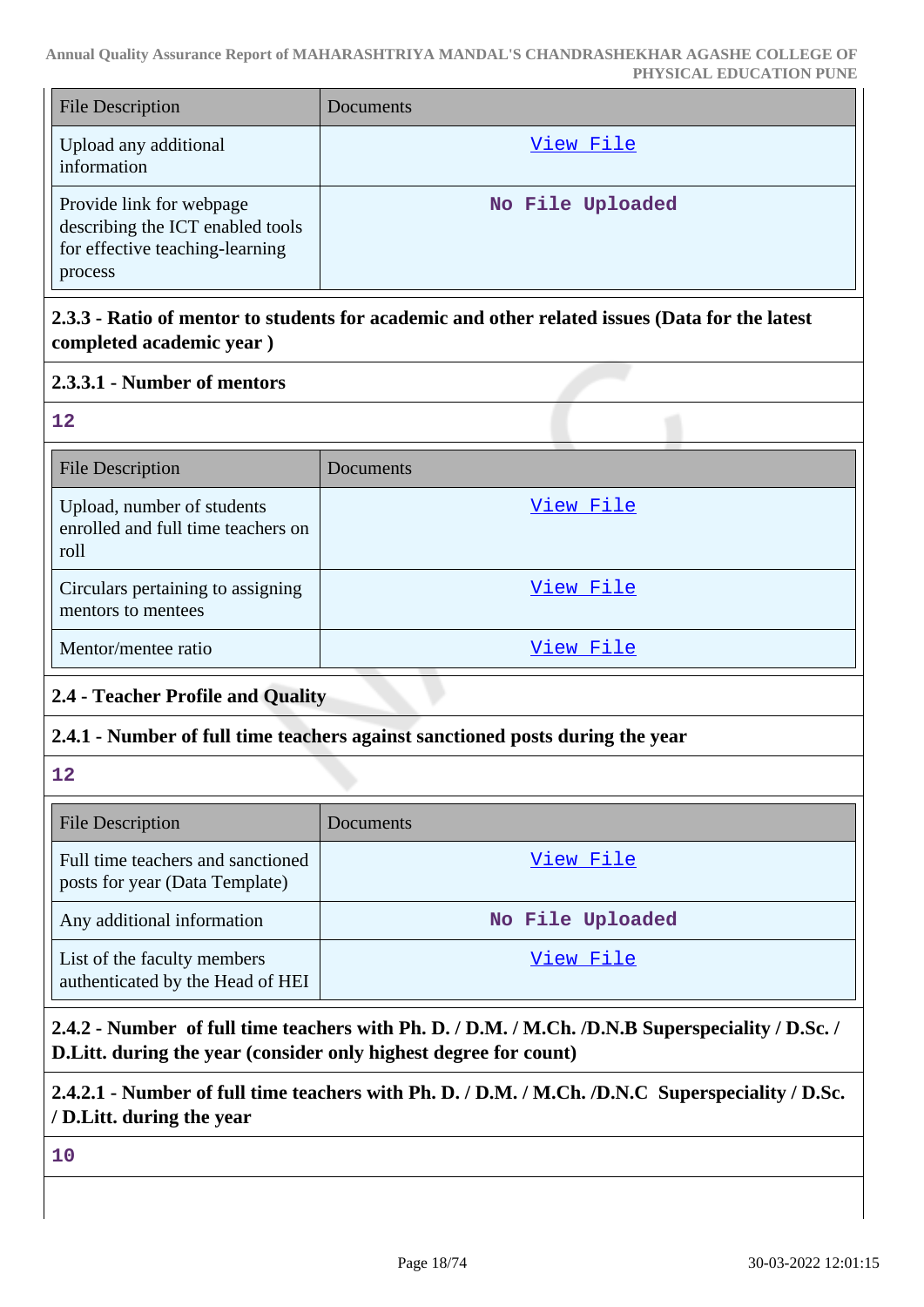| <b>File Description</b>                                                                                                                                                           | Documents        |
|-----------------------------------------------------------------------------------------------------------------------------------------------------------------------------------|------------------|
| Any additional information                                                                                                                                                        | No File Uploaded |
| List of number of full time<br>teachers with Ph. D. / D.M. /<br>M.Ch./ D.N.B Super specialty /<br>D.Sc. / D.Litt. and number of full<br>time teachers for year (Data<br>Template) | View File        |

**2.4.3 - Number of years of teaching experience of full time teachers in the same institution (Data for the latest completed academic year)**

### **2.4.3.1 - Total experience of full-time teachers**

#### **211**

| <b>File Description</b>                                                                                 | Documents        |
|---------------------------------------------------------------------------------------------------------|------------------|
| Any additional information                                                                              | No File Uploaded |
| List of Teachers including their<br>PAN, designation, dept. and<br>experience details(Data<br>Template) | View File        |

### **2.5 - Evaluation Process and Reforms**

2.5.1 - Mechanism of internal assessment is transparent and robust in terms of frequency and mode. Write description within 200 words.

**The college has a transparent and robust mechanism of internal assessmentsin terms of frequency and mode. An yearly schedule of internal assessment is included in the annual planning and it is communicated with the students well in advance. FDPs are conducted to orient the teachers with latest evaluation methods and are encouraged to use at least one such technique in their assessments. The evaluation of theory courses is done using variety of techniques making it suitable for learners of different abilities. The students are made aware of the criteria of assessments. The practical internal evaluation is conducted in formative and summative manner, thus establishing a fair assessment. Evaluation of the practical is done by two different teachers, marks of the internal assessment are displayed or informed to the students. Any queries related to the marks or records are solved by the college examination officer.**

**All the students getmultiple opportunities for internal evaluation, and students failing to achieve minimum standard are informed and given more assignments. Various modes of internal assessment such as**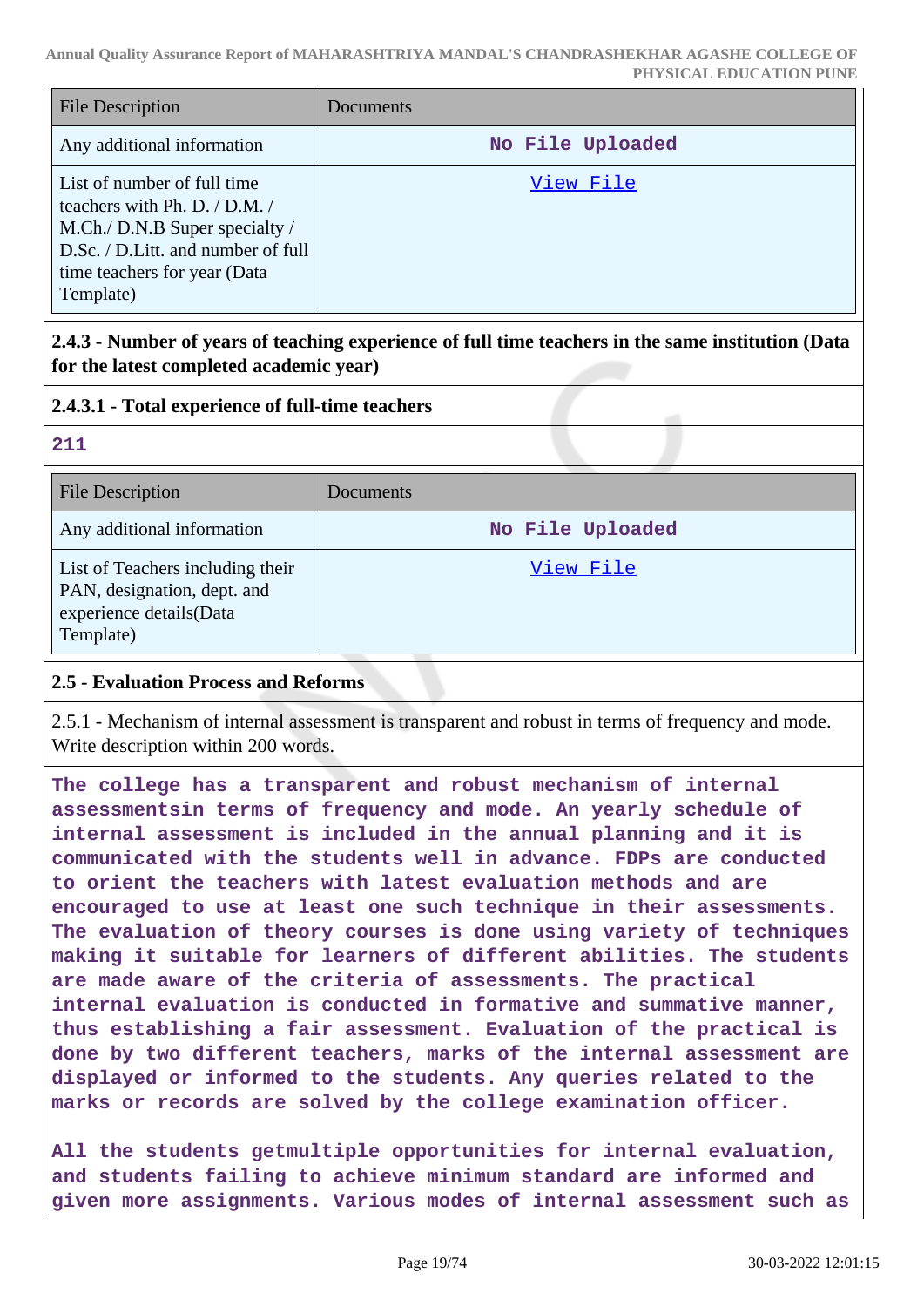**group projects, seminars, presentations, videos-making, quizzes etc are used for internal evaluation. The frequency and variety of the internal evaluation makes it very robust and transparent.**

| <b>File Description</b>         | Documents                                    |
|---------------------------------|----------------------------------------------|
| Any additional information      | View File                                    |
| Link for additional information | https://agashecollege.org/A.Y.%202020-21/Pol |
|                                 | icies/Evaluation%20Policy.pdf                |

2.5.2 - Mechanism to deal with internal examination related grievances is transparent, time- bound and efficient

**College has developed a mechanism to deal with any grievances related to the internal evaluation. The internal marks are displayed on the Google classroom or the college showcase after the evaluation process is complete. The students with any queries related to the evaluation are instructed to contact the college examination officer who coordinates with the concerned subject teachers. The query is sorted after discussion and necessary action after consulting the concerned faculty members.**

**The students are supposed to contact the concerned teachers within stipulated time and action is taken within the given timeframe. The grienvace is thus resolved in a timely and transparent manner.**

**In addition to the above, the grienvance redressal committee deals with the issues and resolve them in a monthly meetings.**

| <b>File Description</b>         | Documents                                    |
|---------------------------------|----------------------------------------------|
| Any additional information      | No File Uploaded                             |
| Link for additional information |                                              |
|                                 | https://agashecollege.org/A.Y.%202020-21/Pol |
|                                 | icies/Evaluation%20Policy.pdf                |

### **2.6 - Student Performance and Learning Outcomes**

2.6.1 - Programme and course outcomes for all Programmes offered by the institution are stated and displayed on website and communicated to teachers and students.

**The college has clearly stated the learning outcomes of the Programs and Courses. The following mechanism is followed by the institution to communicate the learning outcomes to the teachers and students.**

**1. Hard Copy of syllabi and Learning Outcomes are available in the**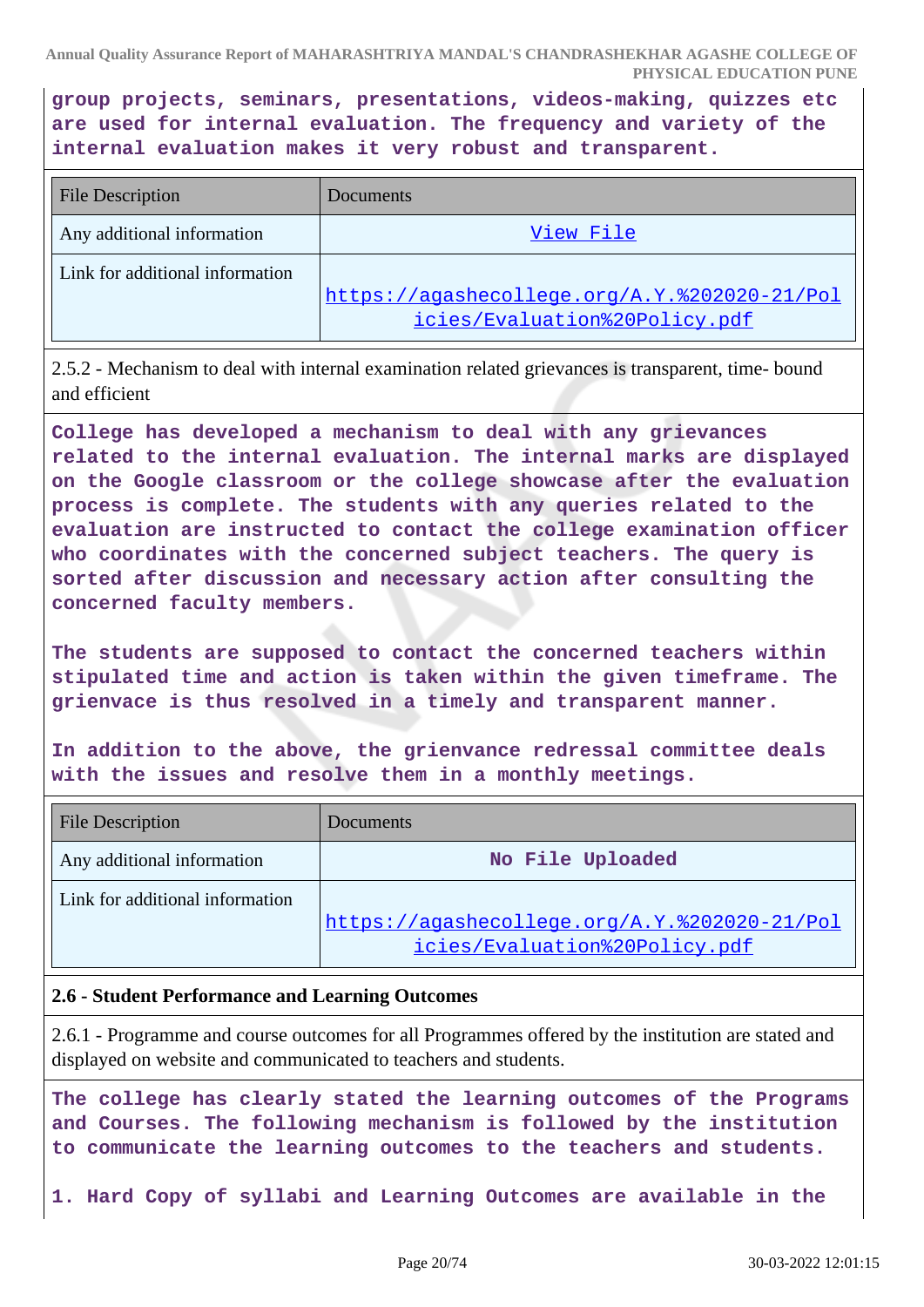**college for ready reference to the teachers and students**

**2. The Programme and course outcomes are communicated with students during induction programme and also discussedin the beginning of every course**

**3. The college has published the Program learning outcomes and the course learning outcomes for both the UG and PG programs on the college wwebsite for ease of reference and convenient access.**

| <b>File Description</b>                                           | Documents                                                                            |
|-------------------------------------------------------------------|--------------------------------------------------------------------------------------|
| Upload any additional<br>information                              | No File Uploaded                                                                     |
| Paste link for Additional<br>information                          | https://aqashecollege.org/A.Y.%202020-21/B.P<br>.Ed/BPED%20P0%20&%20C0%202015-20.pdf |
| <b>Upload COs for all Programmes</b><br>(exemplars from Glossary) | View File                                                                            |

2.6.2 - Attainment of Programme outcomes and course outcomes are evaluated by the institution.

**Assessment of the PLOs and CLOs is done in both direct and indirect manner.**

**Attainment of the program learning outcomes is done at the end of the academic year.**

**Indirect assessment of the course learning can be done using teaching practice observations, participation, students' classroom interactions, internal assessment scores, various activities and programs.**

**Course learning outcome attainment is done in a direct manner by calculating the averge scores of the percentage scores achieved by the students in the particular courses. This is done fromtime to time afterthe internal and external evaluation of each course.**

| <b>File Description</b>                  | Documents        |
|------------------------------------------|------------------|
| Upload any additional<br>information     | No File Uploaded |
| Paste link for Additional<br>information | <b>Nil</b>       |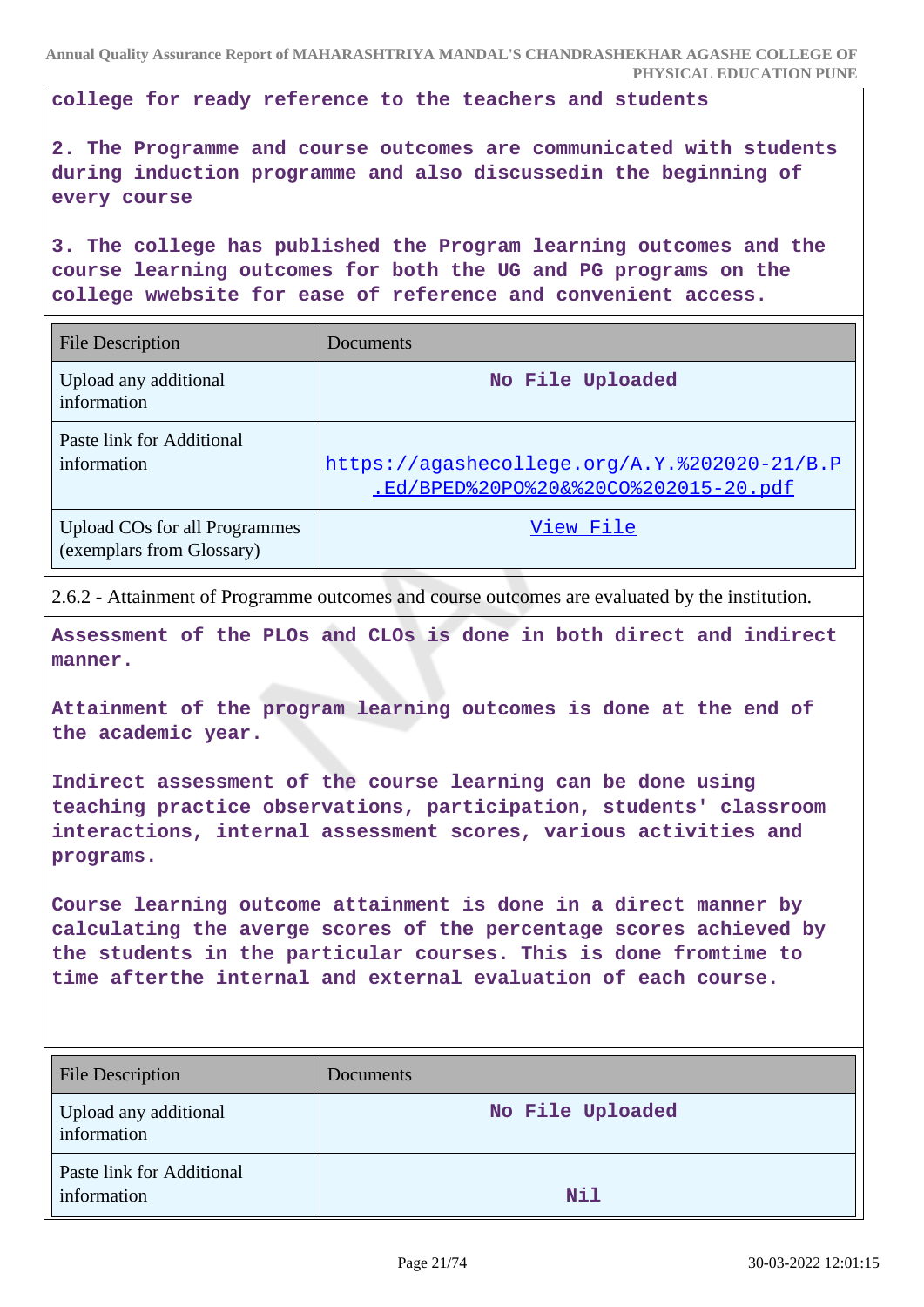#### **2.6.3 - Pass percentage of Students during the year**

# **2.6.3.1 - Total number of final year students who passed the university examination during the year**

#### **110**

| <b>File Description</b>                                                                                                     | Documents        |
|-----------------------------------------------------------------------------------------------------------------------------|------------------|
| Upload list of Programmes and<br>number of students passed and<br>appeared in the final year<br>examination (Data Template) | View File        |
| Upload any additional<br>information                                                                                        | No File Uploaded |
| Paste link for the annual report                                                                                            | Nil              |

#### **2.7 - Student Satisfaction Survey**

**2.7.1 - Student Satisfaction Survey (SSS) on overall institutional performance (Institution may design its own questionnaire) (results and details need to be provided as a weblink)**

[https://agashecollege.org/A.Y.%202020-21/Downloads/Student%20Satisfa](https://agashecollege.org/A.Y.%202020-21/Downloads/Student%20Satisfaction%20Survey%20Report%2001.12.2021.pdf) [ction%20Survey%20Report%2001.12.2021.pdf](https://agashecollege.org/A.Y.%202020-21/Downloads/Student%20Satisfaction%20Survey%20Report%2001.12.2021.pdf)

### **RESEARCH, INNOVATIONS AND EXTENSION**

**3.1 - Resource Mobilization for Research**

**3.1.1 - Grants received from Government and non-governmental agencies for research projects / endowments in the institution during the year (INR in Lakhs)**

**3.1.1.1 - Total Grants from Government and non-governmental agencies for research projects / endowments in the institution during the year (INR in Lakhs)**

**0**

| <b>File Description</b>                                                              | Documents        |
|--------------------------------------------------------------------------------------|------------------|
| Any additional information                                                           | No File Uploaded |
| e-copies of the grant award<br>letters for sponsored research<br>projects/endowments | No File Uploaded |
| List of endowments / projects<br>with details of grants (Data<br>Template)           | View File        |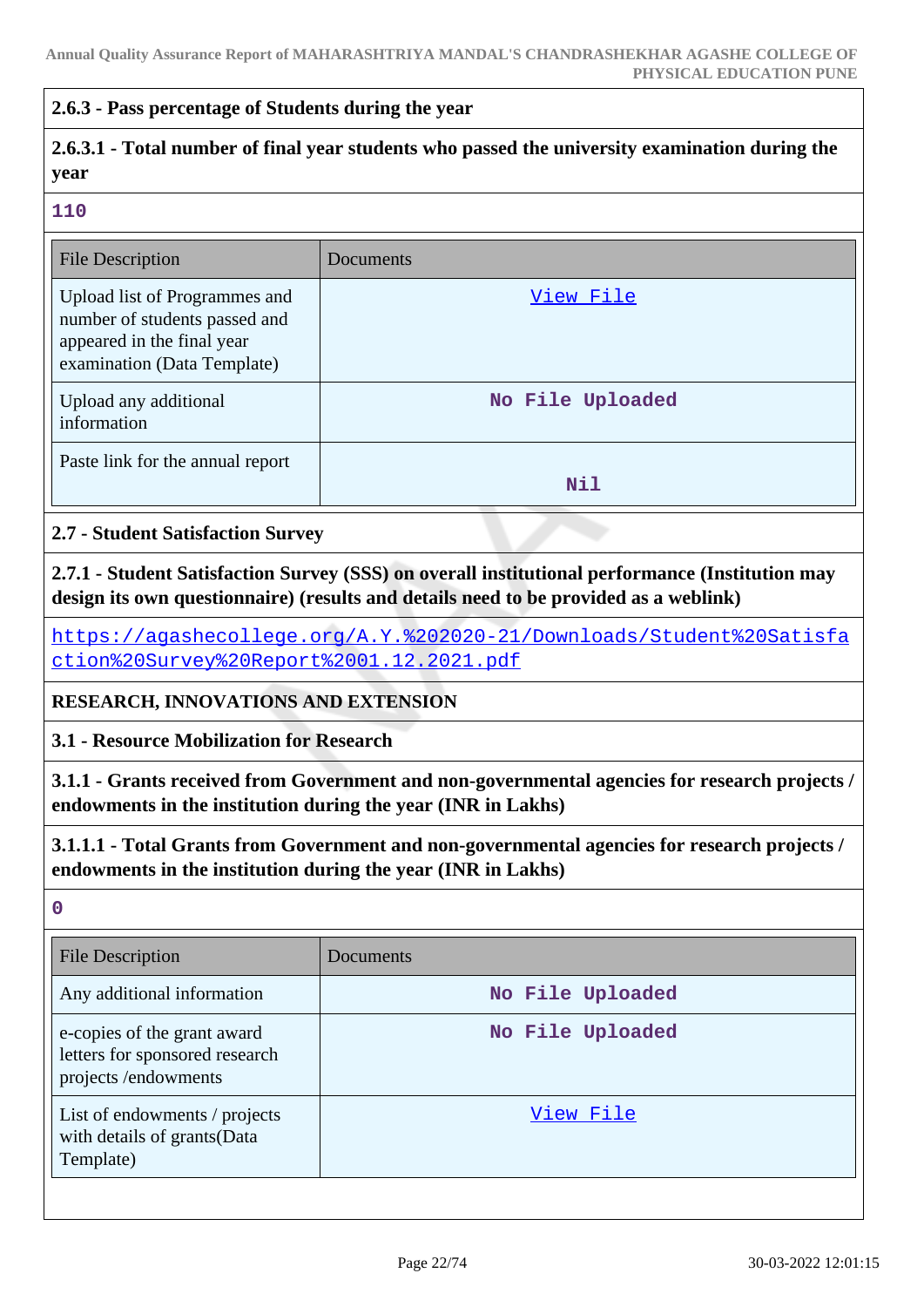### **3.1.2 - Number of teachers recognized as research guides (latest completed academic year)**

#### **3.1.2.1 - Number of teachers recognized as research guides**

**7**

**0**

| <b>File Description</b>                    | <b>Documents</b> |
|--------------------------------------------|------------------|
| Any additional information                 | No File Uploaded |
| Institutional data in prescribed<br>format | View File        |

### **3.1.3 - Number of departments having Research projects funded by government and non government agencies during the year**

## **3.1.3.1 - Number of departments having Research projects funded by government and nongovernment agencies during the year**

| <b>File Description</b>                                          | Documents        |
|------------------------------------------------------------------|------------------|
| List of research projects and<br>funding details (Data Template) | View File        |
| Any additional information                                       | No File Uploaded |
| Supporting document from<br><b>Funding Agency</b>                | No File Uploaded |
| Paste link to funding agency<br>website                          | Nil              |

### **3.2 - Innovation Ecosystem**

3.2.1 - Institution has created an ecosystem for innovations and has initiatives for creation and transfer of knowledge

**CACPE has developed a system that encourages teachers and students to be innovative and take initiatives for creation and transfer of knowledge.**

**In one of the course deliveries, the teacher taught the content in a very creative way by making small groups of students. Students created action songs based on the content of fundamental movements of the joints in human body. This activity was very well received by the students and it helped them understand the topic in a very creaticve manner.**

**Another teacher created a cost effective equipment for marking the**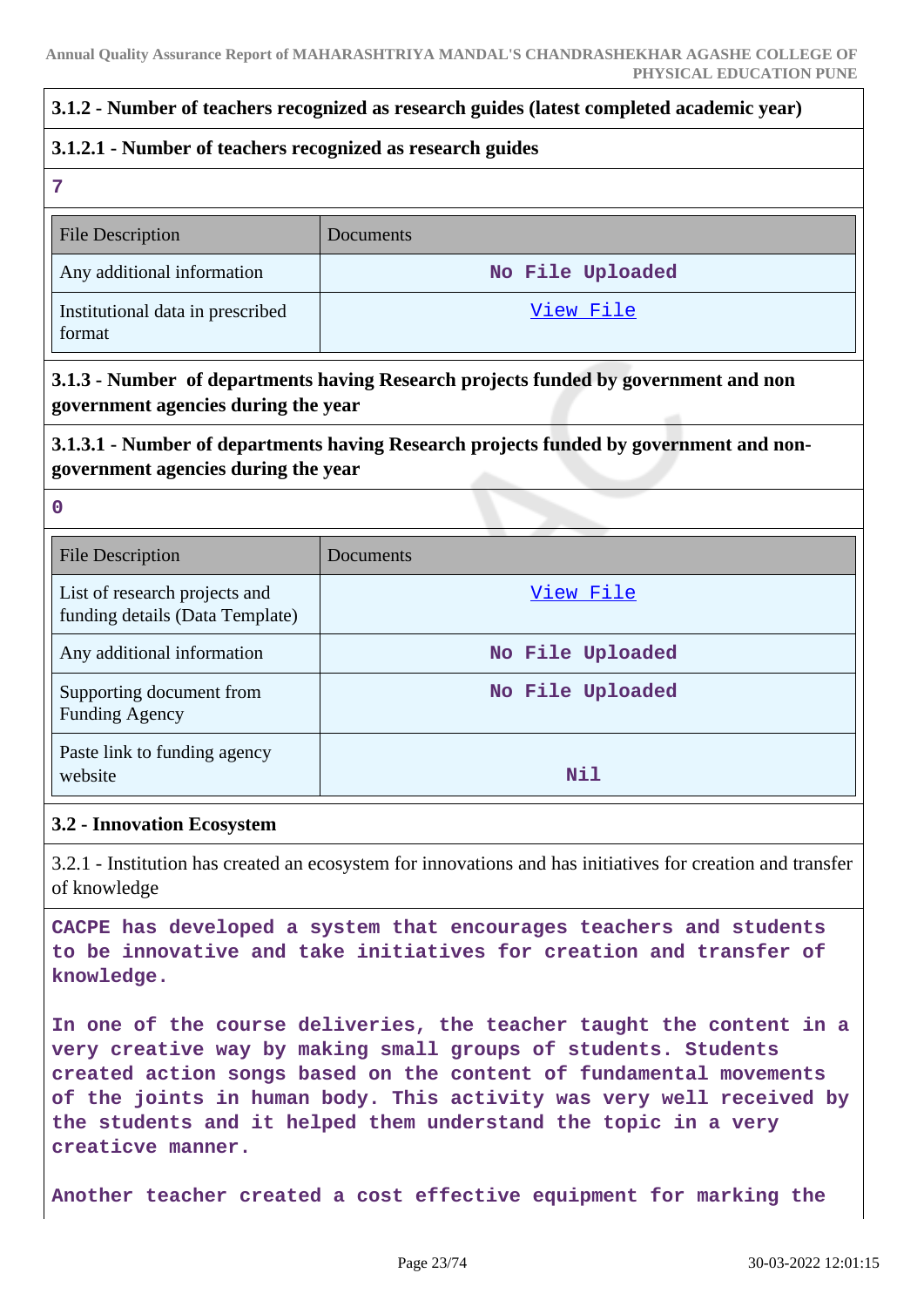**playgrounds. The teacher has prepared a video and published it on the YouTube for transfer of knowledge.**

**The college encourages the faculties to develop innovations and create and transfer knowledge in different ways. One of the initiatives college has taken is provide financial assistance to the teachers publishing research articles.**

**Vaiorus other innovative and creative practices are conducted by the teachers to pass on the knowledge.**

| <b>File Description</b>                  | Documents                    |
|------------------------------------------|------------------------------|
| Upload any additional<br>information     | View File                    |
| Paste link for additional<br>information | https://youtu.be/WwrpeZjqKeQ |

**3.2.2 - Number of workshops/seminars conducted on Research Methodology, Intellectual Property Rights (IPR) and entrepreneurship during the year**

**3.2.2.1 - Total number of workshops/seminars conducted on Research Methodology, Intellectual Property Rights (IPR) and entrepreneurship year wise during the year**

**11**

| <b>File Description</b>                                              | <b>Documents</b> |
|----------------------------------------------------------------------|------------------|
| Report of the event                                                  | No File Uploaded |
| Any additional information                                           | No File Uploaded |
| List of workshops/seminars<br>during last 5 years (Data<br>Template) | View File        |

### **3.3 - Research Publications and Awards**

**3.3.1 - Number of Ph.Ds registered per eligible teacher during the year**

### **3.3.1.1 - How many Ph.Ds registered per eligible teacher within the year**

**0**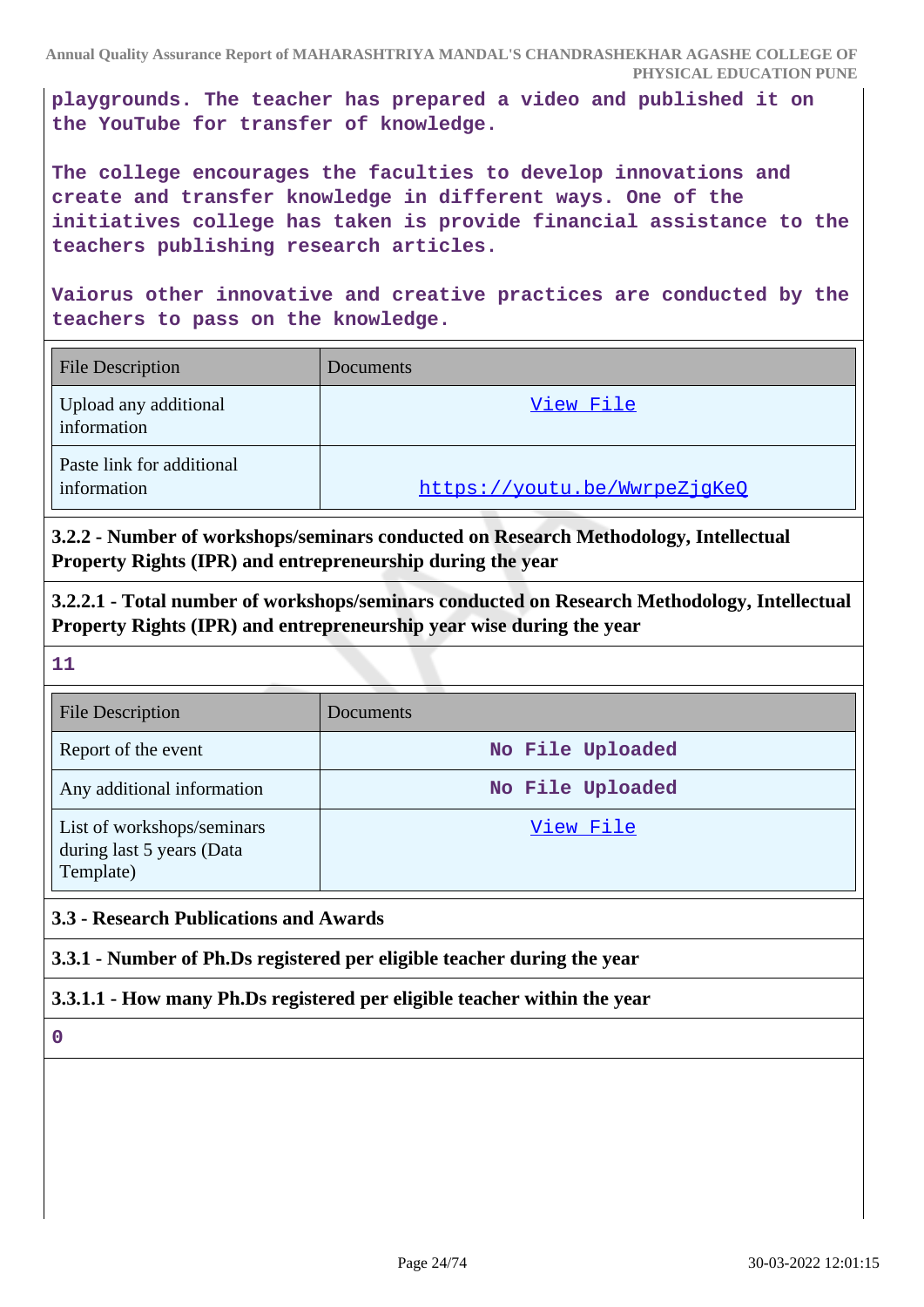| File Description                                                                                                           | Documents                                                                                                                |
|----------------------------------------------------------------------------------------------------------------------------|--------------------------------------------------------------------------------------------------------------------------|
| URL to the research page on HEI<br>website                                                                                 | https://agashecollege.org/A.Y.%202020-21/Dow<br>nloads/Publication%20(Journal%20Papers%20&%2<br>OBooks)%20of%20Staff.pdf |
| List of PhD scholars and their<br>details like name of the guide,<br>title of thesis, year of award etc<br>(Data Template) | View File                                                                                                                |
| Any additional information                                                                                                 | No File Uploaded                                                                                                         |

### **3.3.2 - Number of research papers per teachers in the Journals notified on UGC website during the year**

### **3.3.2.1 - Number of research papers in the Journals notified on UGC website during the year**

**17**

| <b>File Description</b>                                                                                     | Documents |
|-------------------------------------------------------------------------------------------------------------|-----------|
| Any additional information                                                                                  | View File |
| List of research papers by title,<br>author, department, name and<br>year of publication (Data<br>Template) | View File |

**3.3.3 - Number of books and chapters in edited volumes/books published and papers published in national/ international conference proceedings per teacher during the year**

**3.3.3.1 - Total number of books and chapters in edited volumes/books published and papers in national/ international conference proceedings year wise during year**

**11**

| <b>File Description</b>                                                      | Documents        |
|------------------------------------------------------------------------------|------------------|
| Any additional information                                                   | No File Uploaded |
| List books and chapters edited<br>volumes/books published (Data<br>Template) | View File        |

### **3.4 - Extension Activities**

3.4.1 - Extension activities are carried out in the neighborhood community, sensitizing students to social issues, for their holistic development, and impact thereof during the year

**The college supports both the wrestling and volleyball center at**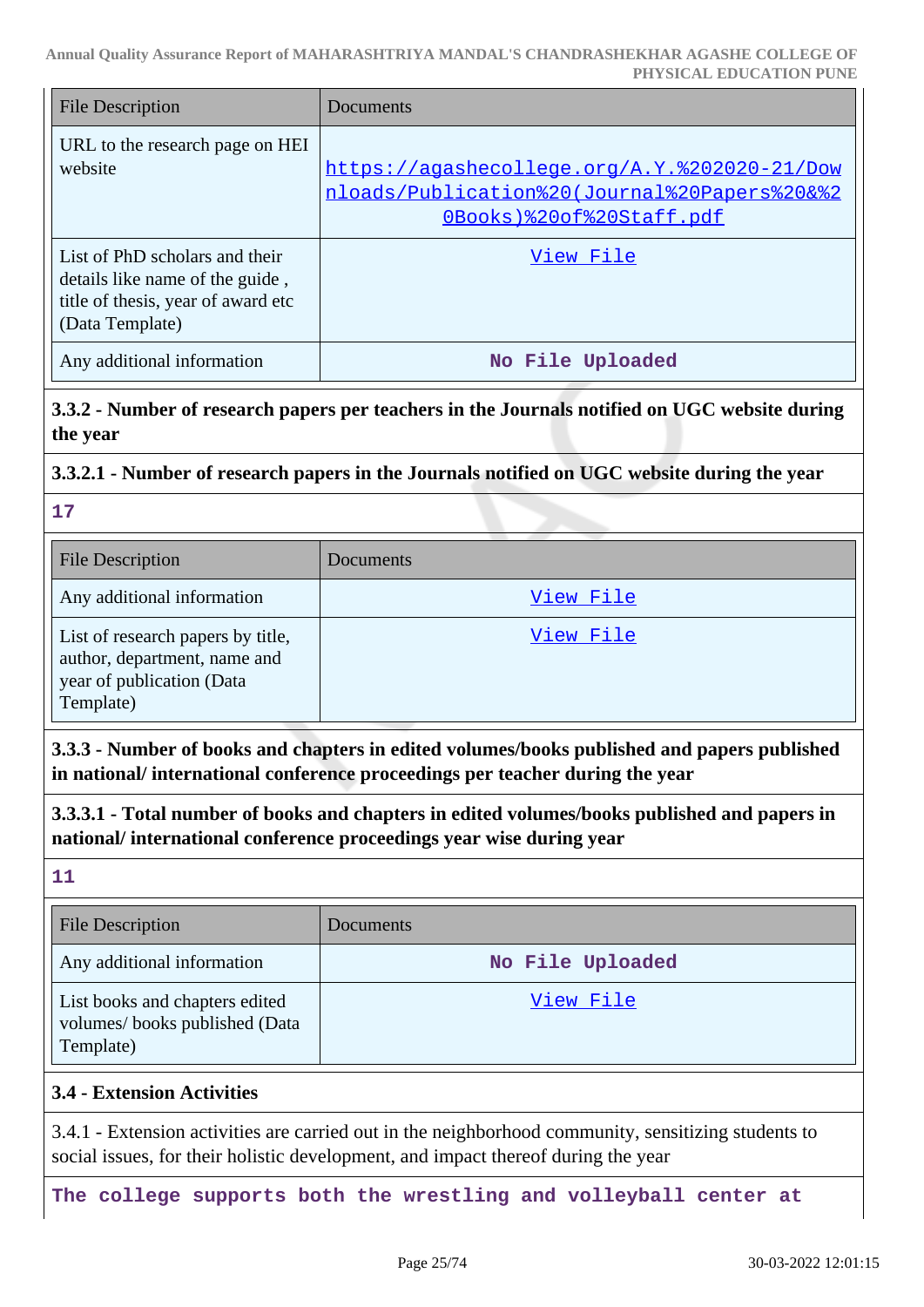**college campus. The trainees attending these centers are from very low economical backgrounds. The incharge of both the centers are our own Alumni and they are assisted by other college alumni who coach and provide guidance to these trainees at free of cost. Our College students conduct different programs for these trainees related to fitness, skill guidance and practice lessons.**

**Since two years the college has been taking this social initiative and the student council is given the responsibility to oversee the smooth functioning of this initiative. Through this initiative we appealed to our students and faculty members to assist the poor and needy in society through various mediums like cash, clothing, collection of selective food items, etc.**

**Test and Measurement Exhibition is regularly conducted each year for college students, fitness enthusiasts and the general public. Through this Exhibition different fitness, health, anthropometric physiological, psychological, etc. assessments of these individuals are done at free of costs.**

| <b>File Description</b>                  | Documents  |
|------------------------------------------|------------|
| Paste link for additional<br>information | <b>Nil</b> |
| Upload any additional<br>information     | View File  |

**3.4.2 - Number of awards and recognitions received for extension activities from government / government recognized bodies during the year**

**3.4.2.1 - Total number of awards and recognition received for extension activities from Government/ Government recognized bodies year wise during the year**

**0**

| <b>File Description</b>                                                        | <b>Documents</b> |
|--------------------------------------------------------------------------------|------------------|
| Any additional information                                                     | No File Uploaded |
| Number of awards for extension<br>activities in last 5 year (Data<br>Template) | View File        |
| e-copy of the award letters                                                    | No File Uploaded |

**3.4.3 - Number of extension and outreach programs conducted by the institution through NSS/NCC/Red cross/YRC etc., ( including the programmes such as Swachh Bharat, AIDS awareness, Gender issues etc. and/or those organized in collaboration with industry, community**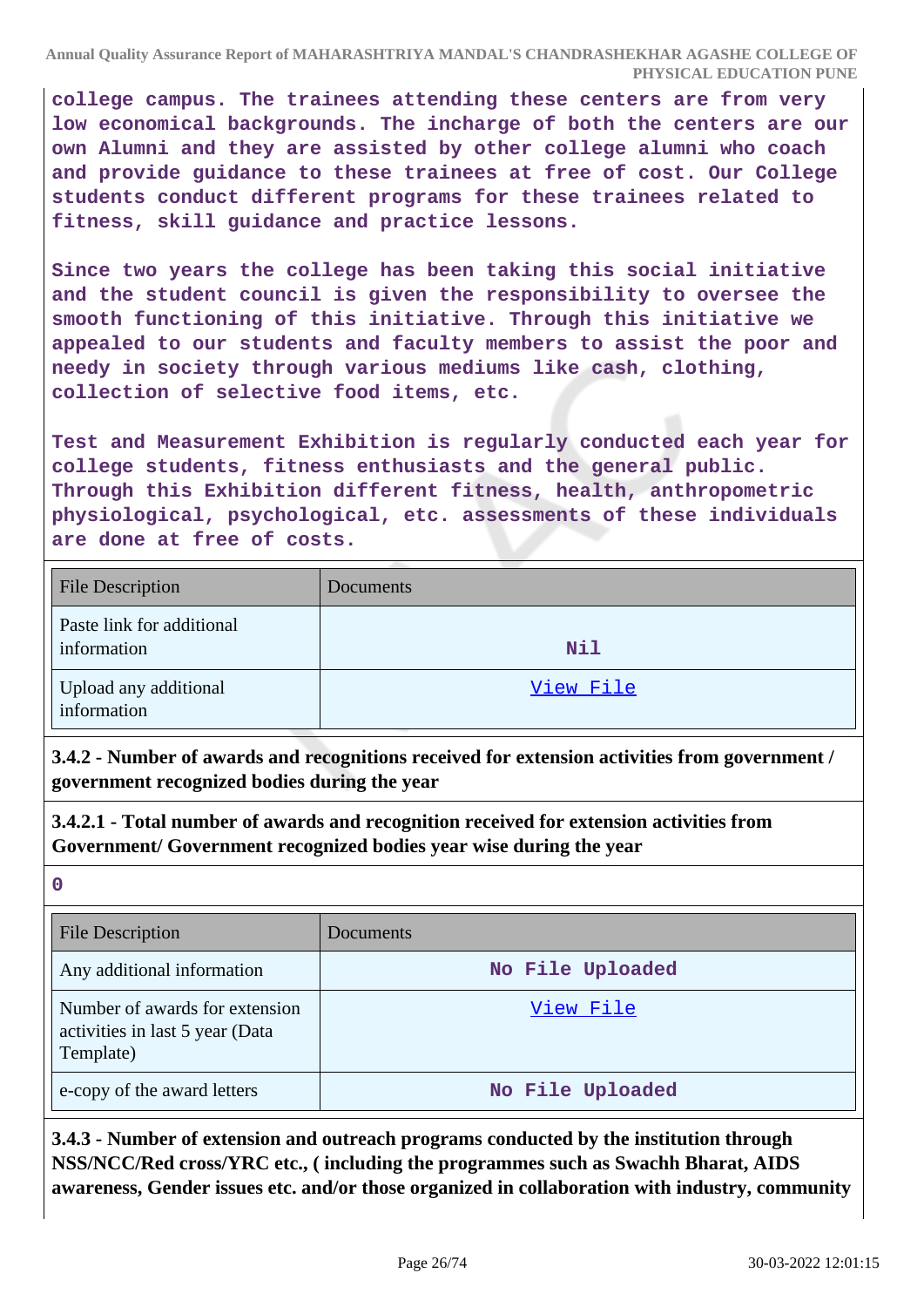### **and NGOs ) during the year**

**3.4.3.1 - Number of extension and outreach Programs conducted in collaboration with industry, community and Non- Government Organizations through NSS/ NCC/ Red Cross/ YRC etc., during the year**

#### **0**

| File Description                                                                                                                       | Documents        |
|----------------------------------------------------------------------------------------------------------------------------------------|------------------|
| Reports of the event organized                                                                                                         | No File Uploaded |
| Any additional information                                                                                                             | No File Uploaded |
| Number of extension and<br>outreach Programmes conducted<br>with industry, community etc for<br>the during the year (Data<br>Template) | View File        |

**3.4.4 - Number of students participating in extension activities at 3.4.3. above during year**

**3.4.4.1 - Total number of Students participating in extension activities conducted in collaboration with industry, community and Non- Government Organizations such as Swachh Bharat, AIDs awareness, Gender issue etc. year wise during year**

#### **0**

| <b>File Description</b>                                                                              | Documents        |
|------------------------------------------------------------------------------------------------------|------------------|
| Report of the event                                                                                  | No File Uploaded |
| Any additional information                                                                           | No File Uploaded |
| Number of students participating<br>in extension activities with Govt.<br>or NGO etc (Data Template) | View File        |

### **3.5 - Collaboration**

**3.5.1 - Number of Collaborative activities for research, Faculty exchange, Student exchange/ internship during the year**

**3.5.1.1 - Number of Collaborative activities for research, Faculty exchange, Student exchange/ internship year wise during the year**

**0**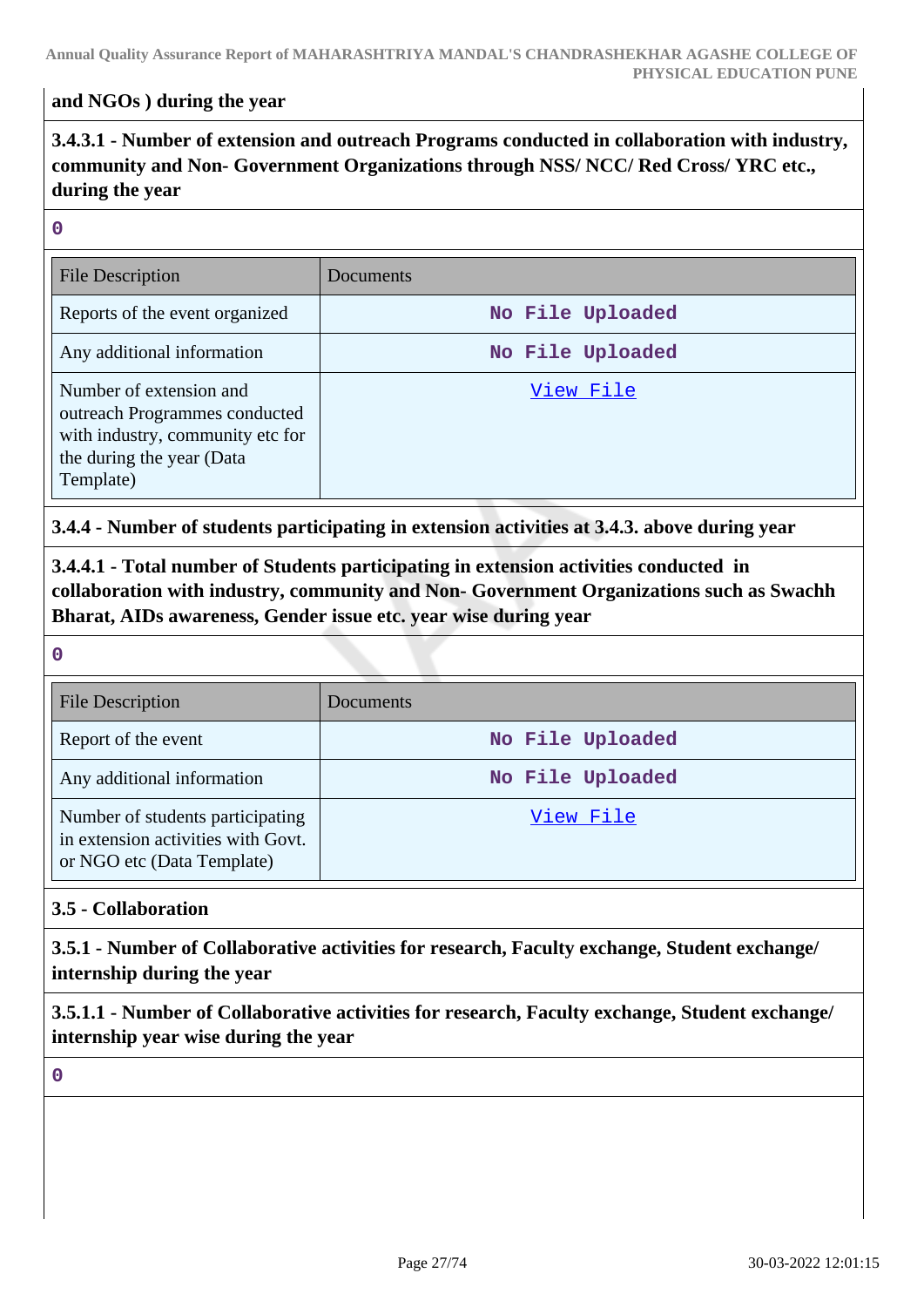| <b>File Description</b>                                                                      | <b>Documents</b> |
|----------------------------------------------------------------------------------------------|------------------|
| e-copies of related Document                                                                 | No File Uploaded |
| Any additional information                                                                   | No File Uploaded |
| Details of Collaborative activities<br>with institutions/industries for<br>research, Faculty | View File        |

### **3.5.2 - Number of functional MoUs with institutions, other universities, industries, corporate houses etc. during the year**

**3.5.2.1 - Number of functional MoUs with Institutions of national, international importance, other universities, industries, corporate houses etc. year wise during the year**

#### **4**

| <b>File Description</b>                                                                                                             | Documents        |
|-------------------------------------------------------------------------------------------------------------------------------------|------------------|
| e-Copies of the MoUs with<br>institution./industry/corporate<br>houses                                                              | View File        |
| Any additional information                                                                                                          | No File Uploaded |
| Details of functional MoUs with<br>institutions of national,<br>international importance, other<br>universities etc during the year | View File        |

# **INFRASTRUCTURE AND LEARNING RESOURCES**

### **4.1 - Physical Facilities**

4.1.1 - The Institution has adequate infrastructure and physical facilities for teaching- learning. viz., classrooms, laboratories, computing equipment etc.

**The college is situated in the heart of the city, in spacious and vast open land of 32 acres, with well maintained even ground and lush green trees. The environmentally rich surrounding with fresh air and natural beauty is quite conductive for Physical Education. The college is well equipped and has good infrastructure which is used to its extent. The college has a separate building of its own which is dedicated towards all activities and theory classes related to Physical Education and Sports. Initially the classrooms were very congested and the college received suggestions from students for bigger classrooms. Considering these requests the college has a newly constructed floor fully dedicated for lectures. The floor has 5 huge classrooms for theory classes and one room for multi activities (Aerobics and Yoga). The five huge theory classes have a**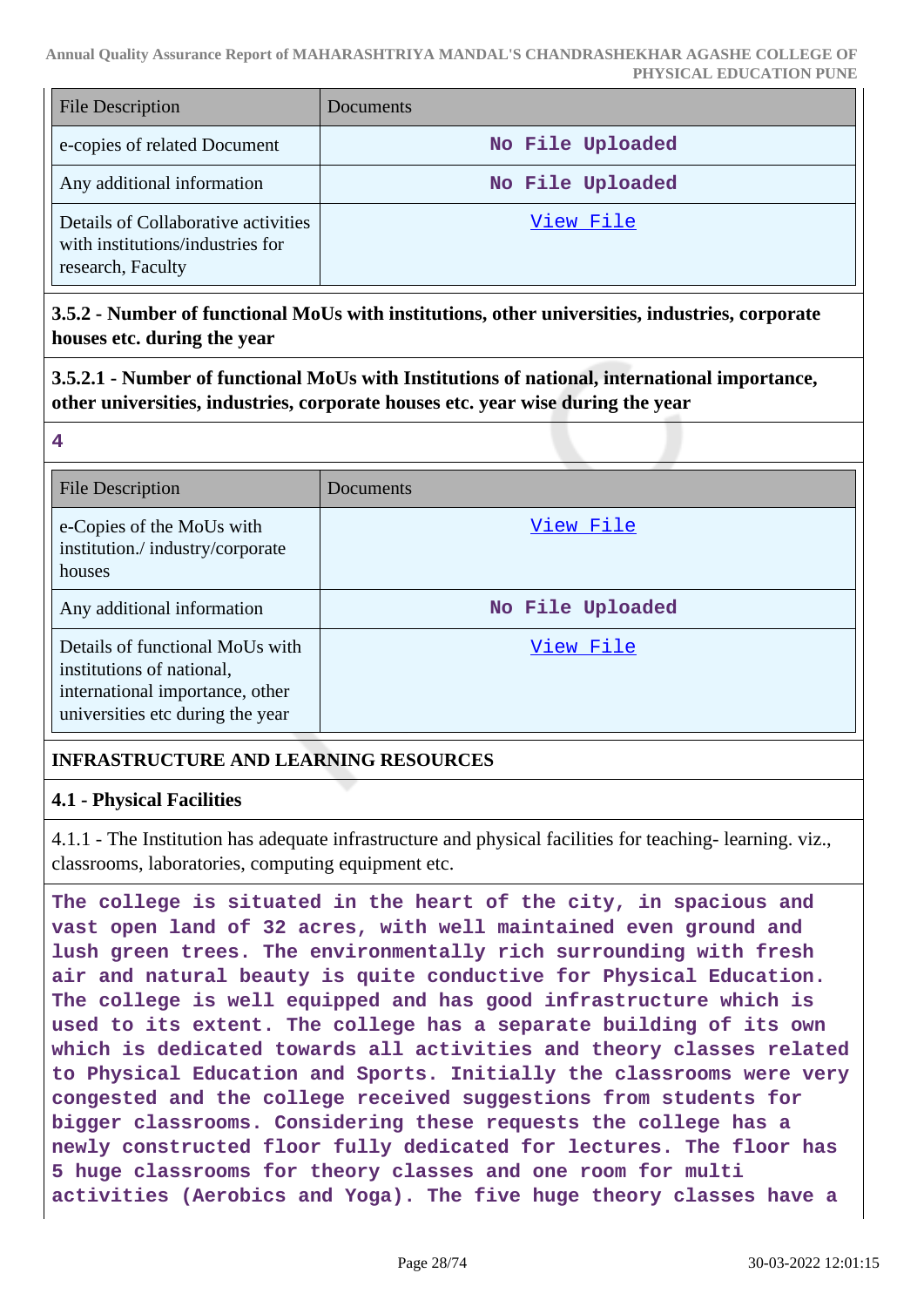**seating capacity of average 50 students and are equipped with projection and WIFI facilities. These newly constructed classes have proper daylight and also are spacious enough to accommodate both years of our classes i.e. BPED and MPED. Along with this the college has ample separate rooms to conduct all the school teaching methods which have projection systems. Some of the old projection systems were changed and updated with new ones. The reason to have Projection and WIFI systems is that all the staff members are using technology to teach their subjects more effectively. During lectures the staff projects their PPT's and also encourages the use of the internet for gaining knowledge and information. Now there are ample classrooms as per the NCTE norms and can fit two divisions of each classes i.e. First and Second Year.**

**On the first floor The college has a huge hall which is used for multi-purpose activities and for common programs where all the students (200+) can sit together for common programs. This multipurpose hall with projection and AV system is used for Table-Tennis activity, common lectures, small get-together, workshops, etc. Along with this hall the college campus has an auditorium which is managed by the mother institution and is available on request. It has a seating capacity of 500+ and is well-equipped with audio-video systems and air conditioning system.**

**The college library is one of the finest with 11000 books, articles, magazines, etc. It also has an internet facility and also has 5 computers with internet facility which are used by students to search information, complete their projects and thesis, etc. Students make extensive use of the library for gaining knowledge and information. The students read books - reading copy - or issue books for home study. The BPED and MPED students also use the computers in the library for completing their assignments or for gathering more information through the internet.**

**The ground floor has a Human Performance Laboratory (HPL) which is equipped with fitness, anthropometric, psychological, physiological, etc. testing facilities. The students use these for gaining knowledge regarding testing of individuals - fitness, anthropometric, psychological and physiological. The MPED students have compulsory Research based activities in their syllabus - Research, Test Measurement Practical, Fitness Training, Psychological Testing, etc. - and for that the students make full use of the HPL. The college conducts fitness testing for schools, colleges and institutions for nominal fees or free of charge. The BPED and MPED students are integral part of this testing event and use this equipment. By such events the students get familiar with**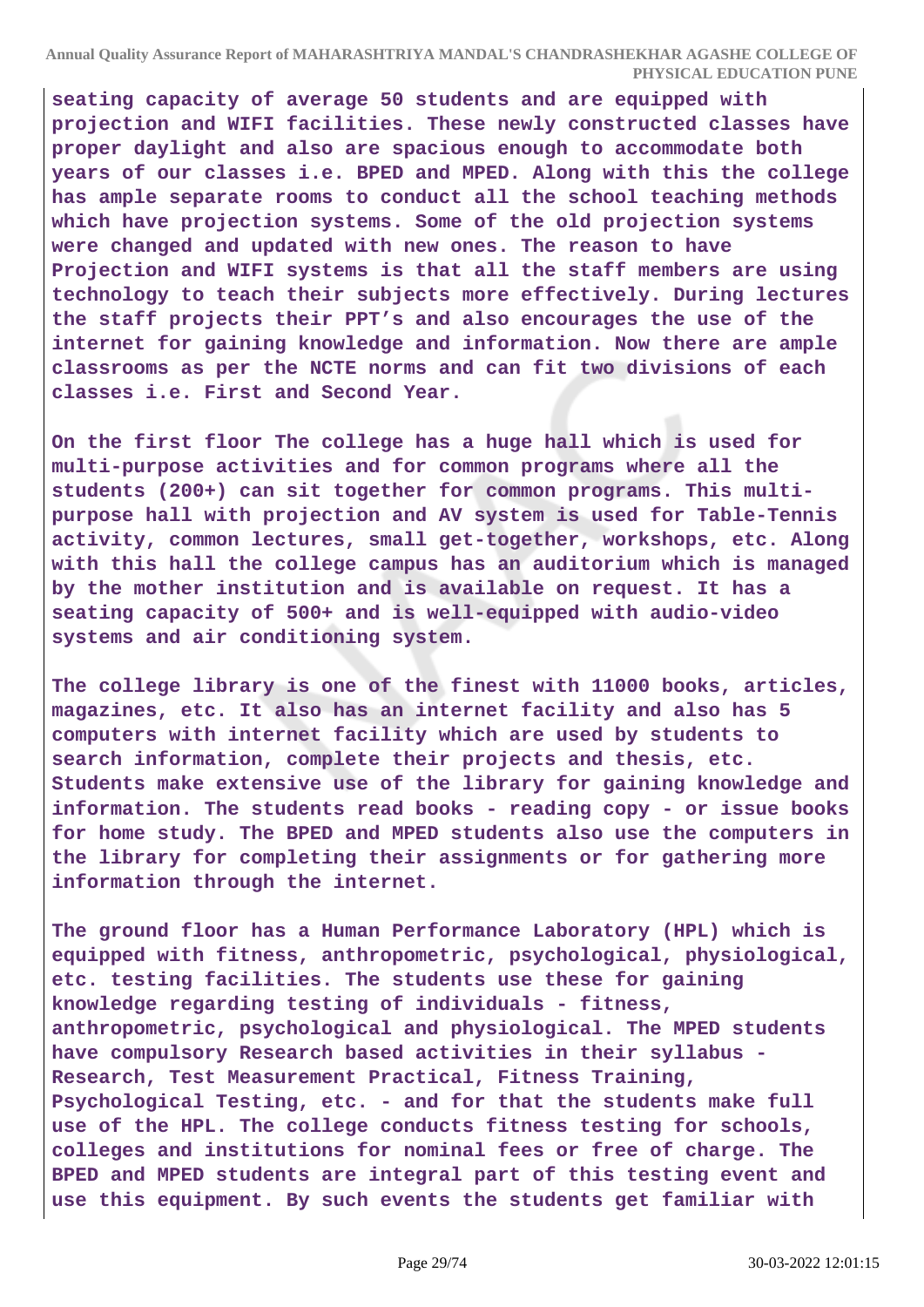**testing equipment and also a better way of testing students.**

**Along with this the college also has a Computer Laboratory which has 20 computers, projection system and internet facility. The students have Technology based teaching practical (15 days/group) and use these computers to get familiar with technology and its use in Physical Education. The MPEd students make use of this facility for research work and project submissions.**

**The newly furnished college office has updated computers and is well managed by the office staff. The office is moving towards a paperless office and its functioning is appreciable even though required posts are not filled.**

**The college is established over 32 acres of land and contains various sports facilities to cater sports like basketball, football, volleyball, kabaddi, kho-kho, 400 m athletics track, skating, tennis, futsal and other multi-events. The college possesses a gymnasium with free weights, machine weights and other equipment for muscle building and maintenance. The college also has an indoor hall which caters sports like badminton and gymnastics. Many of the sports and activities have lighting facilities and can be used in different parts of the day. The college has a huge store room which possesses equipment the students can fully use and everything is as per norms of NCTE.**

| <b>File Description</b>                  | Documents |
|------------------------------------------|-----------|
| Upload any additional<br>information     | View File |
| Paste link for additional<br>information | Nil       |

4.1.2 - The Institution has adequate facilities for cultural activities, sports, games (indoor, outdoor), gymnasium, yoga centre etc.

**The college is well equipped and has good infrastructure which is used to its extent.The college is established over 32 acres of land and contains various sports facilities to cater sports like basketball, football, volleyball, kabaddi, kho-kho, 400 m athletics track, skating, tennis, futsal, and other multi-events. The college possesses a gymnasium with free weights, machine weights, and other equipment for muscle building and maintenance. The college also has an indoor hall which caters to sports like badminton and gymnastics. There is also a separate hall for yoga and a cultural hall.**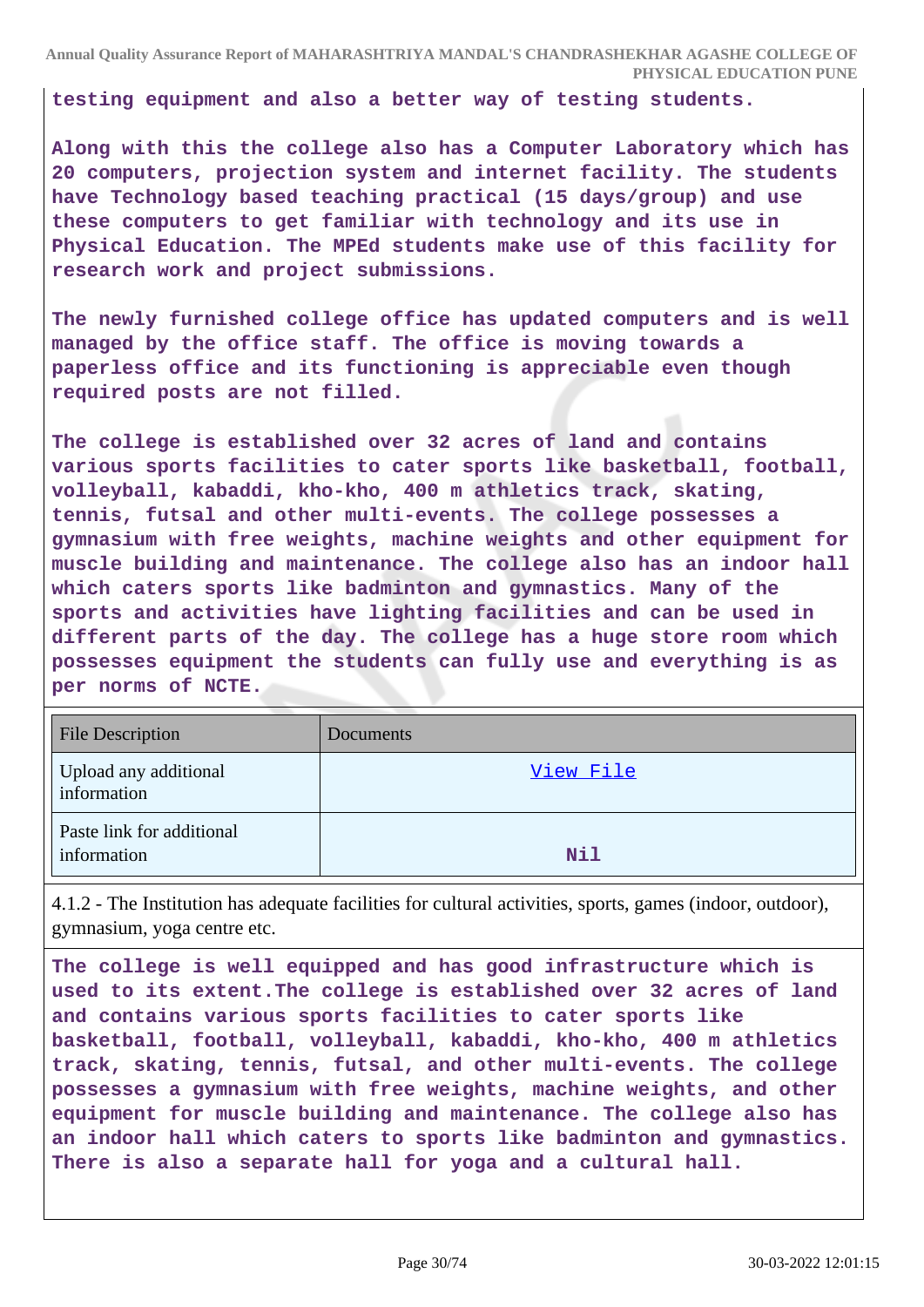| <b>File Description</b>                  | <b>Documents</b> |
|------------------------------------------|------------------|
| Upload any additional<br>information     | View File        |
| Paste link for additional<br>information | <b>Nil</b>       |

# **4.1.3 - Number of classrooms and seminar halls with ICT- enabled facilities such as smart class, LMS, etc.**

**10**

| File Description                                                                                          | Documents  |
|-----------------------------------------------------------------------------------------------------------|------------|
| Upload any additional<br>information                                                                      | View File  |
| Paste link for additional<br>information                                                                  | <b>Nil</b> |
| <b>Upload Number of classrooms</b><br>and seminar halls with ICT<br>enabled facilities (Data<br>Template) | View File  |

**4.1.4 - Expenditure, excluding salary for infrastructure augmentation during the year (INR in Lakhs)**

**4.1.4.1 - Expenditure for infrastructure augmentation, excluding salary during the year (INR in lakhs)**

### **6.16**

| <b>File Description</b>                                                                           | Documents        |
|---------------------------------------------------------------------------------------------------|------------------|
| Upload any additional<br>information                                                              | No File Uploaded |
| Upload audited utilization<br>statements                                                          | View File        |
| <b>Upload Details of budget</b><br>allocation, excluding salary<br>during the year (Data Template | View File        |

### **4.2 - Library as a Learning Resource**

4.2.1 - Library is automated using Integrated Library Management System (ILMS)

**The CACPE library is well recognized for its unique collection of resources on Physical Education, sportssciences, and also various**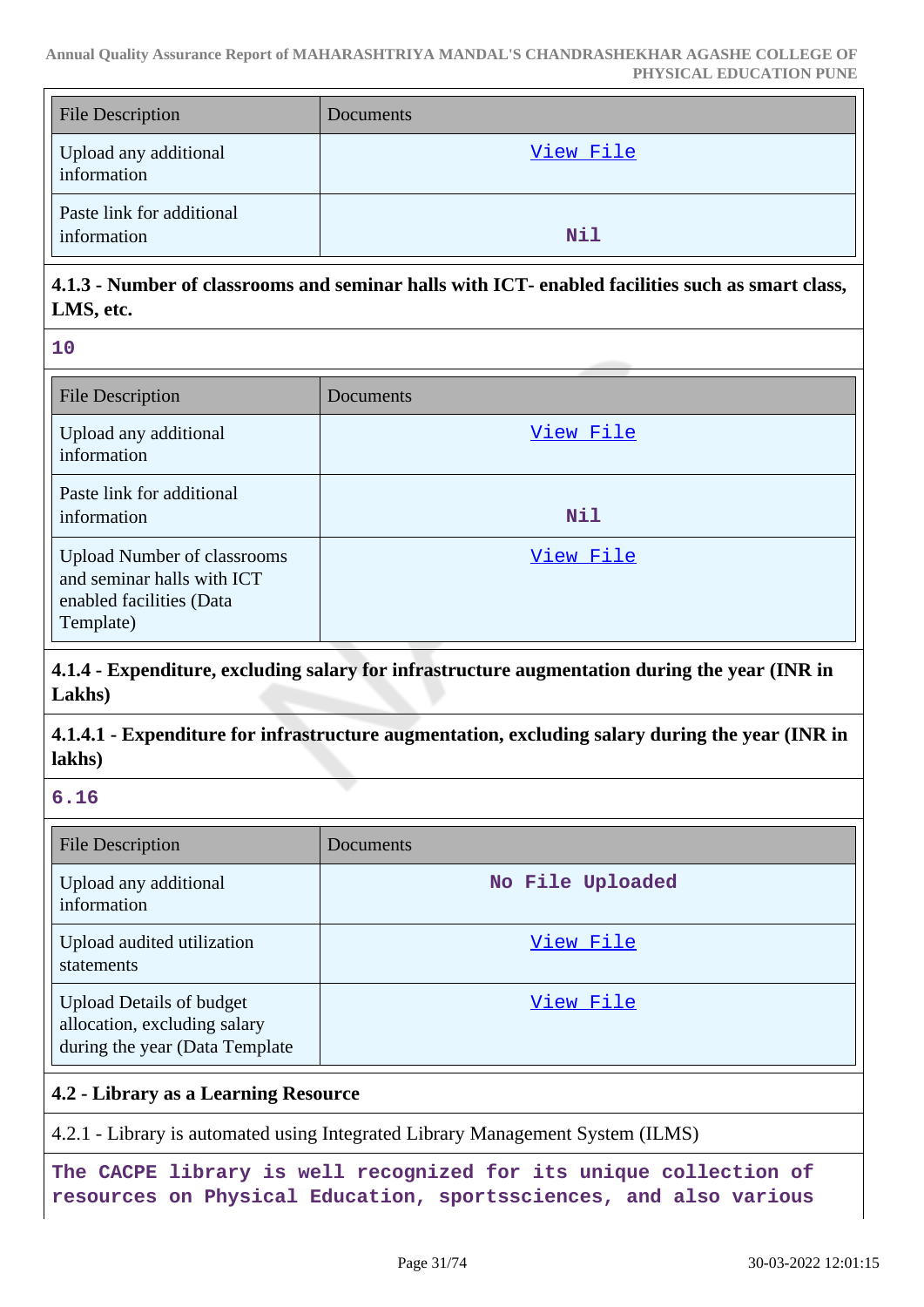**other subjects. The Library is partially automated through SLIM-21 (version3.8.0) software developed by Algorithm Private limited. SLIM includes the standard modules serial control, circulation, cataloging which consist of features as accession register, library membership, Item reservation, issue, return, barcoding, etc. Through OPAC, the books can be easily searched by title, accession number, author, keywords, and subject wise. All the transactions are recorded in real-time andmaster data is updated frequently. The software has the facility to generate Library cards for both studentsand staff through the Bar codes. Circulation is also controlled with bar code labeling. It has the provisionof sending mail to readers about return dates and overdue. The software contains the following modules(Library Category Master, Item Management, Subscription Management, Bill Management, Library Membership, Item Reservation, Issue Item, Return Item, etc.) which provide multi-facility to the studentsand college. This software provides the facility to create, view, and print records of accession register,subscription list, transaction report, membership reports, etc. The software has the facility to generateidentity cards for both students and staff from the available records. Records of books are generatedcategory-wise (Text, Reference or Other), Subject wise, accession number wise. The issue and returnmodules available in the software are used for issue, renewal, and overdue books. Books Bank link isprovided to keep a record of this facility for students. Bar code labels are generated through this softwareusing accession register data of books and circulation of books done through the Barcode system andOPAC facility is made available to the users.The library office has a computer facility dedicated only to library work. Other than this one more PC hasdetails of the titles, books, journals, etc. in the library reading room which the students and staff can access if required. Other than this the library reading room has 4 more computers which can be accessed by the students for educational purposes. It also has an active internet facility. All the computers facilitate highspeed Wi-Fi and Power backup facilities for interrupted service.**

| <b>File Description</b>                                                                                                         | Documents                     |
|---------------------------------------------------------------------------------------------------------------------------------|-------------------------------|
| Upload any additional<br>information                                                                                            | View File                     |
| Paste link for Additional<br>Information                                                                                        | Nil                           |
| 4.2.2 - The institution has subscription for the<br>following e-resources e-journals e-<br>ShodhSindhu Shodhganga Membership e- | A. Any 4 or more of the above |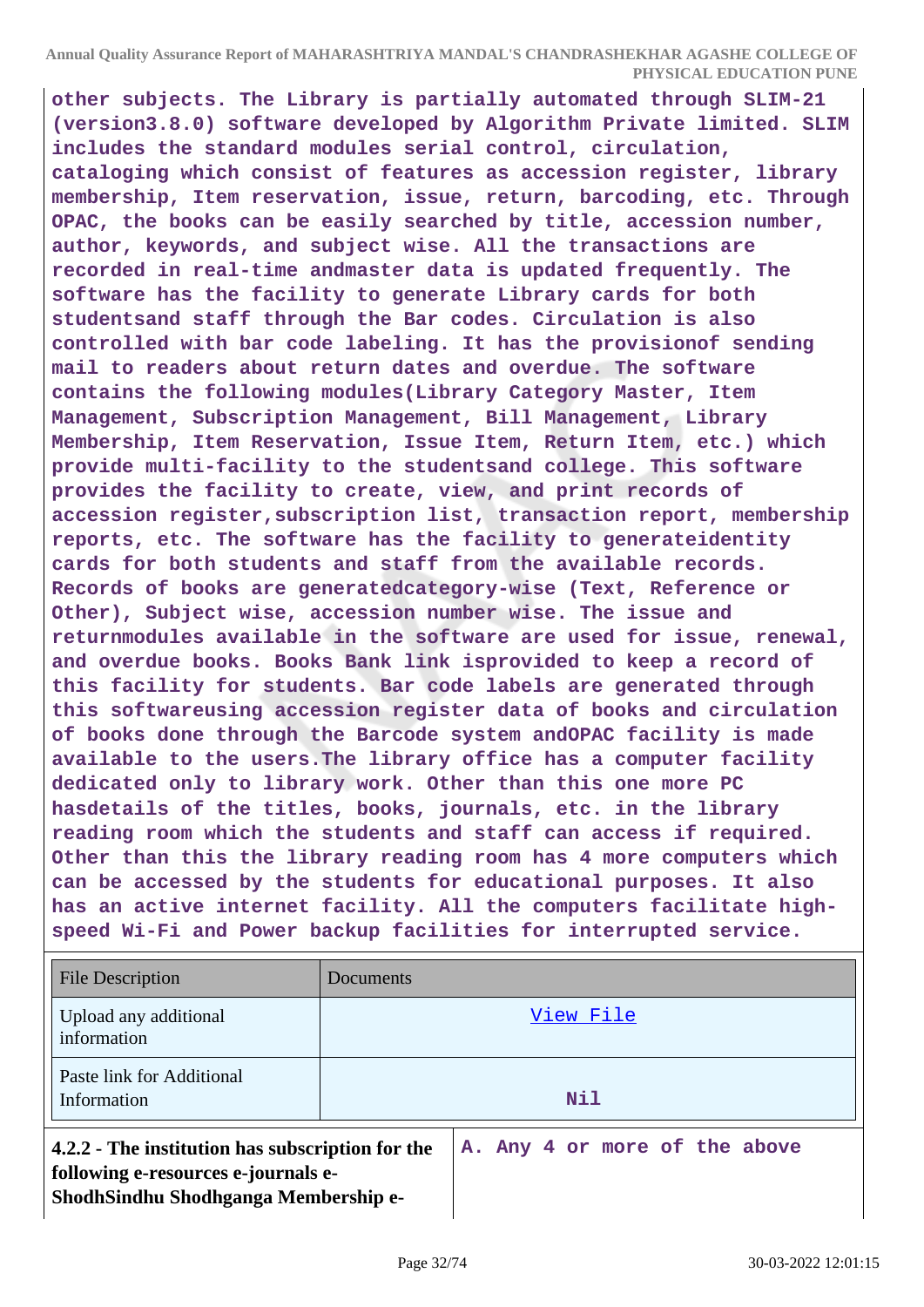### **books Databases Remote access toe-resources**

| <b>File Description</b>                                                                                     | Documents |
|-------------------------------------------------------------------------------------------------------------|-----------|
| Upload any additional<br>information                                                                        | View File |
| Details of subscriptions like e-<br>journals,e-ShodhSindhu,<br>Shodhganga Membership etc<br>(Data Template) | View File |

**4.2.3 - Expenditure for purchase of books/e-books and subscription to journals/e- journals during the year (INR in Lakhs)**

### **4.2.3.1 - Annual expenditure of purchase of books/e-books and subscription to journals/ejournals during the year (INR in Lakhs)**

### **0.543**

| <b>File Description</b>                                                                                                       | Documents        |
|-------------------------------------------------------------------------------------------------------------------------------|------------------|
| Any additional information                                                                                                    | No File Uploaded |
| Audited statements of accounts                                                                                                | View File        |
| Details of annual expenditure for<br>purchase of books/e-books and<br>journals/e- journals during the<br>year (Data Template) | View File        |

**4.2.4 - Number per day usage of library by teachers and students ( foot falls and login data for online access) (Data for the latest completed academic year)**

### **4.2.4.1 - Number of teachers and students using library per day over last one year**

**1.13**

| <b>File Description</b>                              | <b>Documents</b> |
|------------------------------------------------------|------------------|
| Any additional information                           | View File        |
| Details of library usage by<br>teachers and students | View File        |

### **4.3 - IT Infrastructure**

4.3.1 - Institution frequently updates its IT facilities including Wi-Fi

**The college has a well-equipped Computer Lab with 20 computers with internet facility. The college hasan Annual maintenance contract and the agency sees to the updation and maintenance of the ICT**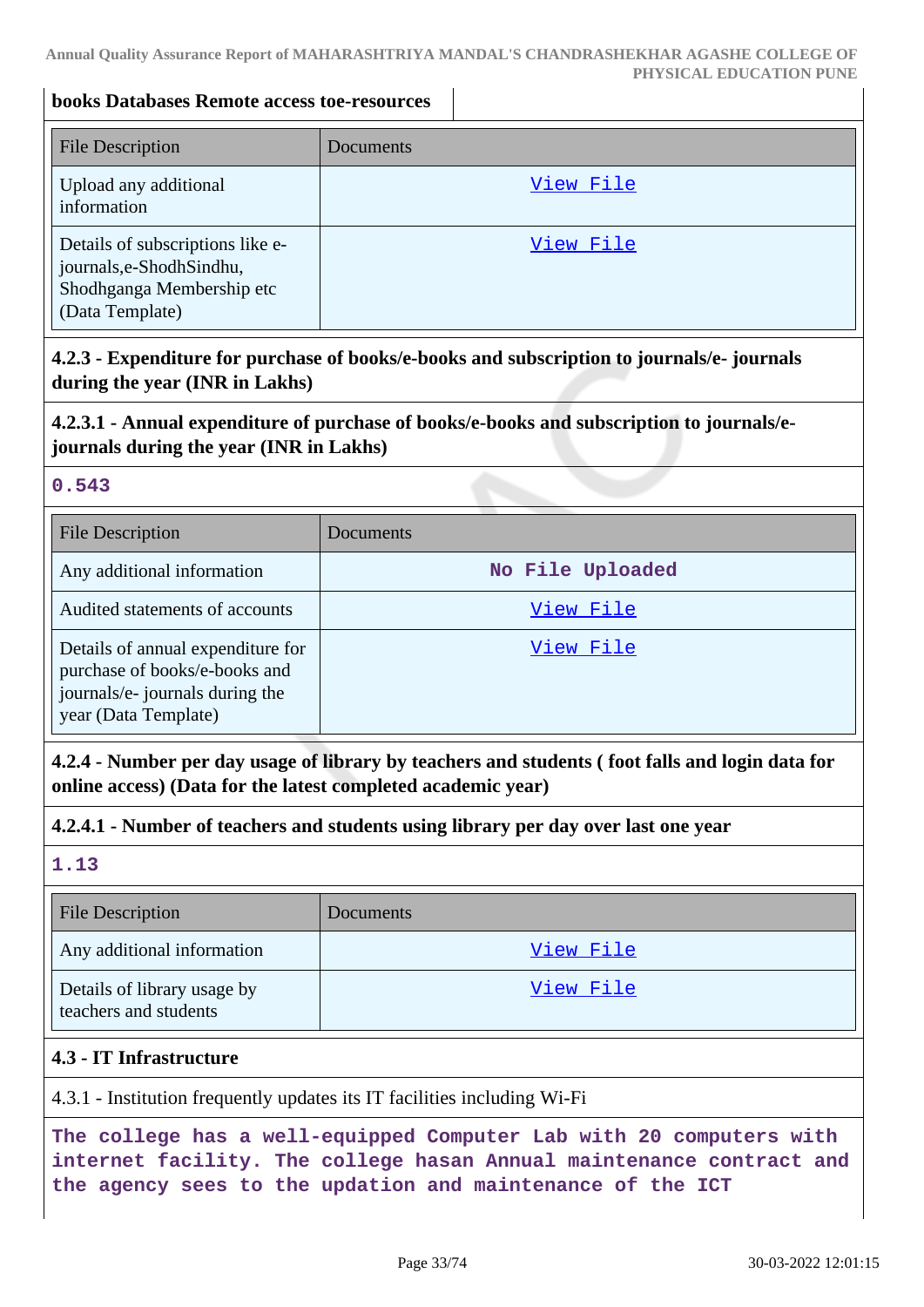**facilities in the college. Along with the computer lab, the college has a few computers in the library that the students can use for knowledge gaining and submission work. The college also has the SPSS 21 version software which the master's degree students use for writing the thesis, test measurement practical, preparing projects, and other ICT work. The classrooms have updated projection systems and are also maintained bythe AMC agency. The college updates the ICT facilities as per the requirements of the students, staff, and office. The internet facility is the need of the hour and for students to use it.**

**The college initially had limited internet access for the students but considering the increase in onlineteaching and requirements the whole building has WIFI facilities with updated plans and modem.**

**A new fiber-optic line of 100 Mbps speed and 1200 GB data per month was installed in the month ofSeptember 2019. This plan was further updated to Fiber silver/upto 300 Mbps till 4500 GB, upto 25 Mbps beyond/Unlimited in the subsequent year.**

**The college updates the ICT facilities from time to time and whenever required. Internet facilities earlierwere not adequate for speed and data limit and hence it was decided to change the plan and the facilities asmentioned above.**

**The college updates its projection and AV system regularly and also has Projection systems in almostevery classroom. The college also has a spare projection system to be moved wherever required. On thesecond floor, all the Projection systems & WIFI routers are newly installed.**

**The college updates the ICT facilities considering the needs of the students, faculty, and office staff. Thefacilities are continuously under the check of the AMC agency and the college staff and committee decideon updating the same whenever necessary. The office has 4 PCs and has also been updated to cater to theneeds of the administrative work. Currently, the college has installed another internet facility separatelyfor the library and 2nd floor. New internet modems have been installed in the classrooms and the library.**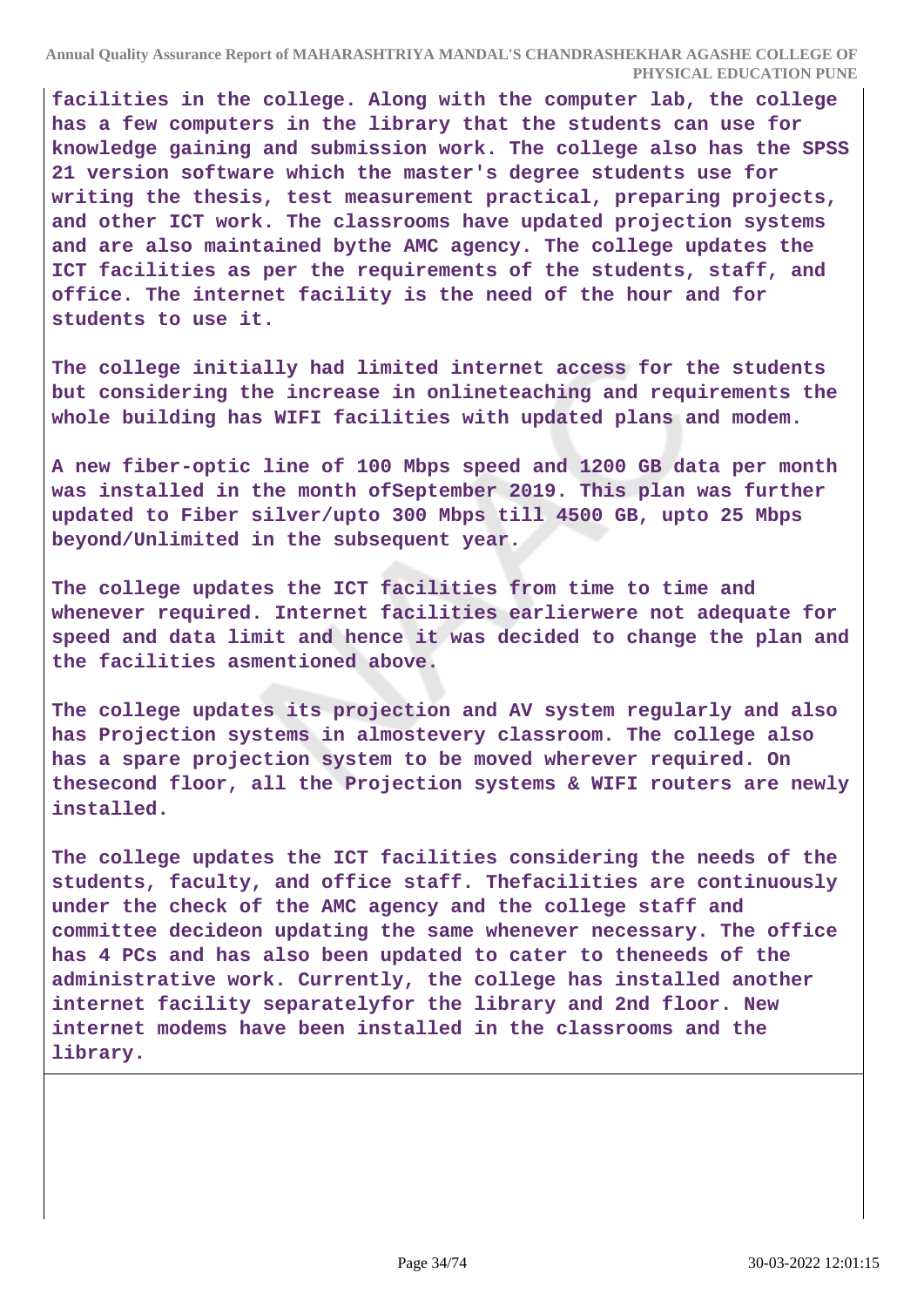| <b>File Description</b>                                                                                                                                                                    | Documents        |
|--------------------------------------------------------------------------------------------------------------------------------------------------------------------------------------------|------------------|
| Upload any additional<br>information                                                                                                                                                       | View File        |
| Paste link for additional<br>information                                                                                                                                                   | Nil              |
| 4.3.2 - Number of Computers                                                                                                                                                                |                  |
| 38                                                                                                                                                                                         |                  |
| <b>File Description</b>                                                                                                                                                                    | Documents        |
| Upload any additional<br>information                                                                                                                                                       | No File Uploaded |
| List of Computers                                                                                                                                                                          | View File        |
| 4.3.3 - Bandwidth of internet connection in the<br>50MBPS<br>A.<br>3<br><b>Institution</b>                                                                                                 |                  |
| <b>File Description</b>                                                                                                                                                                    | Documents        |
| Upload any additional<br>Information                                                                                                                                                       | No File Uploaded |
| Details of available bandwidth of<br>internet connection in the<br>Institution                                                                                                             | <u>View File</u> |
| 4.4 - Maintenance of Campus Infrastructure                                                                                                                                                 |                  |
| 4.4.1 - Expenditure incurred on maintenance of infrastructure (physical and academic support<br>facilities) excluding salary component during the year (INR in Lakhs)                      |                  |
| 4.4.1.1 - Expenditure incurred on maintenance of infrastructure (physical facilities and<br>academic support facilities) excluding salary component during the year (INR in lakhs)<br>1.85 |                  |
| <b>File Description</b>                                                                                                                                                                    | Documents        |
| Upload any additional<br>information                                                                                                                                                       | No File Uploaded |
| Audited statements of accounts                                                                                                                                                             | <u>View File</u> |
| Details about assigned budget<br>and expenditure on physical<br>facilities and academic support<br>facilities (Data Templates)                                                             | View File        |

 $\mathbb{R}$ 

 $\overline{\phantom{a}}$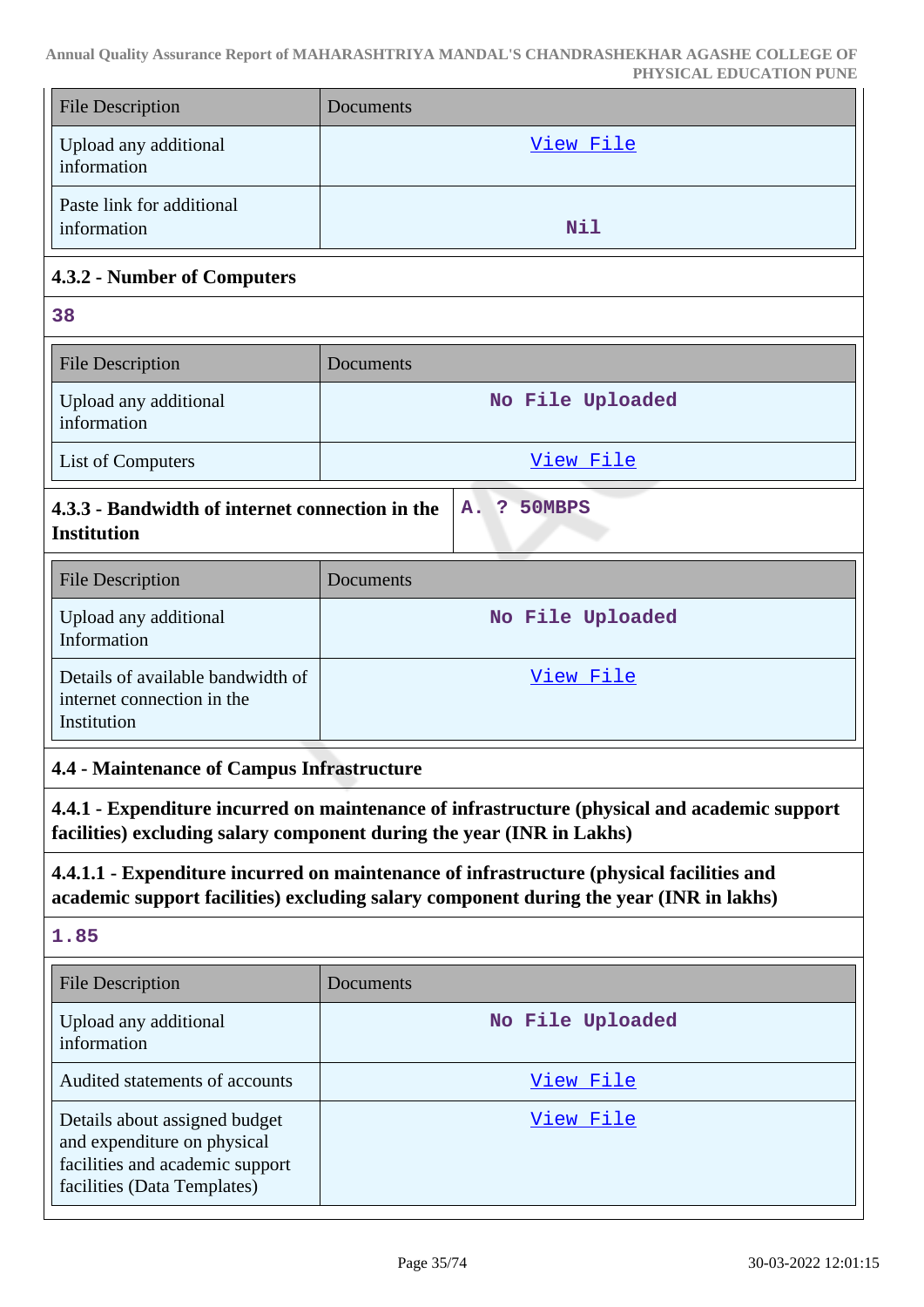4.4.2 - There are established systems and procedures for maintaining and utilizing physical, academic and support facilities - laboratory, library, sports complex, computers, classrooms etc.

**The college and concerned department have created systems, procedures and rules for using and maintaining equipment and facilities like laboratories, library, sports complex & grounds, computer and classroom.**

**Sports Complex - The sports complex is maintained by the mother institute and has recruited an estate manager who supervises the maintenance, functioning, repair work and all other related work regarding the same. The watering, cleaning and mopping of grounds and fields - athletic track, basketball court, kabaddi and volleyball court etc. is managed by the mother institute. The mother institute has recruited sweepers and maintenance staff for this work and their work is monitored regularly. In case of any repair work like water logging issue, loss of level in fields and ground, sand pit, etc. are regularly checked and done by the mother institute. The equipment which is used by the staff and students is maintained and is supervised by one concerned staff and class three member. The equipment is maintained in good condition and is stored properly in the store room. Additions of more equipment is seen by the 'College Purchase Committee' alongwith store incharge. The store room is regularly sweeped everyday and thoroughly cleaned twice yearly. The smaller fields are marked every week or whenever required. Big fields are marked during competitions and major events.**

**Classrooms - The class three staff members in the college are allotted duties of cleaning floors and classrooms everyday. The class staff member sweeps and mops the classrooms, offices and passages everyday. During gathering and before Diwali vacation the whole college is thoroughly cleaned with the help of students and staff. The college is also thoroughly cleaned before organizing workshops or seminars or conferences in the college building. The library cleaning maintenance is seen by an outsourced agency.**

**The maintenance and cleaning of toilets in the college is seen by an outsourced person who maintains it everyday. The maintenance of electronic work is also outsourced and called upon whenever necessary. The water tanks and filters in the college and hostel are cleaned regularly and the AMC for the same is in place. The pest control AMC for Hostel is also in place and is done bi-annualy or whenever necessary.**

```
Computer Laboratory
```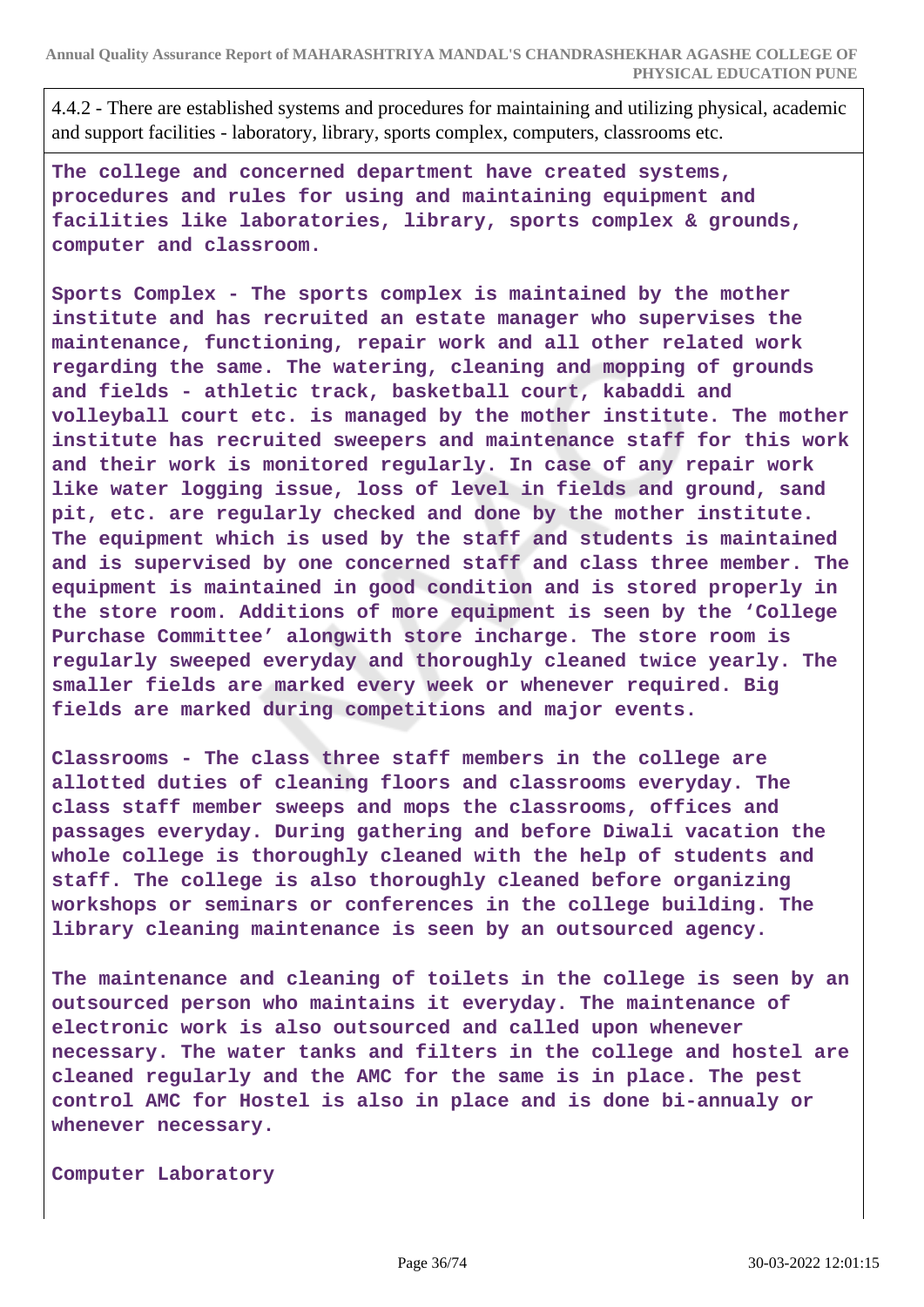**The Computer Lab has to be used during lab timings and students are supposed to take prior permissions (from teaching staff) to use the Computer Lab. Lab Timing are: 10:00 am to 5:00 pm. SOPs are notified in the computer lab, which is visible to anybody entering in the computer lab. Students are allowed to use the computer lab for educational purposes beyond lab timings and need to take prior permission from the teaching staff. The AMC technician visits and looks after the better functioning of PCs and other related; hardware & software weekly. The laboratory contains two servers which cannot be used by students in any undesirable manner (instructions given and pasted near servers). The students need to keep the lab clean and tidy and no food items are allowed inside the lab. Students found damaging the PCs are liable to be punished and are no longer permitted to use the computer facility in future. The students cannot install or uninstall softwares on the PCs as they are password protected. In case of any requirements of software or hardware the student has to inform the IT department and if found necessary they are installed and/or new hardware is purchased. The students can convey any requirements or make requests to the IT department. The AMC person reports the status of the PCs and others related to the office and IT department and in case of any repair, updation or replacement he performs the same after taking confirmation from the IT department and Principal. The computer lab is sweeped and mopped by a person everyday and the PCs are cleaned once every week.**

#### **Library rules**

**All the students of CACPE are members of the Institutional Library. All the UG and PG Faculty of CACPE, non–teaching staff of CACPE are the members of the library.**

**The books can be borrowed for 15 days from the Library - One book against producing one Reader's ticket. Each student has 3 cards. Exchange of cards is strictly prohibited & not transferable. Students are not allowed to take books home without a Library Card. CD/ periodicals /Thesis are only for Reading Hall and not to be taken home. One Additional Borrower's Ticket with additional deposit of Rs:-100/- can be taken by student. The same book may be re-issued two times, if it is not in demand. Fine of Rs.5/-per day will be charged if the documents (books) are not returned on the due date. In case borrowers fail to replace a lost or damaged book within a month from the due date of its return, he/she shall pay to the library five times of the price of the book. Master degree thesis can be borrowed only by second year MPEd students for a period of 15 days. Failing to return the thesis after 15 days the student will be**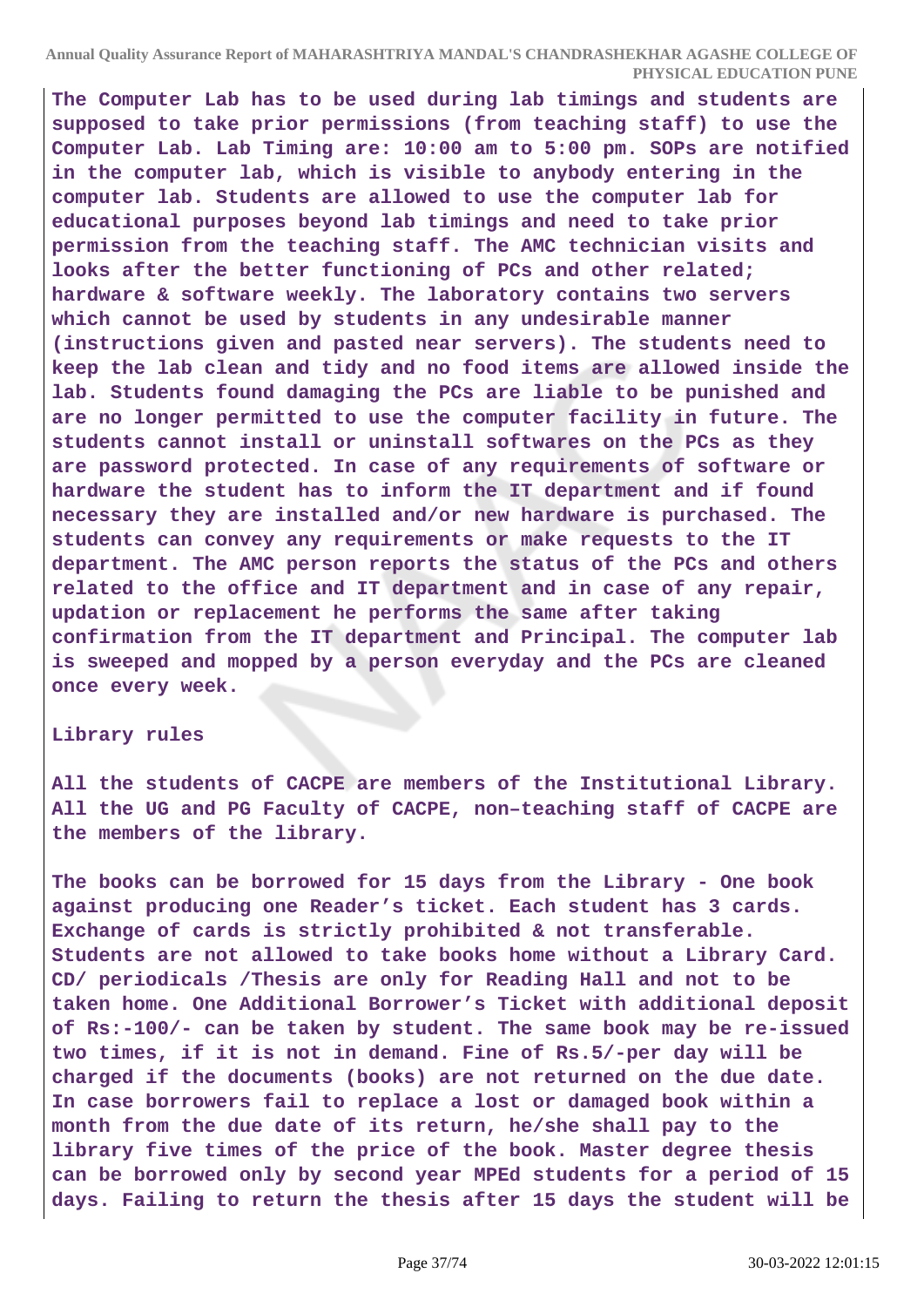**charged a fine of Rs.10/-per day. A borrower shall replace a book if it is lost while in custody. Loss of Reader's Ticket/Identity cards should be immediately reported to the Librarian. A duplicate thereof, shall be issued after payment of Rs:-100/-**

**A person losing or damaging Library books repeatedly shall be debarred from using the library. All readers are required to maintain the perfect silence and discipline in the Library Reading Room. The users of Library must return all the Library books and other documents borrowed by them and cleared all Library dues before Year End. Internal audit of the library is done by the auditor at the end of the year.**

#### **Store Room**

**Store room consists of sports material to be used for practicals, intramurals and ground lessons. All sports related material is issued to college students only. Equipment issued should be used solely for ground activities only. Equipment issued for lessons should be taken on students name and entry should be maintained in the store register and returned after completion of lesson. No equipment will be issued for personal use. Any damage to the equipment will be the responsibility of the students and will be recovered from their deposit money.**

| <b>File Description</b>                  | Documents  |
|------------------------------------------|------------|
| Upload any additional<br>information     | View File  |
| Paste link for additional<br>information | <b>Nil</b> |

### **STUDENT SUPPORT AND PROGRESSION**

**5.1 - Student Support**

**5.1.1 - Number of students benefited by scholarships and free ships provided by the Government during the year**

**5.1.1.1 - Number of students benefited by scholarships and free ships provided by the Government during the year**

**43**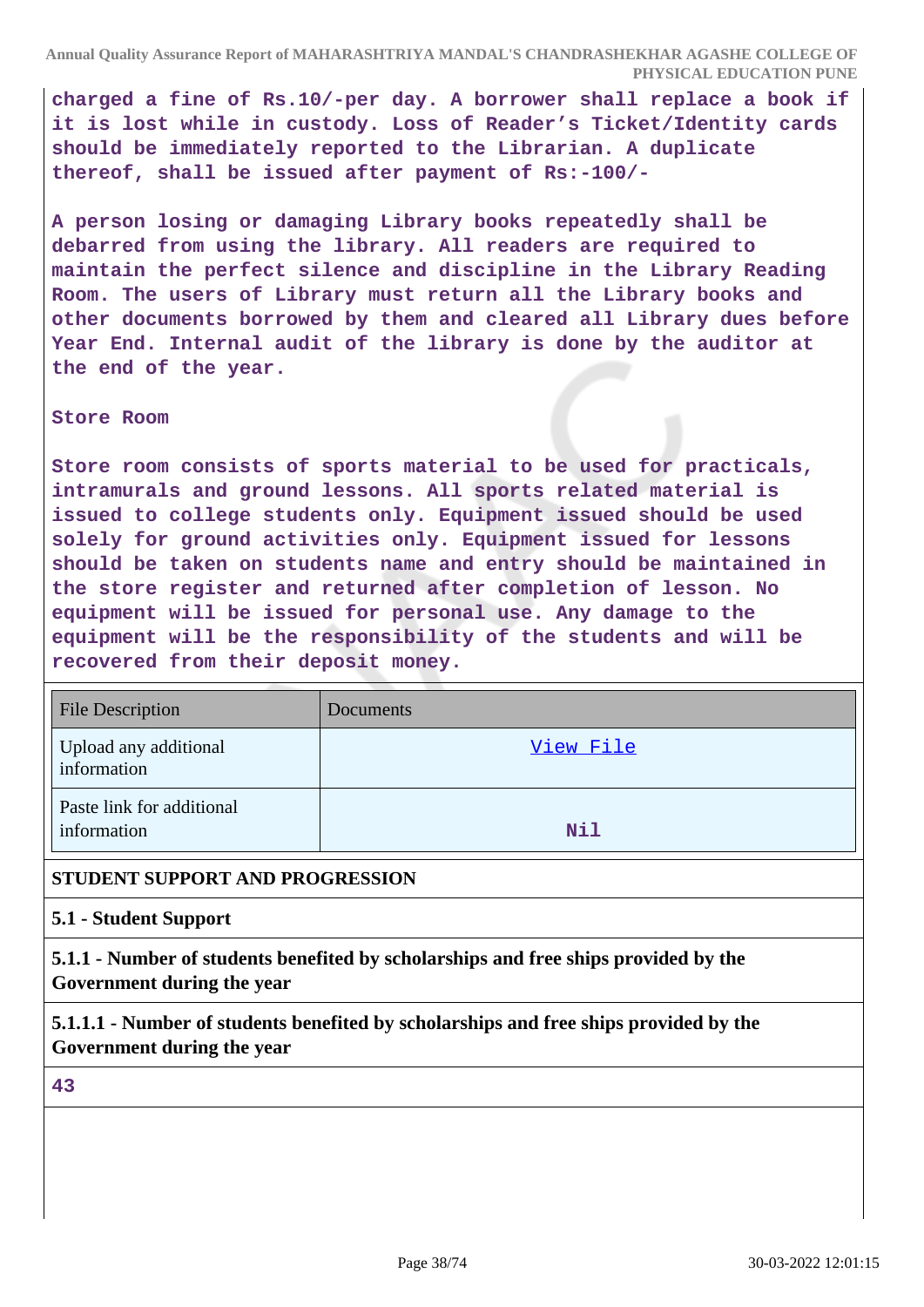| <b>File Description</b>                                                                                                         | Documents        |
|---------------------------------------------------------------------------------------------------------------------------------|------------------|
| Upload self attested letter with<br>the list of students sanctioned<br>scholarship                                              | View File        |
| Upload any additional<br>information                                                                                            | No File Uploaded |
| Number of students benefited by<br>scholarships and free ships<br>provided by the Government<br>during the year (Data Template) | View File        |

**5.1.2 - Number of students benefitted by scholarships, free ships etc. provided by the institution / non- government agencies during the year**

# **5.1.2.1 - Total number of students benefited by scholarships, free ships, etc provided by the institution / non- government agencies during the year**

**43**

| Documents                                                                                                                                                                                                                       |                     |
|---------------------------------------------------------------------------------------------------------------------------------------------------------------------------------------------------------------------------------|---------------------|
|                                                                                                                                                                                                                                 |                     |
|                                                                                                                                                                                                                                 | No File Uploaded    |
| View File                                                                                                                                                                                                                       |                     |
| 5.1.3 - Capacity building and skills<br>enhancement initiatives taken by the<br>institution include the following: Soft skills<br>Language and communication skills Life skills<br>(Yoga, physical fitness, health and hygiene) | A. All of the above |
| Documents                                                                                                                                                                                                                       |                     |
|                                                                                                                                                                                                                                 | <b>Nil</b>          |
|                                                                                                                                                                                                                                 | View File           |
|                                                                                                                                                                                                                                 | View File           |
|                                                                                                                                                                                                                                 |                     |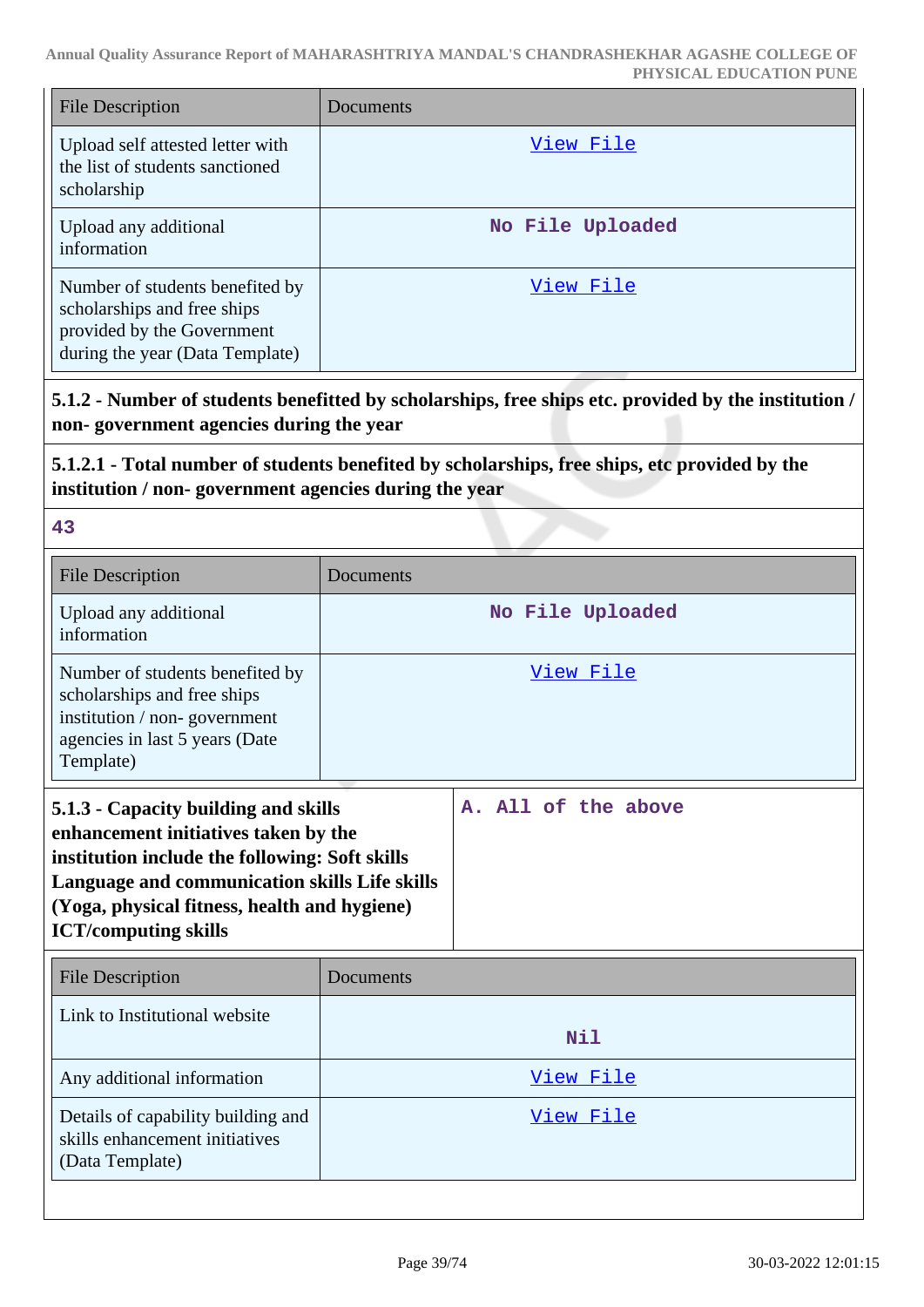# **5.1.4 - Number of students benefitted by guidance for competitive examinations and career counseling offered by the institution during the year**

**29**

**5.1.4.1 - Number of students benefitted by guidance for competitive examinations and career counseling offered by the institution during the year**

**29**

| <b>File Description</b>                                                                                                                                                                                                                                                                                                                                                            | Documents           |
|------------------------------------------------------------------------------------------------------------------------------------------------------------------------------------------------------------------------------------------------------------------------------------------------------------------------------------------------------------------------------------|---------------------|
| Any additional information                                                                                                                                                                                                                                                                                                                                                         | View File           |
| Number of students benefited by<br>guidance for competitive<br>examinations and career<br>counseling during the year (Data<br>Template)                                                                                                                                                                                                                                            | View File           |
| 5.1.5 - The Institution has a transparent<br>mechanism for timely redressal of student<br>grievances including sexual harassment and<br>ragging cases Implementation of guidelines of<br>statutory/regulatory bodies Organization wide<br>awareness and undertakings on policies with<br>zero tolerance Mechanisms for submission of<br>online/offline students' grievances Timely | A. All of the above |

| <b>File Description</b>                                                                                                                  | Documents        |
|------------------------------------------------------------------------------------------------------------------------------------------|------------------|
| Minutes of the meetings of<br>student redressal committee,<br>prevention of sexual harassment<br>committee and Anti Ragging<br>committee | No File Uploaded |
| Upload any additional<br>information                                                                                                     | View File        |
| Details of student grievances<br>including sexual harassment and<br>ragging cases                                                        | No File Uploaded |
| <b>5.2 - Student Progression</b>                                                                                                         |                  |

### **5.2.1 - Number of placement of outgoing students during the year**

# **5.2.1.1 - Number of outgoing students placed during the year**

**redressal of the grievances through**

**appropriate committees**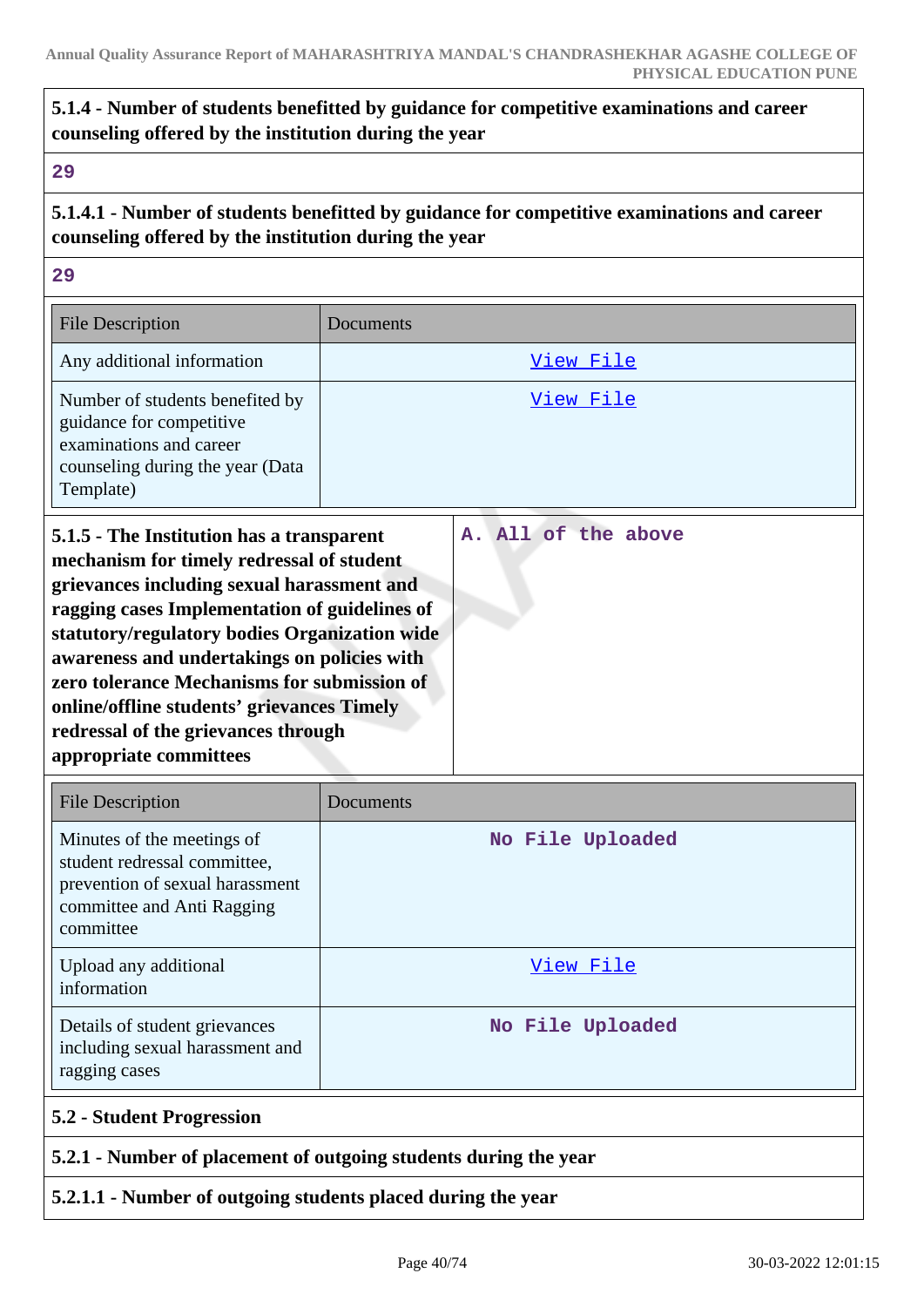| 36                                                              |                  |
|-----------------------------------------------------------------|------------------|
| <b>File Description</b>                                         | Documents        |
| Self-attested list of students<br>placed                        | View File        |
| Upload any additional<br>information                            | No File Uploaded |
| Details of student placement<br>during the year (Data Template) | View File        |

# **5.2.2 - Number of students progressing to higher education during the year**

# **5.2.2.1 - Number of outgoing student progression to higher education**

**53**

| <b>File Description</b>                               | <b>Documents</b> |
|-------------------------------------------------------|------------------|
| Upload supporting data for<br>student/alumni          | View File        |
| Any additional information                            | No File Uploaded |
| Details of student progression to<br>higher education | View File        |

**5.2.3 - Number of students qualifying in state/national/ international level examinations during the year (eg: JAM/CLAT/GATE/ GMAT/CAT/GRE/ TOEFL/ Civil Services/State government examinations)**

**5.2.3.1 - Number of students qualifying in state/ national/ international level examinations (eg: JAM/CLAT/NET/ SLET/ GATE/ GMAT/CAT/GRE/ TOEFL/ Civil Services/ State government examinations) during the year**

**0**

| File Description                                                                                                          | Documents        |
|---------------------------------------------------------------------------------------------------------------------------|------------------|
| Upload supporting data for the<br>same                                                                                    | No File Uploaded |
| Any additional information                                                                                                | No File Uploaded |
| Number of students qualifying in<br>state/national/international level<br>examinations during the year<br>(Data Template) | View File        |

# **5.3 - Student Participation and Activities**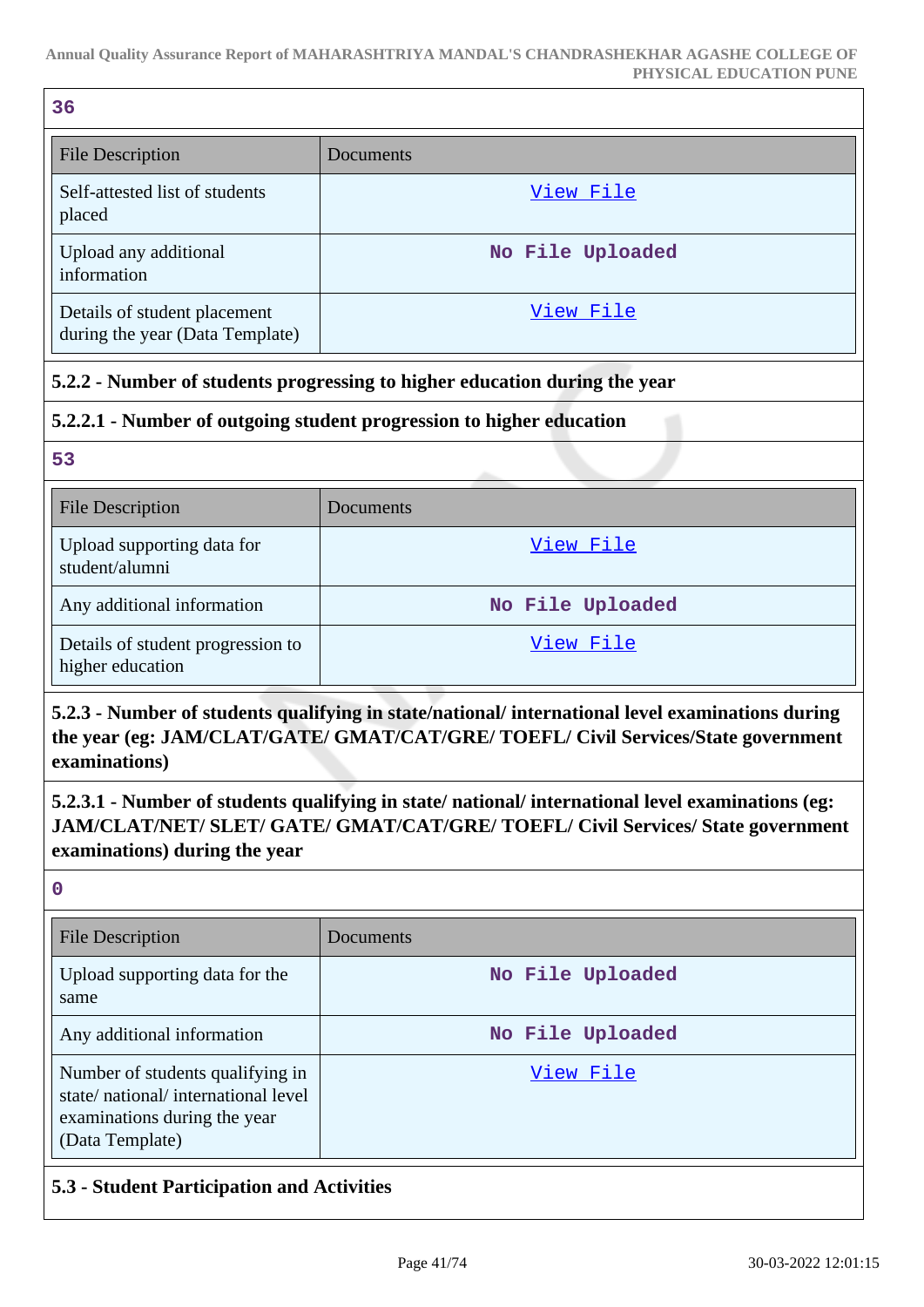**5.3.1 - Number of awards/medals for outstanding performance in sports/cultural activities at university/state/national / international level (award for a team event should be counted as one) during the year**

**5.3.1.1 - Number of awards/medals for outstanding performance in sports/cultural activities at university/state/ national / international level (award for a team event should be counted as one) during the year.**

**0**

| <b>File Description</b>                                                                                                                                                              | Documents        |
|--------------------------------------------------------------------------------------------------------------------------------------------------------------------------------------|------------------|
| e-copies of award letters and<br>certificates                                                                                                                                        | No File Uploaded |
| Any additional information                                                                                                                                                           | No File Uploaded |
| Number of awards/medals for<br>outstanding performance in<br>sports/cultural activities at univer<br>sity/state/national/international<br>level (During the year) (Data<br>Template) | View File        |

5.3.2 - Institution facilitates students' representation and engagement in various administrative, cocurricular and extracurricular activities (student council/ students representation on various bodies as per established processes and norms )

**The college ensures sensitizing students about various social issues and influencing the community through its well intended programs, practices and momentary initiatives. Outreach activities such as streetplays, sports training facilities, gifts & donations to the needy, physical activity camps for the underprivileged, workshops for teachers, exhibitions, tree plantation drives etc are organized with the same view. Ideas are initiated, discussed and executed by collaborating with all the stakeholders. When possible, informal feedback is taken from the beneficiaries so as to understand the efficacy of the program. Such activities conducted so far have been highly influential and fruitful in influencing and sensitizing students.**

**Street Plays, rallies revolving around the cleanliness initiative were performed by the students in municipal corporation schools and surrounding slum areas and communities. Street plays were a mix of recreation and learning focusing on personal hygiene, cleanliness of the surroundings.**

**The college also supports both the wrestling and volleyball coaching centers for the underprivileged children from the surrounding**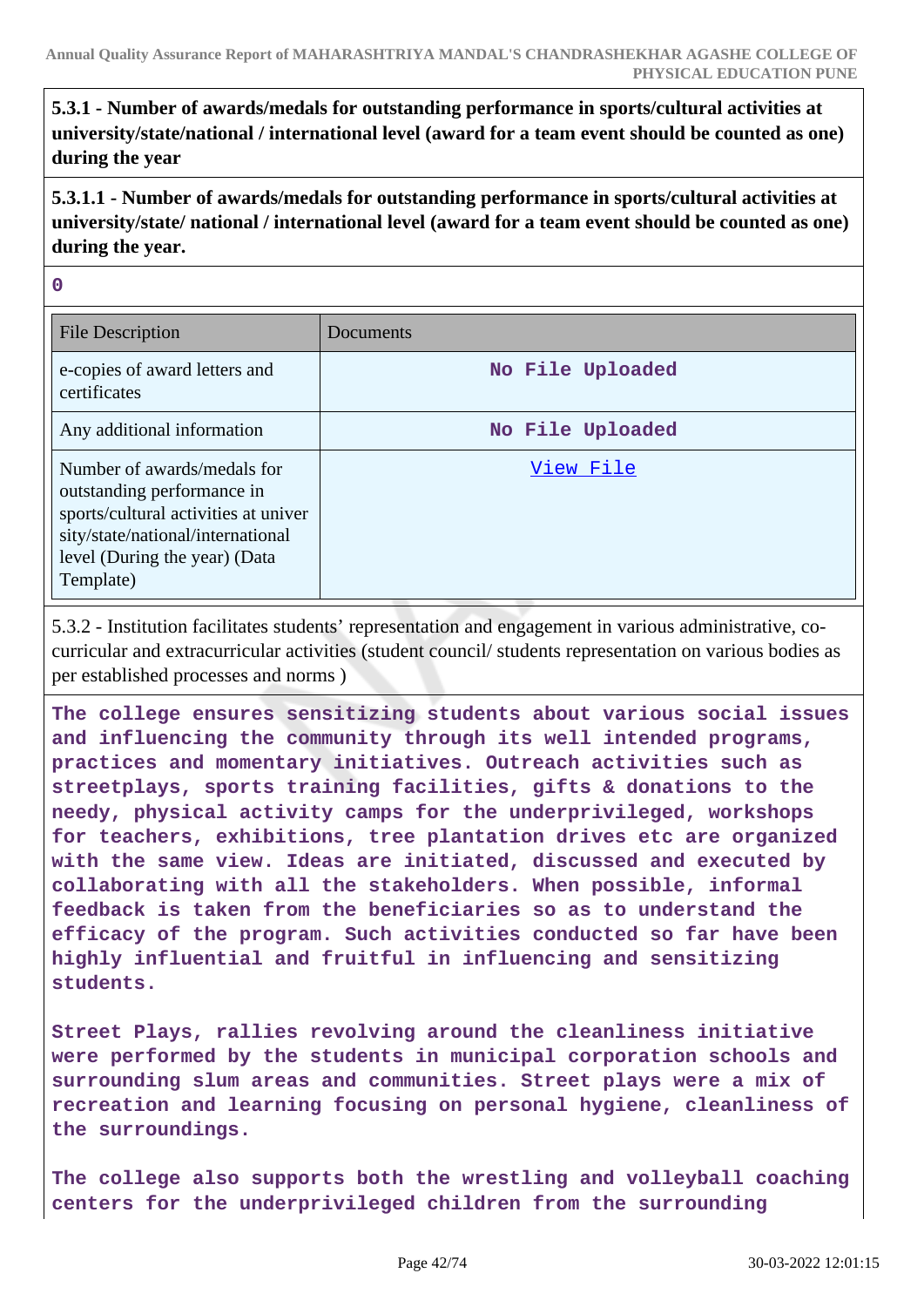**communities. These centres are run by our alumni and community children are trained free of cost. Our College students conduct different programs for these trainees related to fitness, skill guidance and practice lessons.**

**Another such outreach activity is conducted by the student council for the poor and needy in the society. A lot of students and faculty members contributed to this initiative after they were appealed to and donated in various forms such as cash, clothing, collection of selective food items, etc, as per requirement. The collection was distributed to the needy and poor by the student council and assistance of a few other students. The clothing and collected selective food items were distributed to poor and needy at selected social areas like railway stations, bus depots, streets, slum areas. From the cash received more clothing and food items were bought and distributed to the poor homeless people, street children, NGOs etc. A NGO was visited by our students and Food items (Diwali sweets) were distributed to small children aged 3 to 12 years in the NGO. Through this initiative both Students and Faculty members were motivated towards society and social work and a feeling of thanksgiving was initiated into their minds.**

**Eklavya Arogya Nyasa - This is an NGO which is working in the field of educating needy children. The founder member of Eklavya Arogya Nyasa was guest of honour at one of the college program and they approached us to conduct Physical Education and Sports activities for these needy children. The college readily accepted their request and is providing support of Physical Education and Sports activities. Everyday one current student from college goes to their campus and conducts PE & sports activities. This year we also managed their Sports Day at free of cost. We also are conducting a research (MPEd) on these students and have allotted a Masters Degree student for the same.**

**COVID-19 pandemic and lockdown for months was a challenge for many of the PE professionals and most of the schools and colleges were facing issues regarding conducting PE sessions for their students. Many schools and colleges enquired the college about PE sessions during the COVID pandemic. In order to provide guidance for these professionals an online workshop was conducted by our faculty members on the Topic - Online PE -- for different PE teachers, coaches and experts conducting PE programs in schools, colleges and play centers. A document was prepared and published on our website regarding guidelines for conducting an Online PE Program at their respective institutions or work areas. The college faculty also conducted various online lectures and through that reached different**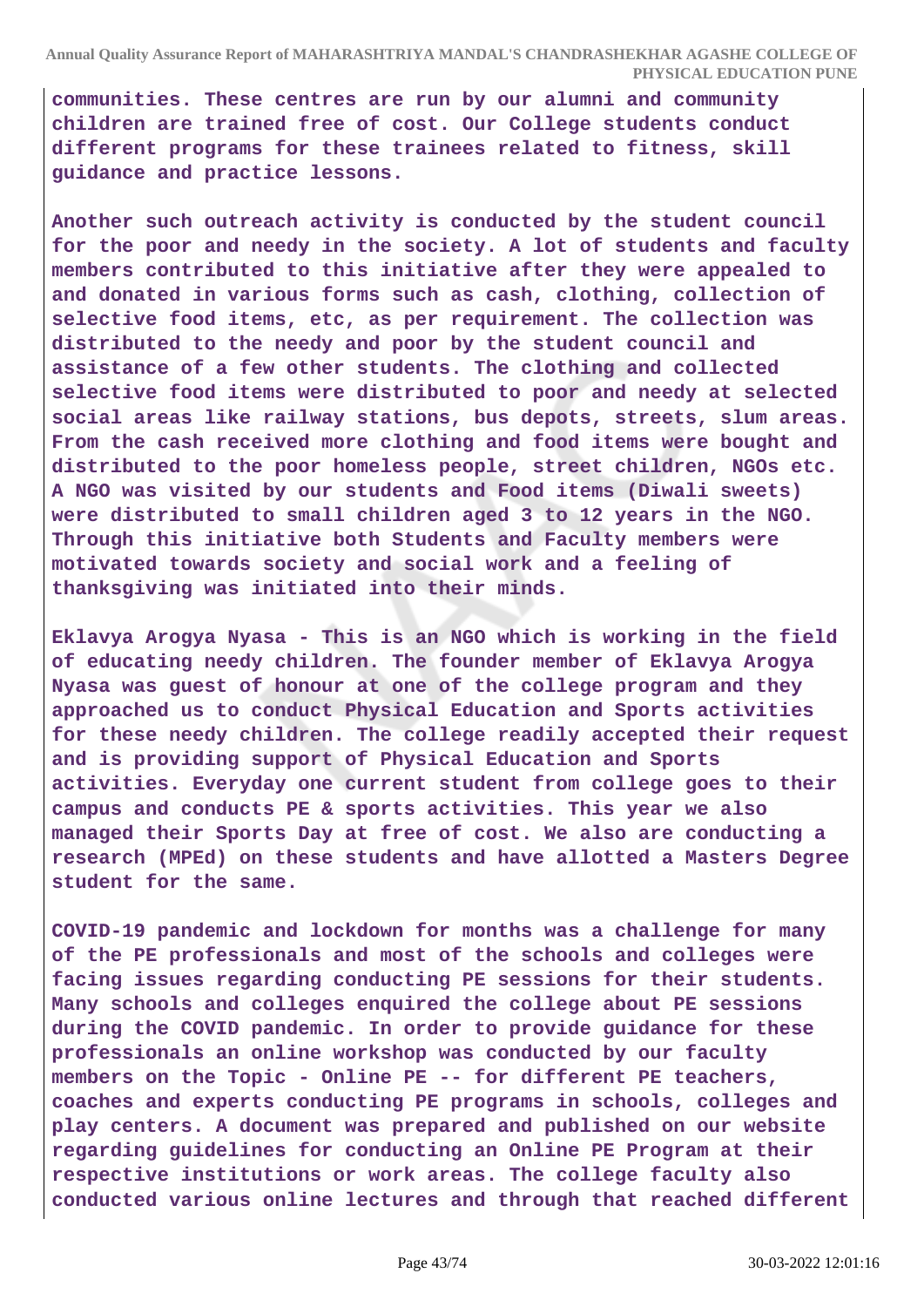**parts of society and guided them towards a healthy lifestyle and PE activities. The college also initiated different lectures on Importance of PE and Sports for better health and fitness. The college also organized a lecture on National Sports Policy by Dr. Sanjeev Sonawane, Dean Inter-Disciplinary, SPPU to provide guidance to PE professionals on the changes and new National Sports Policy.**

**Test and Measurement Exhibition is regularly conducted each year for college students, fitness enthusiasts and the general public. Through this Exhibition different fitness, health, anthropometric physiological, psychological, etc. assessments of these individuals are done at free of costs. The Master's degree students are given the full responsibility of this exhibition. It is an activity fully organized by students for BPEd students, fitness enthusiasts and the general public. This exhibition develops the Collaboration and Communication skills of students.**

**The Tree Plantation and Plastic Free Parvati program was initiated by the college taking environmental aspects into consideration. Through this program tree plantation was done at college campus and neem seeds were planted at Nilkanteshwar hill. The college visits Parvati Hill every year and during this visit conducts different activities. A plastic free Parvati drive was taken during the visit and through this initiative tried to make the hill plastic free. The college students and faculty whole heartedly participated in this drive and brought back a huge amount of plastic bags and bottles, wrappers from the hill.**

| <b>File Description</b>                  | Documents |
|------------------------------------------|-----------|
| Paste link for additional<br>information | Nil       |
| Upload any additional<br>information     | View File |

**5.3.3 - Number of sports and cultural events/competitions in which students of the Institution participated during the year (organized by the institution/other institutions)**

**5.3.3.1 - Number of sports and cultural events/competitions in which students of the Institution participated during the year**

**10**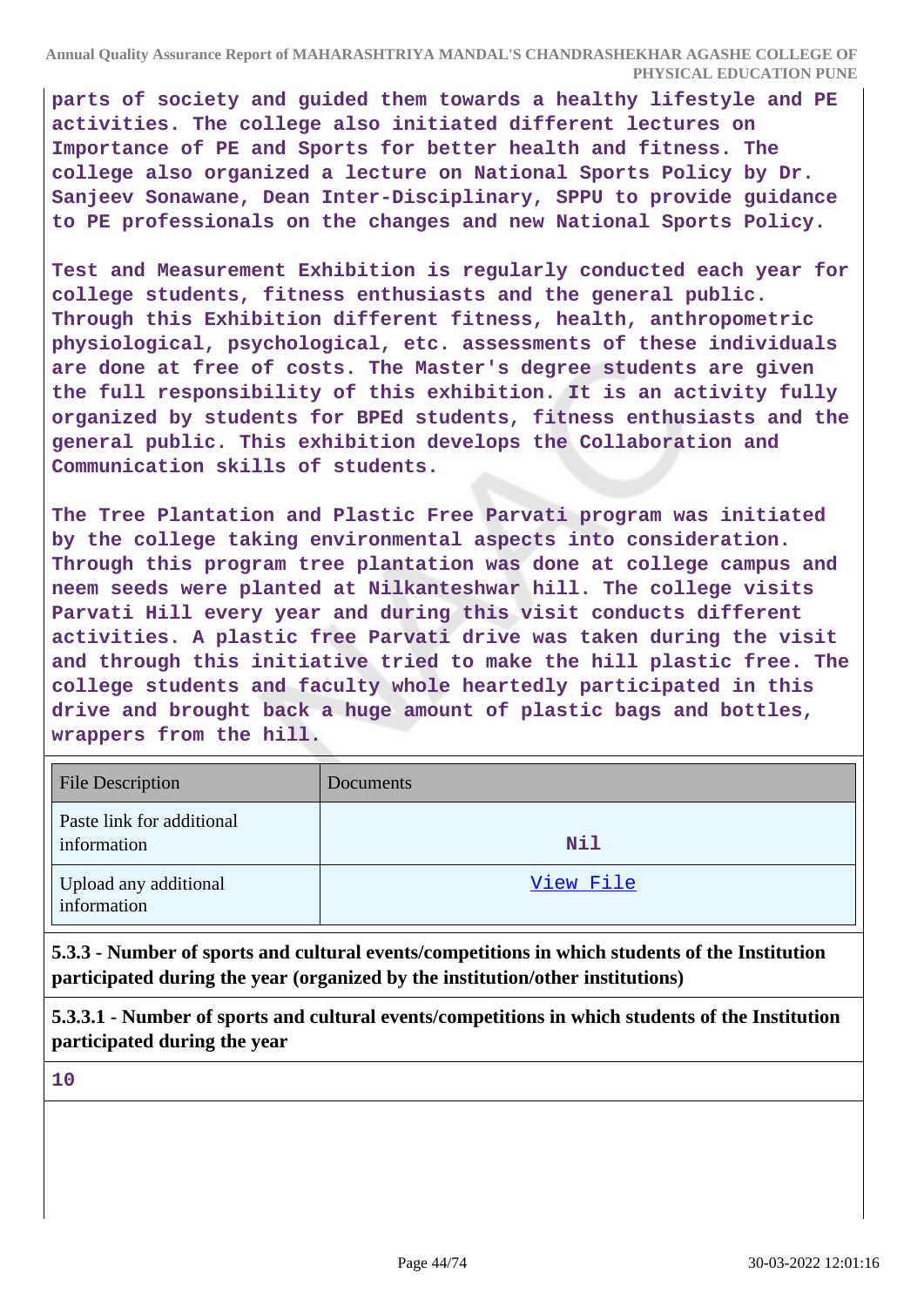| <b>File Description</b>                                                                                                                                                                                | Documents        |
|--------------------------------------------------------------------------------------------------------------------------------------------------------------------------------------------------------|------------------|
| Report of the event                                                                                                                                                                                    | View File        |
| Upload any additional<br>information                                                                                                                                                                   | No File Uploaded |
| Number of sports and cultural<br>events/competitions in which<br>students of the Institution<br>participated during the year<br>(organized by the<br>institution/other institutions<br>(Data Template) | View File        |

### **5.4 - Alumni Engagement**

5.4.1 - There is a registered Alumni Association that contributes significantly to the development of the institution through financial and/or other support services

**Alumni of the College are well placed in all fields industry, education, business, professional fields, entertainment industry, academics and social work. The alumni association of the college is registered to the charity commission in 2018. Name of the Alumni Association is Agashiyan Alumni Association (AAA), As per the rules the AAA consists of seven members. During the last five years the alumni assisted the college in different ways.**

- $\bullet$ **Sports academies on campus - The sports and fitness academies (football, basketball, athletics, Gym, skating, tennis, yoga, wrestling and Volleyball) in the college campus are managed by the CACPE Alumni. Two of these academies Wrestling and volleyball are run free of costs. Through these academies students from low socio-economic backgrounds are taught for free. Through this noble cause considerable changes have been seen in the attitude of these children and their families.**
- **Many of our Alumni provide expertise in many activities (Volleyball, Basketball, Football, Hockey) and extension courses (TCPED/IPES). They attend the regular sessions and guide the students free of costs or at very nominal cost. The Alumni also assist the college in different assessment activities like Internal assessment of practice teaching lessons and specialization.**
- **Their assistance in the placement process is of great value to the college and they also provide inputs to the departments about the stakeholders and industry requirements. Many have**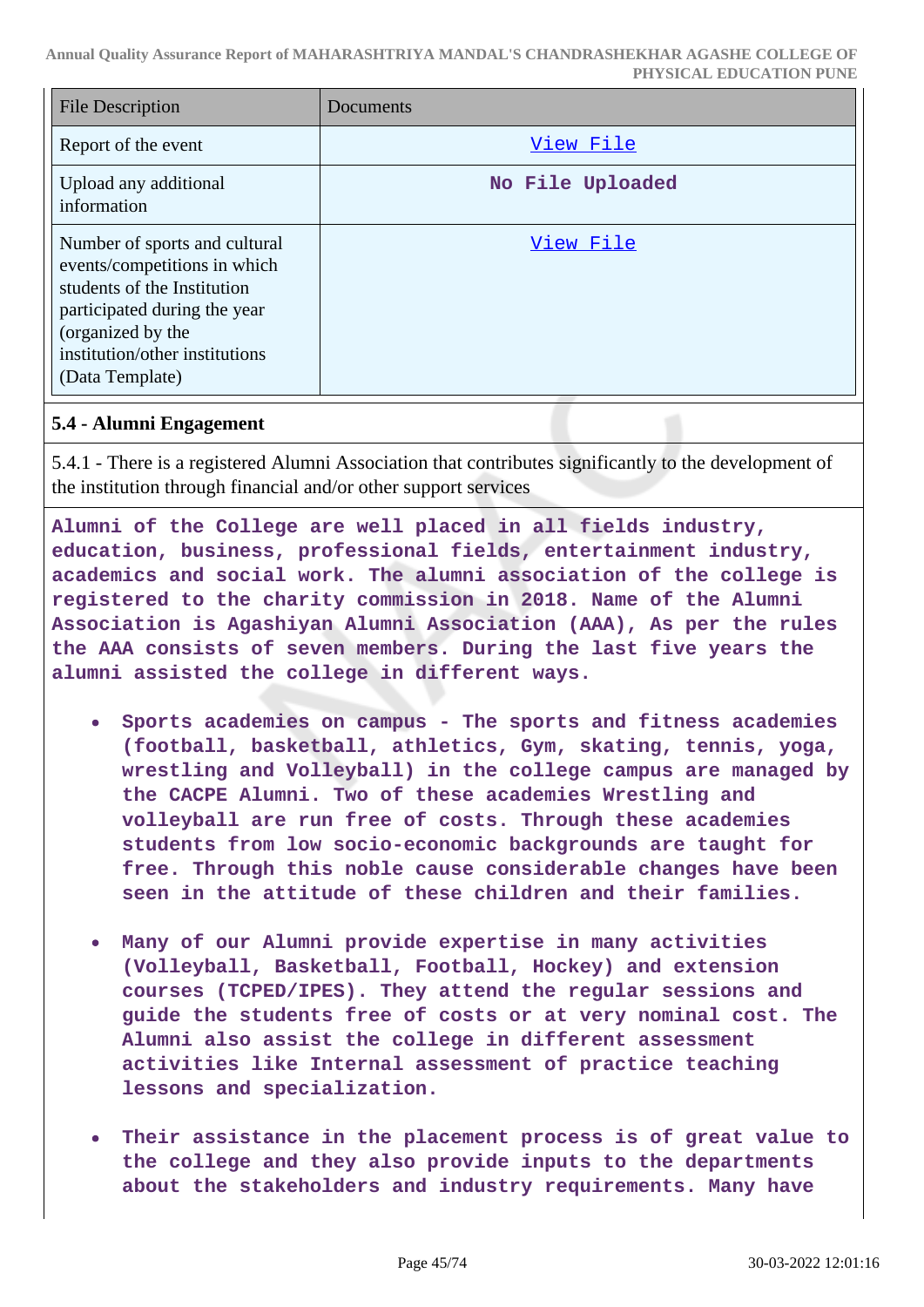**provided placements in their respective schools or nearby institutes while many of them are placed in sports clubs managed by our Alumni. The Alumni are outstanding in publicicing the College and have always been a thriving force.**

- **Program/Workshop: Alumni have conducted different workshops on topics like PE during COVID, New changes in PE, etc. This year a workshop for physical education teachers and the Director of Physical Education was organised by the Agashian Alumni Association on 22 February 2020. Theme of this workshop was 'Learning Physical Activities Through Fun, recreational, minor and modified games'. The workshop was attended by 61 teachers. Also a seminar on 'Physical Education Scheme for senior college students' was organised for the Directors of Physical Education in senior colleges. The workshop was attended by 55 participants.**
- **The alumni are also active in Fundraising for student welfare**  $\bullet$ **funds. They themselves raise funds for the Student Welfare or provide inputs and assistance in raising funds. Some of the Alumni have donated books, equipment to the college so that their meagre help can assist the needy and also it would help the college to improve on their facilities. One of our batches has donated water purifiers in the name of Shailesh"**
- **The alumni association organizes ex-student get-together of**  $\bullet$ **different batches and is planning on having a combined gettogether for all batches and has created a core group which will be seeing to the betterment of this get-together. There has been donations from different batches during these gettogethers**
- **The College Development Committee and IQAC has one representative from the alumni association as a member. This member can express his views in the meetings and make suggestions on the functioning of the college.**

| <b>File Description</b>                  | Documents |
|------------------------------------------|-----------|
| Paste link for additional<br>information | Nil       |
| Upload any additional<br>information     | View File |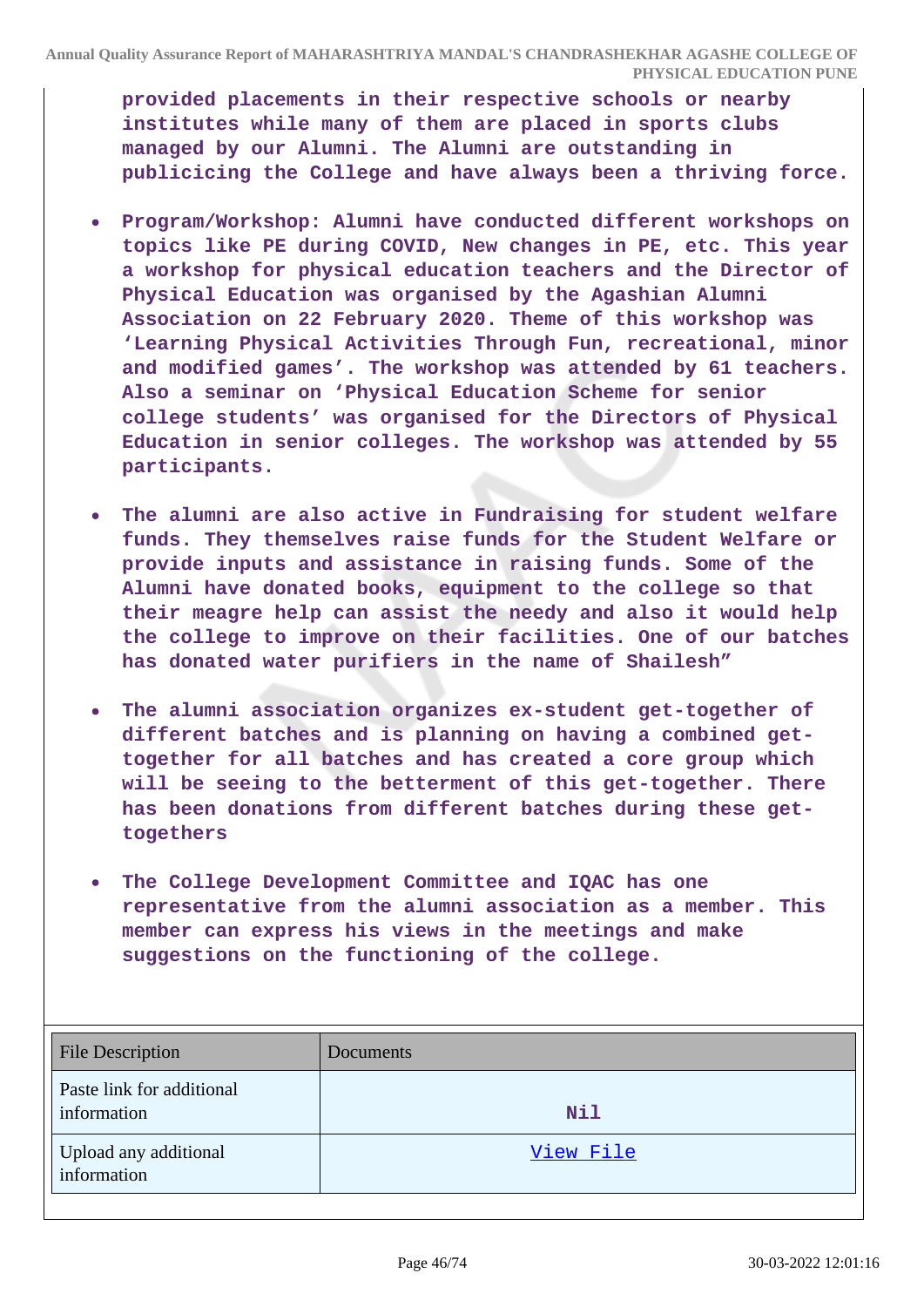| 5.4.2 - Alumni contribution during the year<br>(INR in Lakhs) |                  | E. <1Lakhs       |
|---------------------------------------------------------------|------------------|------------------|
| <b>File Description</b>                                       | <b>Documents</b> |                  |
| Upload any additional<br>information                          |                  | No File Uploaded |

### **GOVERNANCE, LEADERSHIP AND MANAGEMENT**

### **6.1 - Institutional Vision and Leadership**

6.1.1 - The governance of the institution is reflective of and in tune with the vision and mission of the institution

**Vision: Social Transformation through Health, Physical Education and Sports**

**Mission: The Mission of the College is to develop sensitive human resource catering health, physical education and sports in transforming society through service, innovative strategies, academic programs and cutting edge research and also to lead the community in creating knowledge about health, physical education and sports.**

**Considering the vision and mission formulated the college performs, organizes and guides many activities in the field of Physical Education and Sports. The College is known for quality physical education in Maharashtra.**

**The college has started its own e-journal named as ?????? ??????? ?????? which is a magazine providing information to PE professionals, teachers, fitness enthusiasts and general public. The journal is biannual and is published online on the college website. The articles from various experts from the field of Physical Education, Sports, Journalism, Management, Fitness Industry, etc. are called for and then the received articles are reviewed and evaluated by the editorial board and then selected for publication. The college has received outstanding responses for the Journal. The college has been successful to publish two of its editions and is on the verge of third edition. A total of 936 individuals have downloaded the second edition from the college website.**

**The college also organizes various seminars and workshops for PE teachers on subjects related to Sports and Physical Education, health, Fitness, etc. Through this the college plans to reach many PE professionals, Fitness enthusiasts and the general public.**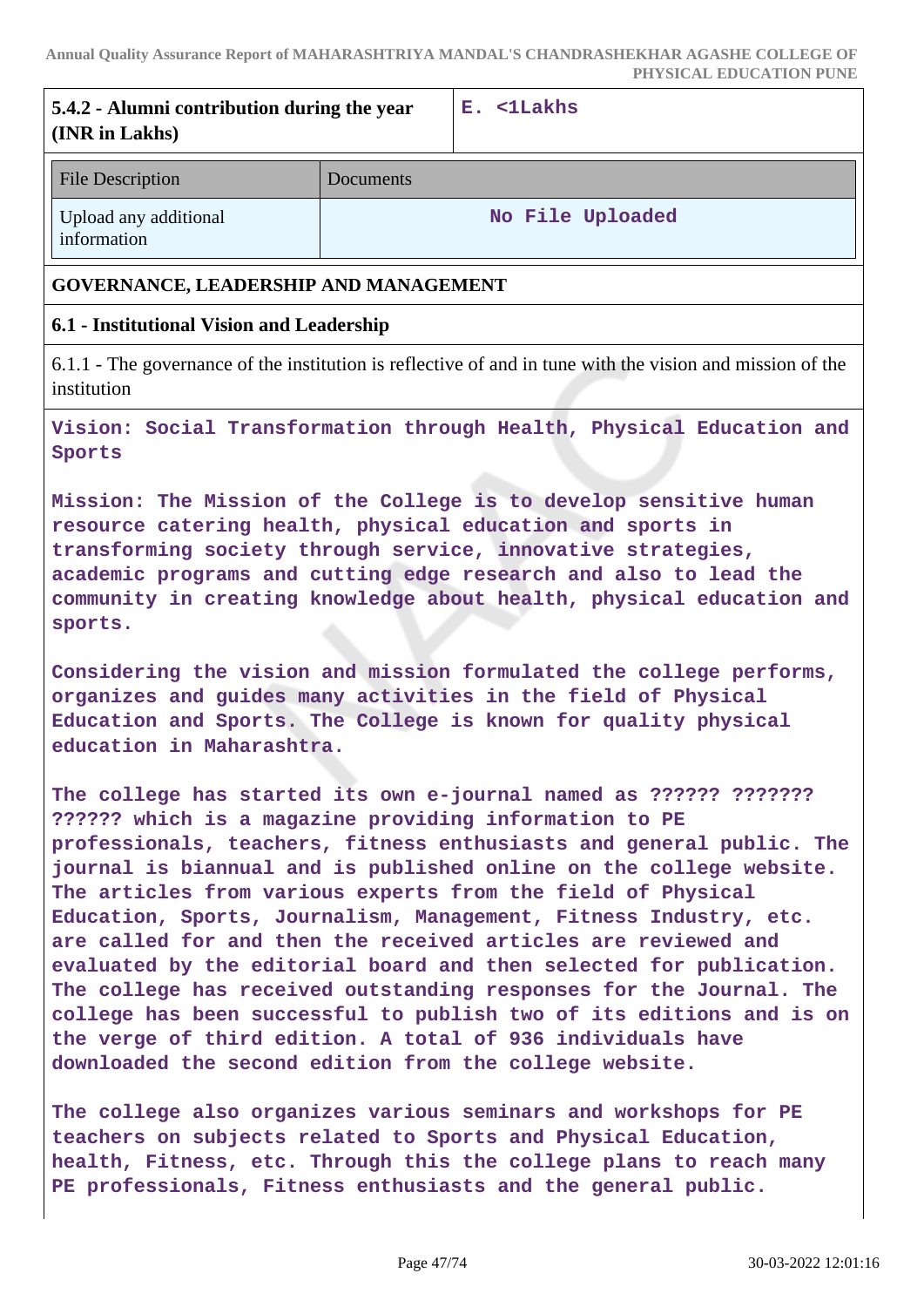**During this period, the college has achieved its aims and objectives satisfactorily. At present it has to its credit pioneering efforts after making quality physical education available to students. By adopting the principles and philosophy of the Association, present leadership of Maharashtriy Mandal's provides clear vision and mission to the college. The leadership endorses teamwork towards a common vision, and to direct individual accomplishment towards organizational objectives. During the last 44 years, the achievements of the college have been noteworthy. The students are satisfied and feel happy with the present environment and the opportunities available to them to develop their personalities. All academic and administrative units are governed by the principles of transparency and participatory management. Our leadership has taken distinctive decisions to start various value based self financing courses at undergraduate, postgraduate, and research levels that make the students competent in era of globalization. Thus to achieve the goal in tune with the Mission and Vision of the Institute, the Management provides facilities required for effective implementation of program which include advanced technological facilities like modern Laboratory equipment, computing facilities, IT facilities, excellent physical infrastructure such as laboratories, library, sports facility, classrooms and other allied infrastructure. The academic and administrative planning of college is progressing hand in hand. The funds of the college are optimally allocated and efficiently utilized by proper budgeting system. Nevertheless, the leadership and governance has led to the achievement of administrative and academic excellence.**

**Along with this many of its staff members have been writing articles in newspapers and magazines. They also have been into writing chapters in State Board PE textbooks published by Bal-Bharti i.e. Text Book Bureau.**

| <b>File Description</b>                  | Documents                              |
|------------------------------------------|----------------------------------------|
| Paste link for additional<br>information | https://agashecollege.org/Journal.html |
| Upload any additional<br>information     | View File                              |

6.1.2 - The effective leadership is visible in various institutional practices such as decentralization and participative management.

**The decentralization and participative management is mainly done by formation of various committees for smooth functioning of the college. They are as follows -**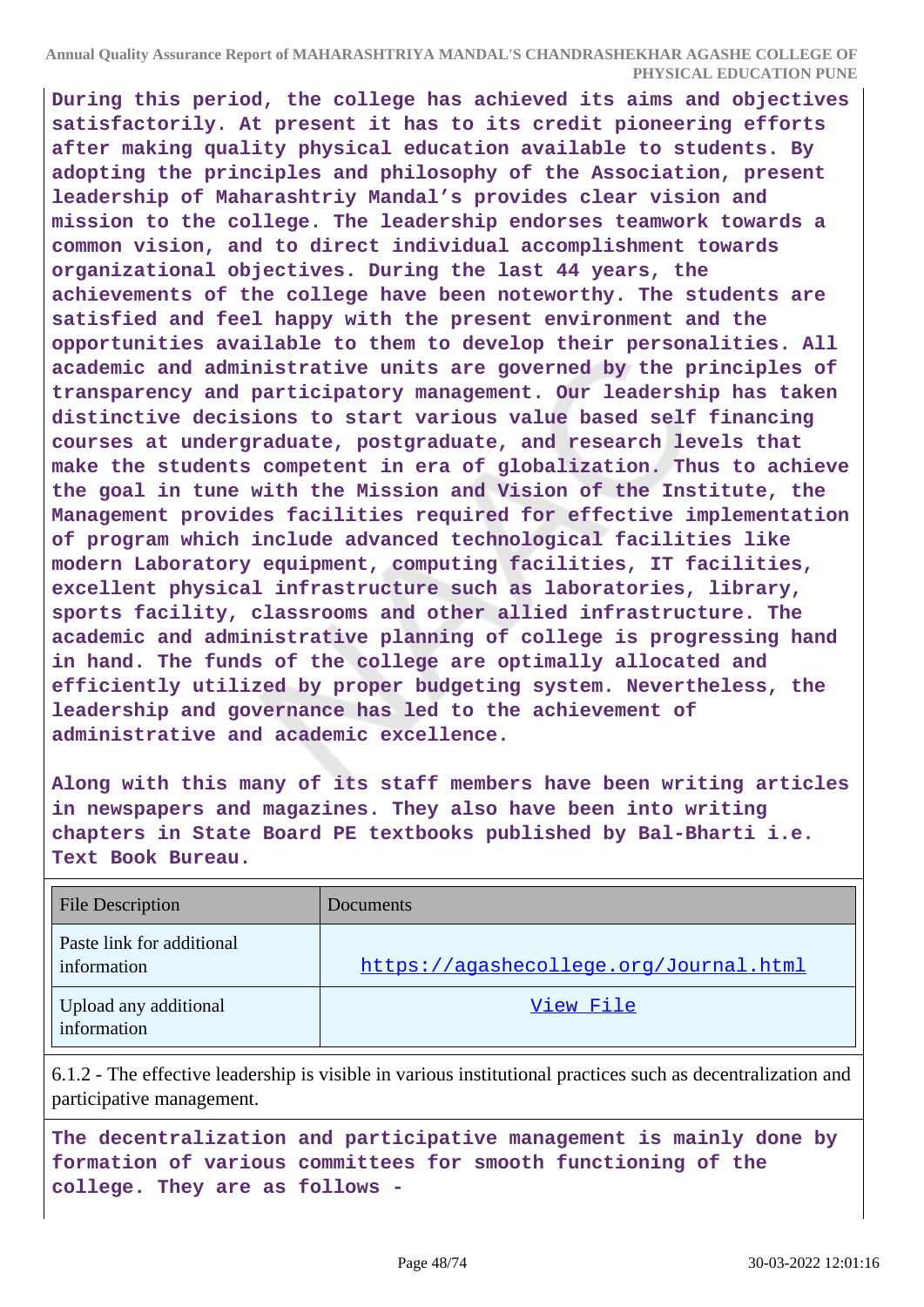- **College Development Committee**
- **Internal Quality Assurance Cell**  $\bullet$
- **Students Grievance Redressal Committee**
- **Student Development cell**
- **Minority Cell**

#### **Internal Complaints Committee**

**The details of the Internal Complaints Committee in the form of Members' names and their phone numbers are displayed on the walls of the college office so as to be visible to all. Students are briefed about the working of the committee at the start of the year. They are given confidence that their grievances will be solved with honesty and full privacy of their complaints will be maintained.**

**In year 2015 some female students complained to the committee about the sexual harassment done by one of the male faculty members, there by proper grievances was held and the concerned faculty member was terminated by the committee.**

**Anti-Ragging Committee**

**At the start of year all the students are briefed about the anti ragging policy of college as well as government, UGS and University rules regarding the same. They were made aware of the consequences arising in case of ragging complaint against them. They are shown videos as ordered by the government. Further they are asked to fill online consent and pledge forms against Anti Ragging. The details of the Anti Ragging Committees Members names and their phone numbers are displayed on the walls of the college office so as to be visible to all.**

#### **Attendance Committee**

**This Committee looks after the attendance of students, gives timely notices to students who default attendance and disallow such students. The final decision is taken by the committee's members after studying the reasons for default attendance given by the students.**

**Purchase Committee**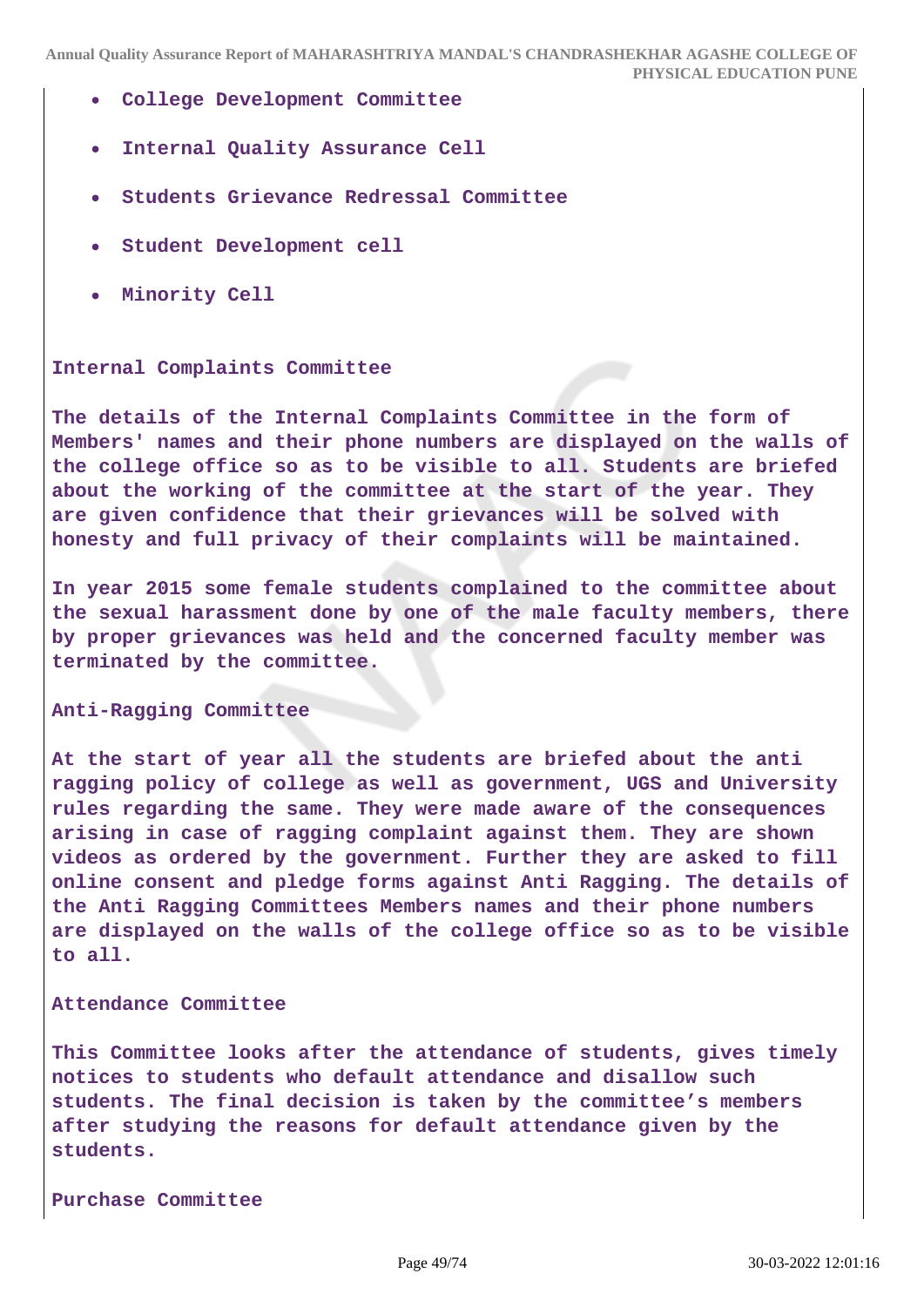**The Purchase Department for Sports material, Library books, ICT and Human performance laboratory identify the requirements for the current academic year through notice or mail to all faculty members. The committee takes in consideration the available stock, feedback from students and staff and makes the budget for the same and there by purchases are made..**

**Expansion work of College Building**

**It was proposed to expand the college building, before the planning the management took into consideration of all faculty members' demands regarding architectural necessities.**

**Apart from this, the participation of all stakeholders has enabled the achievement of the following:**

- **Library books and automation of library systems and softwares**
- **Curriculum designing for courses**
- **Parking area development**
- **Grievances addressable of students**
- **Full- fledged internet connectivity**
- **Use of MY Class classroom app.**
- **Activities planning for sports academies running in college**
- **Full- fledged use of infrastructure available in campus with involvement of students**

**All thesetestify to the participative management of all stakeholders in taking an idea and making it a reality.**

| <b>File Description</b>                  | Documents                                                                        |
|------------------------------------------|----------------------------------------------------------------------------------|
| Paste link for additional<br>information | https://agashecollege.org/A.Y.%202020-21/Dow<br>nloads/Organogram%2013.10.21.pdf |
| Upload any additional<br>information     | View File                                                                        |

# **6.2 - Strategy Development and Deployment**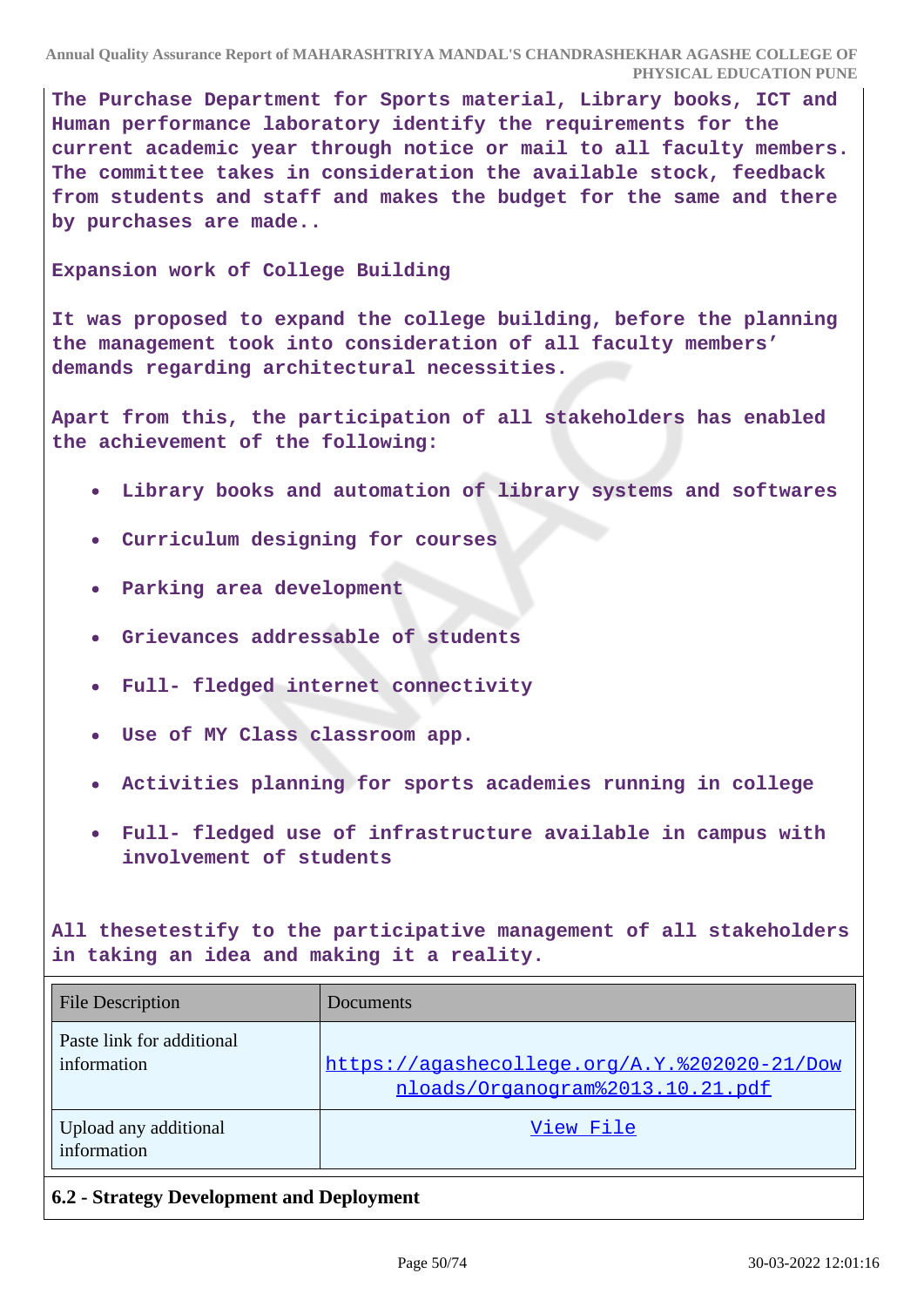### 6.2.1 - The institutional Strategic/ perspective plan is effectively deployed

**The five-year Prospective plan was prepared by IQAC (2019-20 to 2023-2024). The prospective plan is divided into academic, research, extension, student support, infrastructure, and governance. Each of these departments has been determined what to do each year. This perspective plan has not only been presented on paper but the college has started working towards that approach. IQAC sees that the plan is meticulously followed and executed.**

**The IQAC takes a major step in preparing the year plan and action plan of the academic year. The roles of different departments and their detailed plan is prepared with the help of IQAC, which suggests and monitors the programs. The academic plan is prepared by the respective teacher for all ground practical and theory papers. The college conducts faculty meetings (semester-wise) where the faculty presents their academic planning and accordingly the timetable is planned and prepared. We also have formulated a Curriculum Delivery policy and follow the same. During the Students Induction Program, the Principal and faculty convey information about the curriculum and the general academic plan. Different teaching styles and strategies are suggested by IQAC for better teaching. The staff is encouraged to make use of different media for content delivery. Faculty makes use of different technological platforms and software for teaching purposes.**

**The Teaching plan and teacher diary which was initiated was followed during the year 2020-21 and 100% of plans and diaries from the teaching faculty are received. The college has strived to achieve 100% results and uses different student-centric methods in achieving 100% results.**

**While preparing the Academic calendar various aspects like practice teaching lessons, internships, ground practical and theory classes, cultural programs, are taken into consideration**

**IQAC regularly monitors the plans and conducts post-program/event follow-up meetings. At the end of year, a follow-up meeting is conducted to take a review of the programs and events organized and conducted.**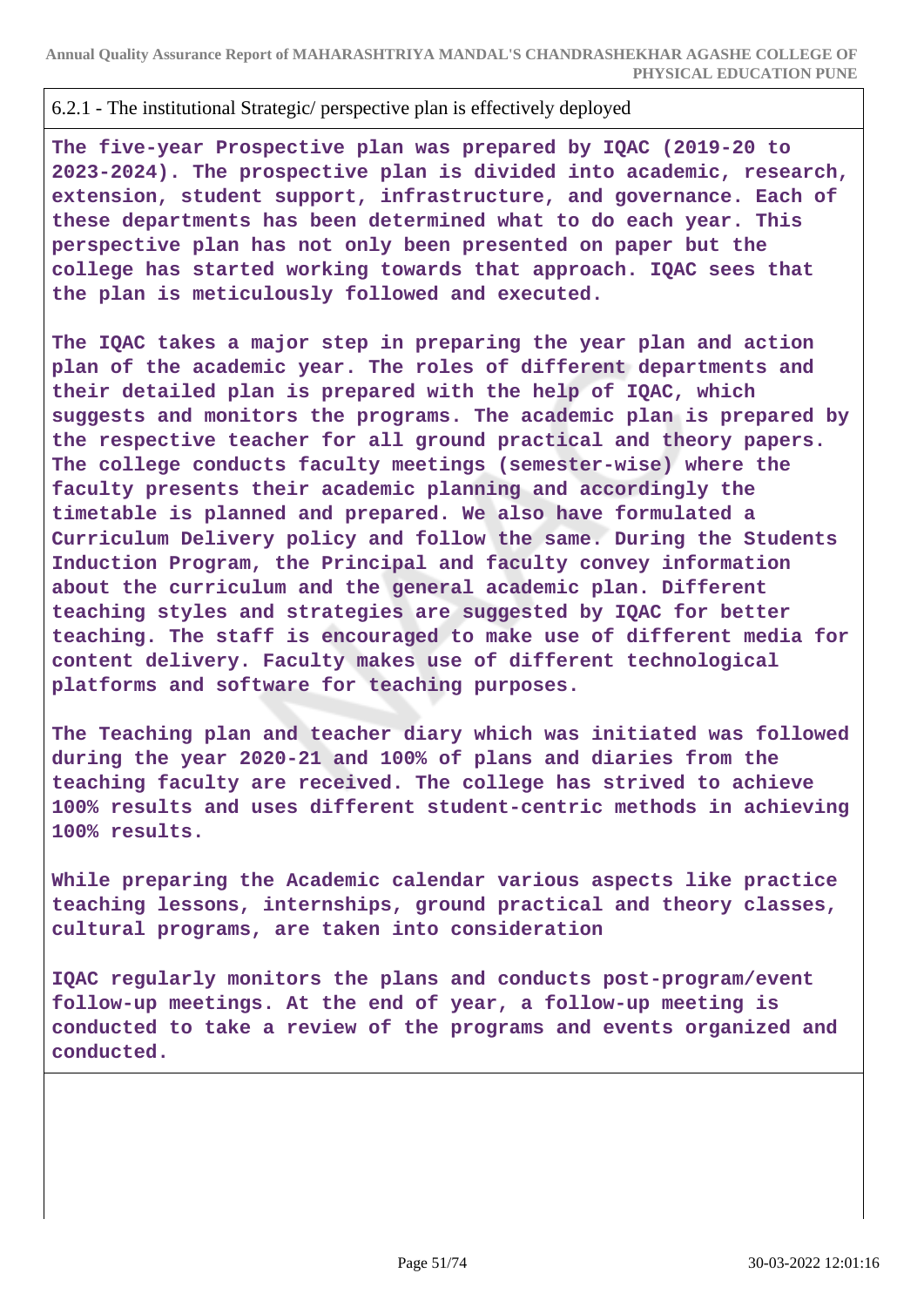**Annual Quality Assurance Report of MAHARASHTRIYA MANDAL'S CHANDRASHEKHAR AGASHE COLLEGE OF**

|                                                                                                    | PHYSICAL EDUCATION PUNE                                                                                                                                                           |  |
|----------------------------------------------------------------------------------------------------|-----------------------------------------------------------------------------------------------------------------------------------------------------------------------------------|--|
| <b>File Description</b>                                                                            | Documents                                                                                                                                                                         |  |
| Strategic Plan and deployment<br>documents on the website                                          | View File                                                                                                                                                                         |  |
| Paste link for additional<br>information                                                           | https://agashecollege.org/A.Y.%202020-21/Dow<br>nloads/Propective%20Plan%20December%202019.p<br>df                                                                                |  |
| Upload any additional<br>information                                                               | View File                                                                                                                                                                         |  |
|                                                                                                    | 6.2.2 - The functioning of the institutional bodies is effective and efficient as visible from policies,<br>administrative setup, appointment and service rules, procedures, etc. |  |
| various administrative and academic aspects.                                                       | The following Executive committees are formed to deal with the                                                                                                                    |  |
| 1 CDC- College Development Committee                                                               |                                                                                                                                                                                   |  |
| 2 a) Student Development Cell                                                                      |                                                                                                                                                                                   |  |
| b) Students' Grievance cell                                                                        |                                                                                                                                                                                   |  |
| 3. IQAC                                                                                            |                                                                                                                                                                                   |  |
| 4. Internal Complaints committee                                                                   |                                                                                                                                                                                   |  |
| 5. Anti ragging committee                                                                          |                                                                                                                                                                                   |  |
| 6. Minority Cell/SC-ST/OBC cell                                                                    |                                                                                                                                                                                   |  |
| 7. Purchase committee                                                                              |                                                                                                                                                                                   |  |
| 9. Core working group 1- Infrastructure development, program,<br>extension, research               |                                                                                                                                                                                   |  |
| 10. Core working group 2- examination, attendance & policies,<br>student welfare, sports, cultural |                                                                                                                                                                                   |  |
|                                                                                                    | 11. Core working group 3- placement, IT, Library, publication                                                                                                                     |  |
|                                                                                                    |                                                                                                                                                                                   |  |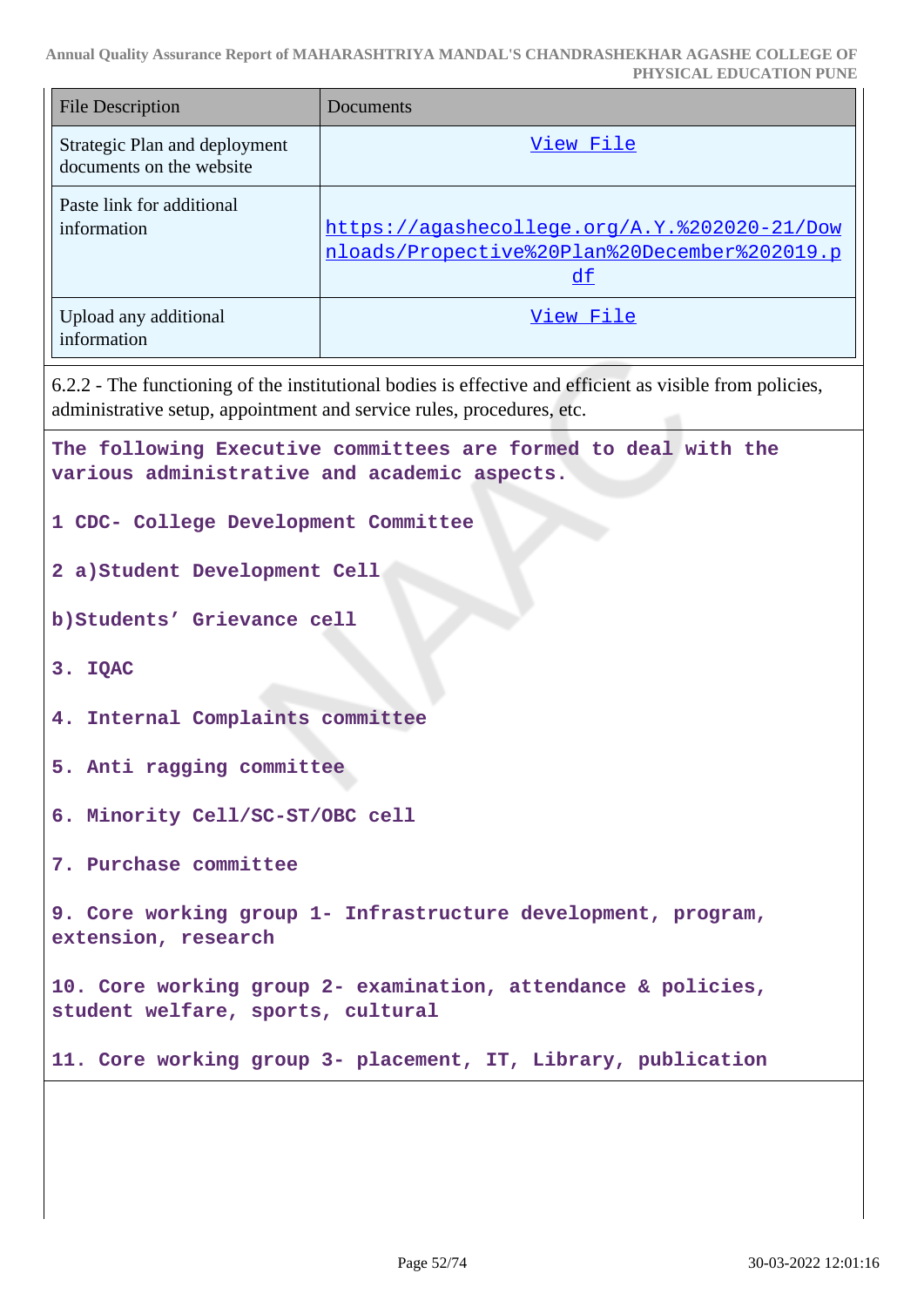| <b>File Description</b>                                                                                                                                           | Documents                                                                        |  |
|-------------------------------------------------------------------------------------------------------------------------------------------------------------------|----------------------------------------------------------------------------------|--|
| Paste link for additional<br>information                                                                                                                          | https://agashecollege.org/affiliations-and-<br>accrediations.html#NCTE           |  |
| Link to Organogram of the<br>institution webpage                                                                                                                  | https://agashecollege.org/A.Y.%202020-21/Dow<br>nloads/Organogram%2013.10.21.pdf |  |
| Upload any additional<br>information                                                                                                                              | View File                                                                        |  |
| 6.2.3 - Implementation of e-governance in<br>areas of operation Administration Finance and<br><b>Accounts Student Admission and Support</b><br><b>Examination</b> | A. All of the above                                                              |  |
| <b>File Description</b>                                                                                                                                           | Documents                                                                        |  |
| <b>ERP</b> (Enterprise Resource<br>Planning)Document                                                                                                              | View File                                                                        |  |
| Screen shots of user inter faces                                                                                                                                  | View File                                                                        |  |
| Any additional information                                                                                                                                        | View File                                                                        |  |
| Details of implementation of e-<br>governance in areas of operation,<br>Administration etc(Data<br>Template)                                                      | View File                                                                        |  |

### **6.3 - Faculty Empowerment Strategies**

6.3.1 - The institution has effective welfare measures for teaching and non- teaching staff

**The financial welfare i.e. payment, leaves, etc of the staff and nonteaching faculty is provided as per the government guidelines. Employees Provident Fund as per PF rules All the teachers whether they are ratified or not are given PF benefits right from the day of their joining in the college. This is done as per requirements by AICTE and keeping in view the financial safety of employees or their dependents. There is a provision for receiving pension monthly and a lump sum based on PF rules in force.**

**Encouragement to faculty for doing part time Ph.D or academic improvement. There are 10 faculty members who have completed their Ph.D work on part time basis and the college has provided support in terms of equipment, library, human resource and duty leave. Faculty members in this category are also given on duty when they go for**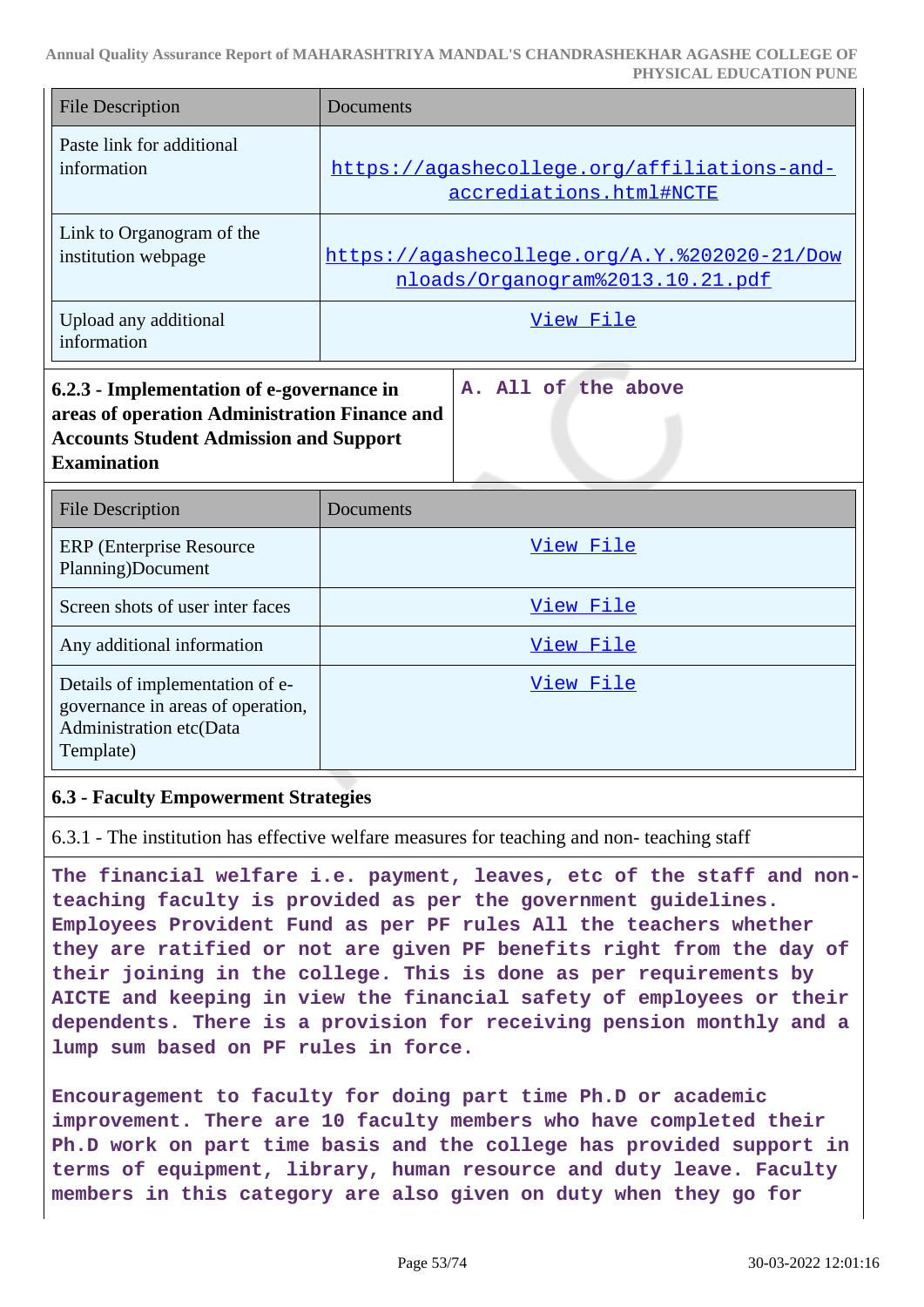**consultation with their guides and for attending research methodology courses organised by the concerned universities. They were also sent on duty for appear for their examinations as well. One non-teaching faculty completed his BA degree while performing duties in college.**

**SERVICE GRATUITY: The service gratuity shall be paid to the employees who are eligible as per the norms of the management. The employees shall declare the receipt of gratuity paid on bond paper.**

**LEAVE FOR STAFF MEMBERS**

**The leaves are allowed as per the regulations of the authorities. Casual leave, Study leave, Medical, maternity/paternity leave, Duty leave, earned leave are given to the staff members as per the rules.**

**Other Benefits:**

- **1. Gym and other infrastructural facilities for fitness and sports which are governed by the college or mother institute are freely accessible for the staff.**
- **2. The support staff are provided with two pairs of uniforms yearly.**
- **3. Non-teaching staff who have improved their qualifications with the help of the college on part time. They were given on duty for attending the classes which have been specified by the institution concerned.**

| <b>File Description</b>                  | Documents |
|------------------------------------------|-----------|
| Paste link for additional<br>information | Nil       |
| Upload any additional<br>information     | View File |

**6.3.2 - Number of teachers provided with financial support to attend conferences/ workshops and towards membership fee of professional bodies during the year**

**6.3.2.1 - Number of teachers provided with financial support to attend conferences/workshops and towards membership fee of professional bodies during the year**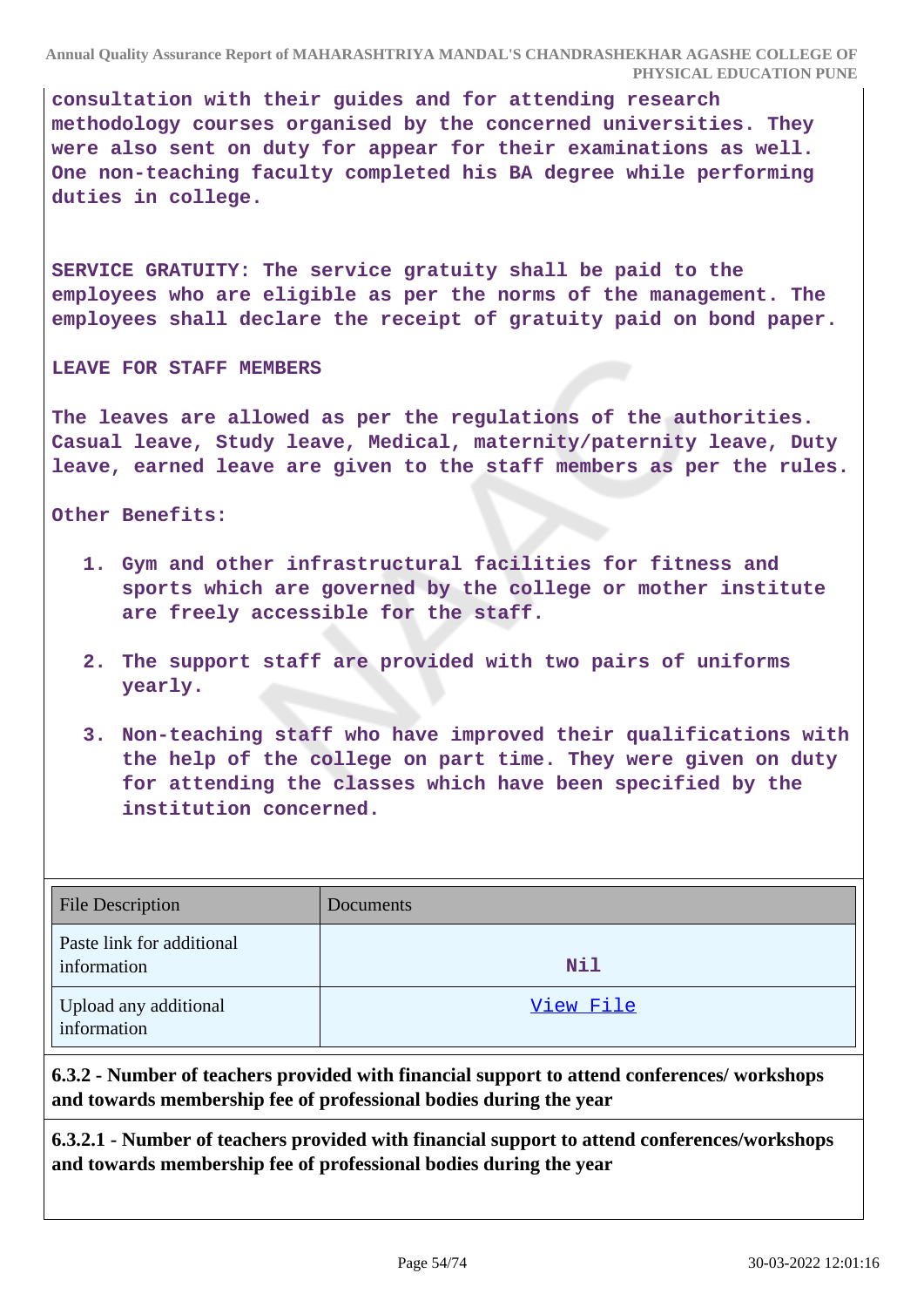| 12                                                                                                   |                  |
|------------------------------------------------------------------------------------------------------|------------------|
| <b>File Description</b>                                                                              | Documents        |
| Upload any additional<br>information                                                                 | No File Uploaded |
| Details of teachers provided with<br>financial support to attend<br>conference, workshops etc during | View File        |

**6.3.3 - Number of professional development /administrative training programs organized by the institution for teaching and non-teaching staff during the year**

**6.3.3.1 - Total number of professional development /administrative training Programmes organized by the institution for teaching and non teaching staff during the year**

**7**

the year (Data Template)

| <b>File Description</b>                                                                                                                                                 | Documents        |
|-------------------------------------------------------------------------------------------------------------------------------------------------------------------------|------------------|
| Reports of the Human Resource<br>Development Centres (UGCASC<br>or other relevant centres).                                                                             | No File Uploaded |
| <b>Reports of Academic Staff</b><br>College or similar centers                                                                                                          | No File Uploaded |
| Upload any additional<br>information                                                                                                                                    | View File        |
| Details of professional<br>development / administrative<br>training Programmes organized<br>by the University for teaching<br>and non teaching staff (Data<br>Template) | <u>View File</u> |

**6.3.4 - Number of teachers undergoing online/face-to-face Faculty development Programmes (FDP) during the year (Professional Development Programmes, Orientation / Induction Programmes, Refresher Course, Short Term Course etc.)**

**6.3.4.1 - Total number of teachers attending professional development Programmes viz., Orientation / Induction Programme, Refresher Course, Short Term Course during the year**

**12**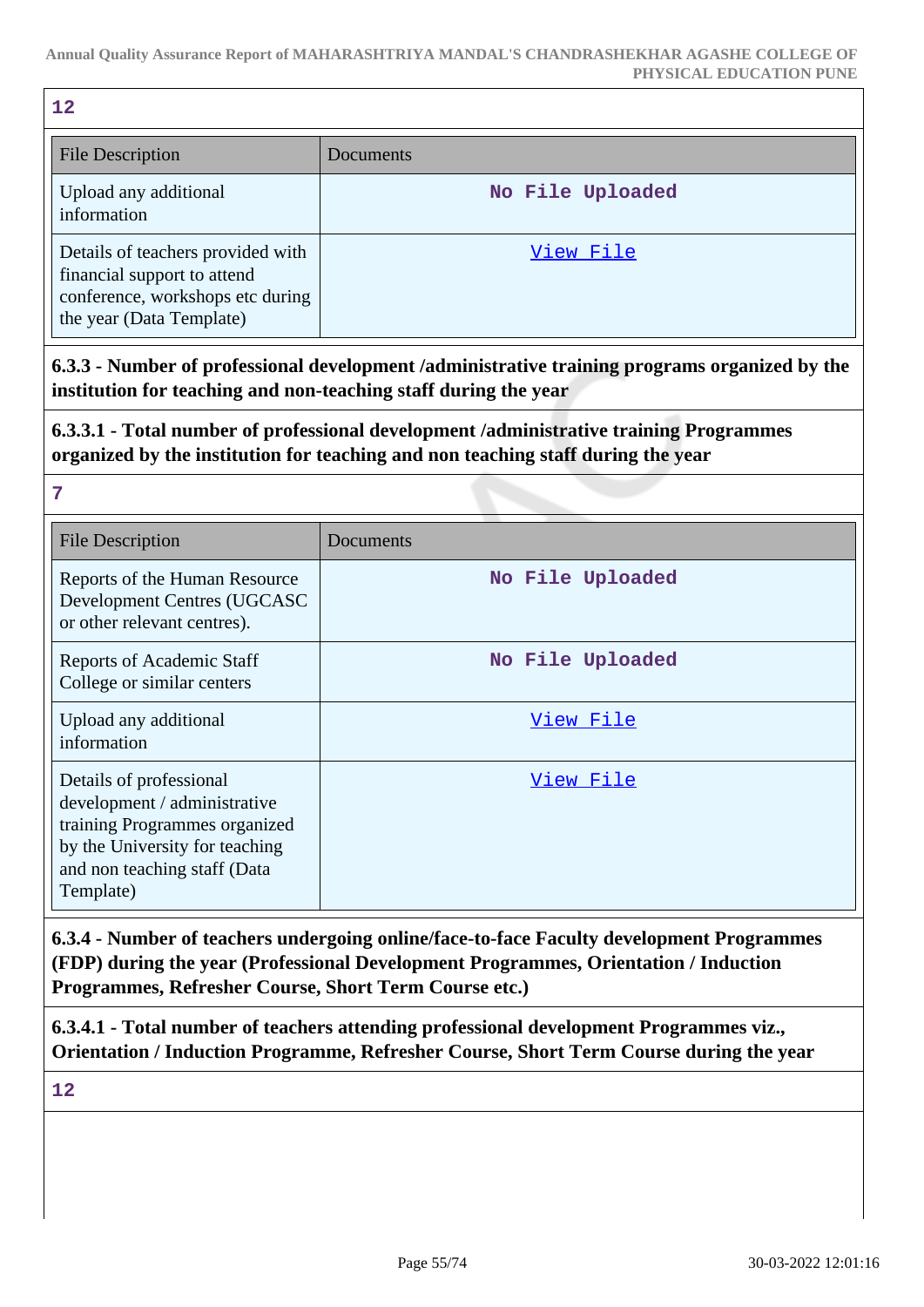| <b>File Description</b>                                                                                    | Documents        |
|------------------------------------------------------------------------------------------------------------|------------------|
| <b>IQAC</b> report summary                                                                                 | No File Uploaded |
| Reports of the Human Resource<br>Development Centres (UGCASC<br>or other relevant centers)                 | No File Uploaded |
| Upload any additional<br>information                                                                       | View File        |
| Details of teachers attending<br>professional development<br>programmes during the year<br>(Data Template) | View File        |

6.3.5 - Institutions Performance Appraisal System for teaching and non- teaching staff

**following the appraisal scheme suggested by AICTE viz. Performance-Based Appraisal System (PBAS). In this scheme, the performance s are classified into three categories**

**(i) Teaching, Learning, and Evaluation related activities**

**(ii) Co-Curricular, Extension, and Professional Development related activities**

**(iii) Research Publications and Academic Contributions**

**The following weightages are assigned to these categories: 100:75:300.**

**The faculty members are informed well in advance of their due promotion. Faculty members whose promotions are due are recommended based on their API score and are required to appear before the screening-cum-selection committee. Initially, the CAS was organized by the University and the staff had to apply for the same. By 2021 the CAS is to be organized by the college itself and the college completed CAS of 6 faculties in July 2021.**

**Non-teaching staff: All non-teaching staff are also assessed through annual confidential reports. The various parameters forstaff members are assessed under different categories i.e. Character and Habits, Departmental Abilities,Capacity to do hard work, Discipline, Reliability, Relations/Cooperation with superiors, subordinates,colleagues, students and public, efficient organization of documents and technical abilities.The comprehensive Annual Confidential Report comprises 19 parameters. Each one of them is**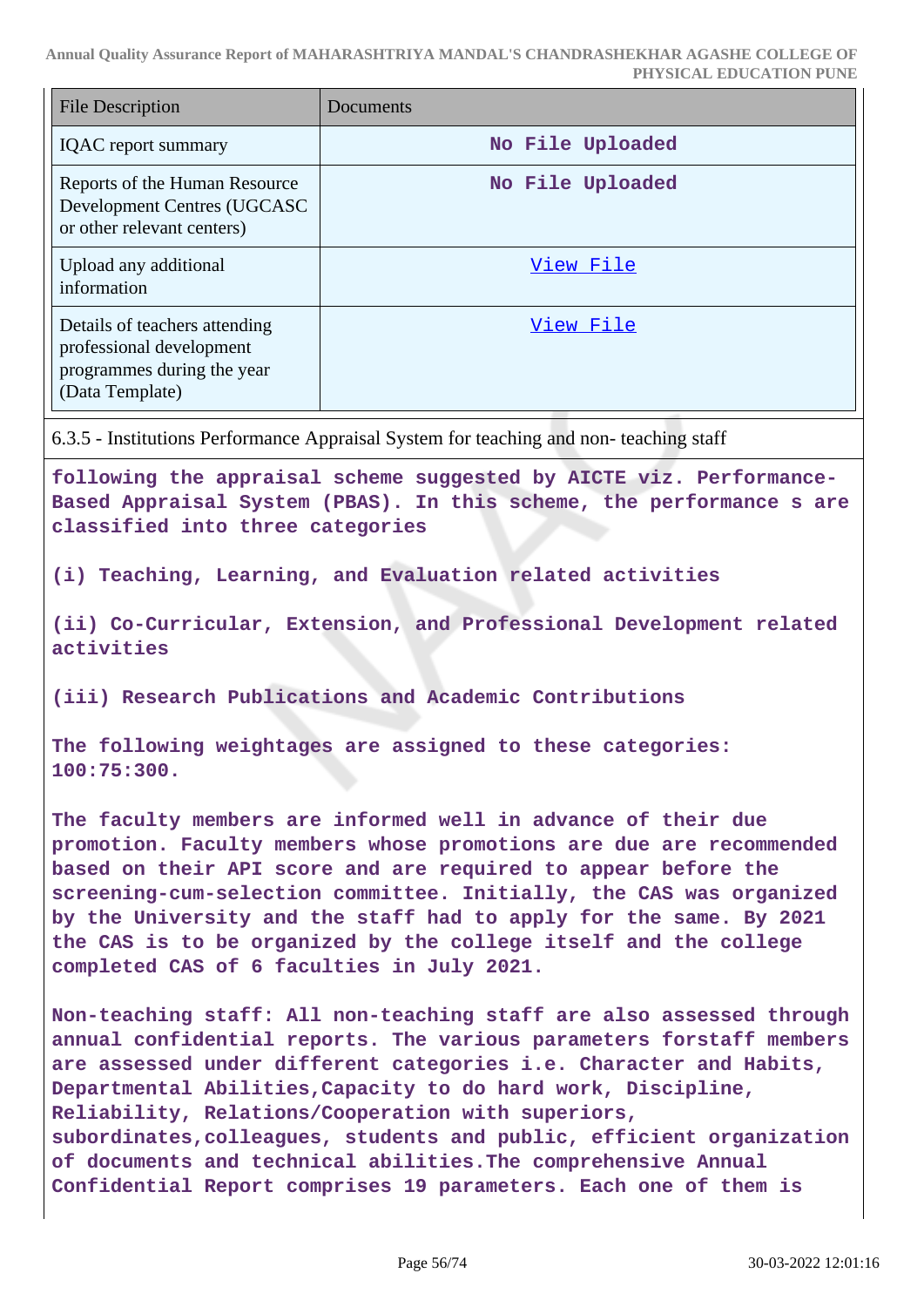**graded on afour-point scale. The overall assessment is based on the cumulative grade by the Reporting Officer/HoD.The Annual Confidential Report has significantly helped in the evaluation of the performance ofemployees, in motivating them, analyzing their strengths and weaknesses and ensuring betterperformance.**

| <b>File Description</b>                  | Documents |
|------------------------------------------|-----------|
| Paste link for additional<br>information | Nil       |
| Upload any additional<br>information     | View File |

### **6.4 - Financial Management and Resource Mobilization**

6.4.1 - Institution conducts internal and external financial audits regularly Enumerate the various internal and external financial audits carried out during the year with the mechanism for settling audit objections within a maximum of 200 words

**The financial statutory audit of the college has been regularly carried out. In the month of April as per the schedule received from the mother institute the work of audit is completed. The audit is conducted twice yearly i.e. April to September (audited in October) and October to March (audited in April / May). Even if the audit is done twice in a year the final yearly auditor report is generated annually. The external audit is conducted by the Joint Director, Higher Education, Pune and also by the Accountant General of Government of Maharashtra.**

**For government funds, audits are conducted as per their norms. The utilization certificates verified and audited by authorized Chartered Accountant are duly submitted. Audit clarifications, objections if any are resolved immediately and anomalies cleared with utmost care and by promptly producing all required documents, bills, etc. There is a transparent and proper utilization of all allocated funds by the college as indicated by the Audit Reports received in the last five years. The college has been conducting auditing since its beginning i.e. 1977 and no major irregularities or fraud have been detected in the audit.**

**Adequate controls have been exercised on the physical handling of cash, timely deposition of cash into the bank, recovery of fees from the students etc. due diligence and availability of supporting documentation at the time of making payments has been ensured at the time of audit. Accounting treatment as to capitals receipts/ payments and revenue receipts /payments has been also examined at the time of audit. No adverse remarks are mentioned in the audit**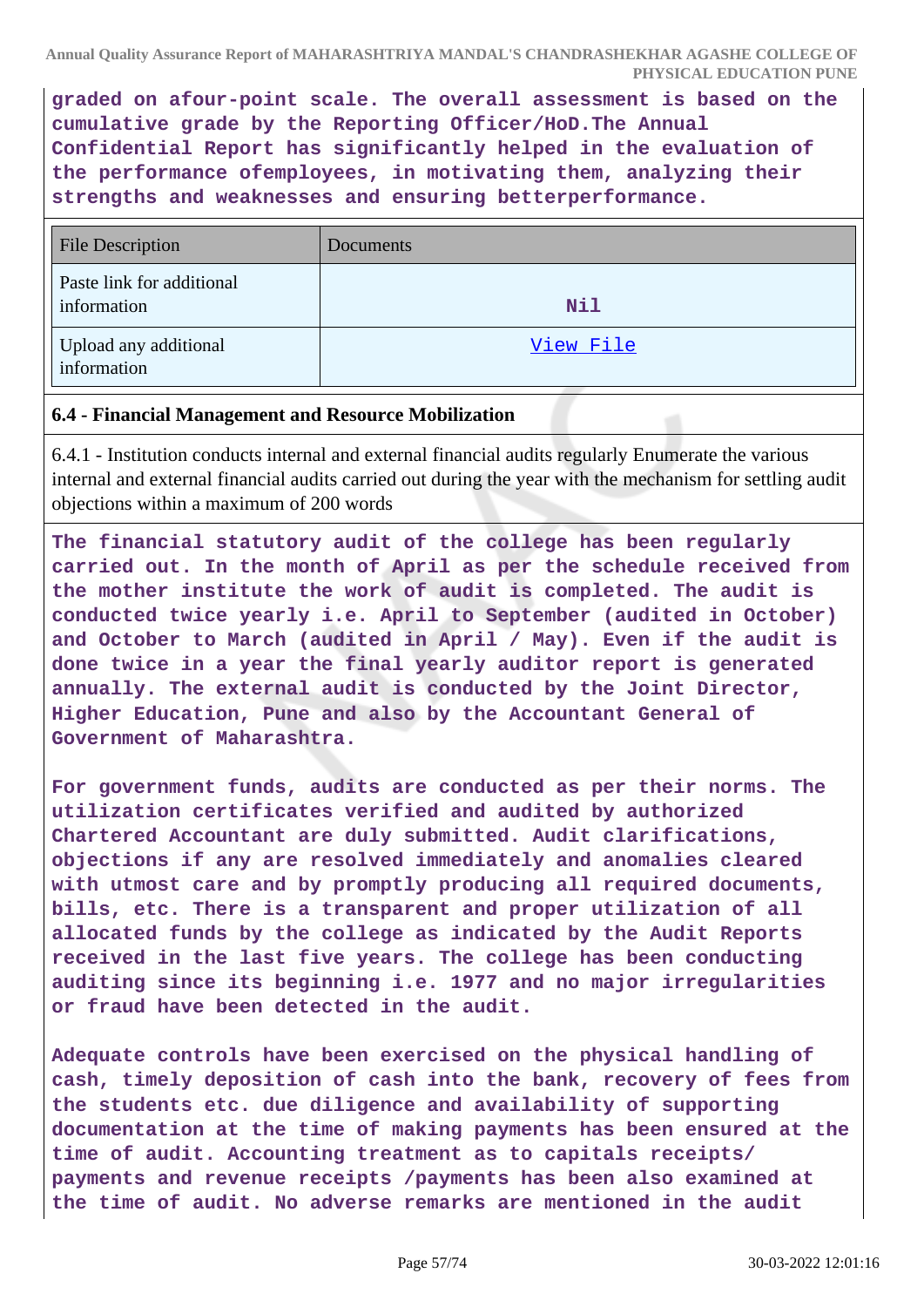**report as regards to maintenance of accounts and bookkeeping did. As per the suggestions from the Auditor, the college deadstock is maintained online (on App). The college has created an App and the data is maintained on the server. The physical verification of the same has been done yearly after the year-end.**

| <b>File Description</b>                  | Documents |
|------------------------------------------|-----------|
| Paste link for additional<br>information | Nil       |
| Upload any additional<br>information     | View File |

# **6.4.2 - Funds / Grants received from non-government bodies, individuals, philanthropers during the year (not covered in Criterion III)**

**6.4.2.1 - Total Grants received from non-government bodies, individuals, Philanthropers during the year (INR in Lakhs)**

**00**

| <b>File Description</b>                                                                                                                        | Documents        |
|------------------------------------------------------------------------------------------------------------------------------------------------|------------------|
| Annual statements of accounts                                                                                                                  | No File Uploaded |
| Any additional information                                                                                                                     | No File Uploaded |
| Details of Funds / Grants<br>received from of the non-<br>government bodies, individuals,<br>Philanthropers during the year<br>(Data Template) | View File        |

6.4.3 - Institutional strategies for mobilization of funds and the optimal utilization of resources

**CACPE is a semi-government institution. The salary funds are received from the State government for the payment of salary of teaching and non-teaching staff. The funds generated through the fees paid by the students are utilized according to the different heads allotted.Additional funding is obtained through Leasing out the infrastructure facilities, ground facilities, add-on courses, consultation, University funds, UGC funds, Alumni Contribution, etc. the college has formed a purchase committee and it takes decisions on every purchase.**

**Institutional budget is prepared by the Principal every year taking into consideration recurring and non-recurring expenditures. Accordingly, all the administrative and academic heads are requested to submit the budget required for the subsequent financial year. A**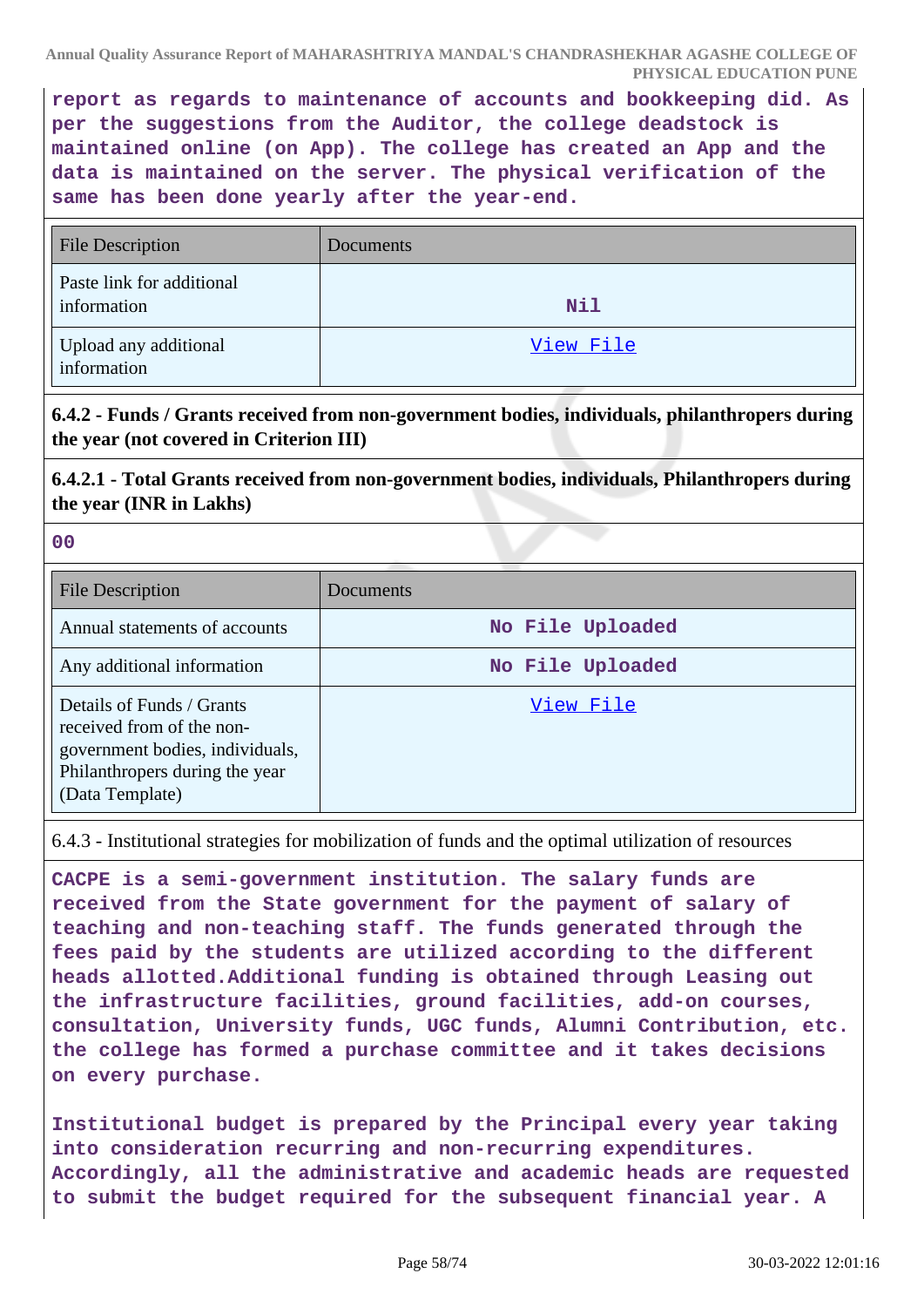**budget for that academic year is prepared considering the requests made from different departments and necessity. The college utilizes its funds in a transparent manner as per the heads prepared for utilization (teaching-learning process, infrastructure development, library, laboratories, sports and fitness equipment, study material, uniform, college programs and events, etc.)**

**Recommendations of the Purchase Committee:**

- **quotations are called and discussed**
- **negotiations are done on the same and finalized**
- **purchase order are placed**
- **Each faculty member ensures that suitable equipment with the correct specification is purchased.**
- **payment is released after delivery of the respective goods it is done as per the terms and conditions mentioned in Purchase order.**
- **All transactions have transparency through bills and vouchers. The bill payments are passed after testing & verification of items. Only authorized persons operate the transaction through the bank.**

**The entire process of the procurement of the material is monitored by the Purchase committee and Principal at institute level. The Financial audit is conducted by chartered accountant every financial year to verify the compliance.**

#### **Grants**

**Grants received from UGC and University are earmarked for various activities including academic development and infrastructure growth. Concerned departments/offices of the college see to the proper utilization of the grants which are spent on different plan periods under fixed schedule, target and time. Funds generated from these resources are principally used for maintenance and development of the college.**

**Ground facilities: Sports clubs, rent on weekends**

**The funds received from ground facilities of the college and various**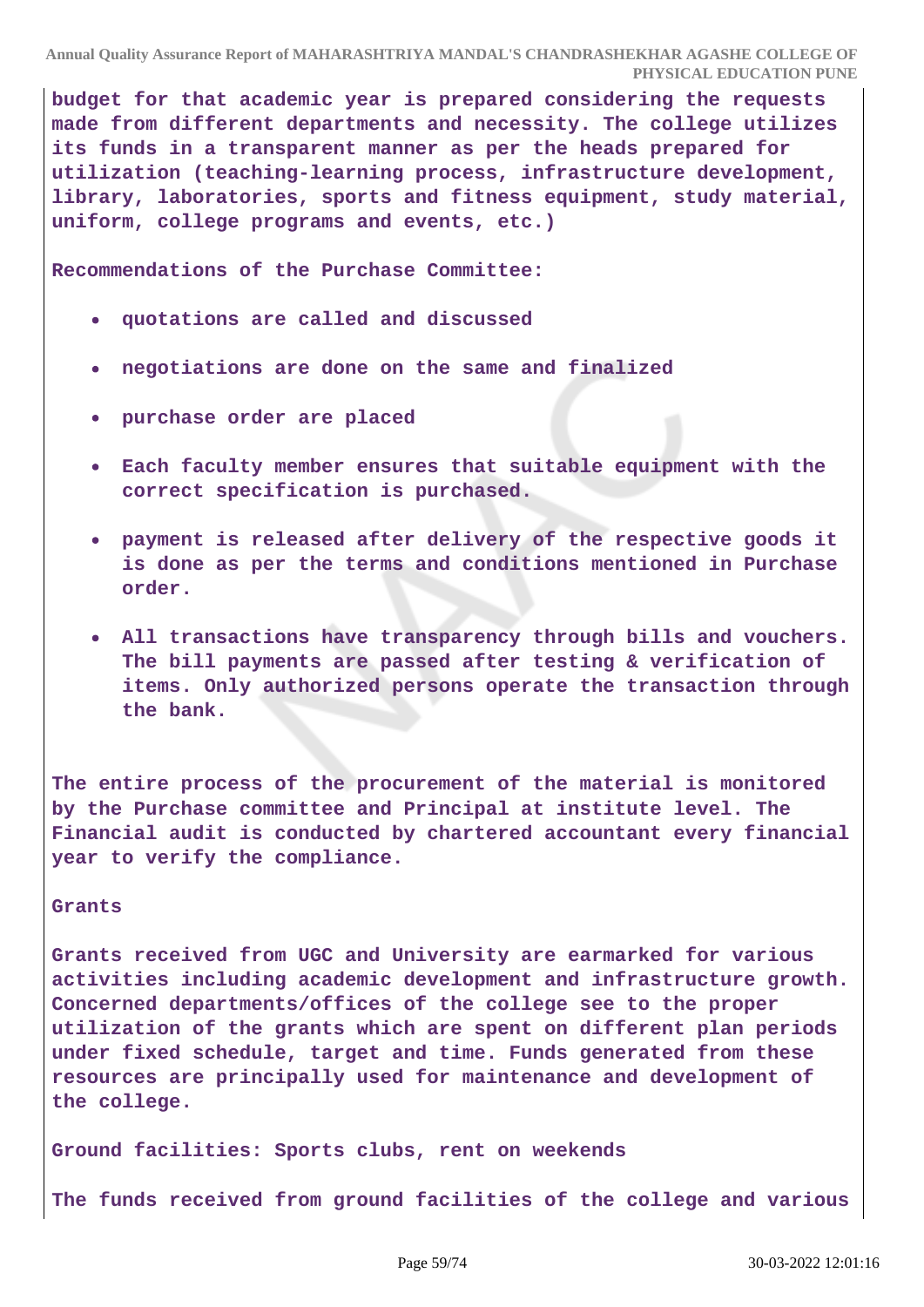**sports activities conducted by the college are collected by the mother institute. And the mother institute allocates funds to the college which is utilized for Salary of faculty - MPEd and infrastructural development.**

**The funds are received from**

- **Add on courses: The college also mobilizes its resources from funds generated from self-financing and vocational add-on courses run by the College.**
- **Fees collected by conduct of FDP, conferences, workshops etc.**  $\bullet$
- **Fitness and Sports Consultation -**
- **Leasing out the infrastructure facilities to various commercial utility facilities for students, faculty members, companies, clubs, social institutions, etc.**
- **Funds are also generated from various government/nongovernment agencies and funding from alumni donors.**

| <b>File Description</b>                  | Documents |
|------------------------------------------|-----------|
| Paste link for additional<br>information | Nil       |
| Upload any additional<br>information     | View File |

### **6.5 - Internal Quality Assurance System**

6.5.1 - Internal Quality Assurance Cell (IQAC) has contributed significantly for institutionalizing the quality assurance strategies and processes

**Planning - The IQAC takes a major step in preparing the year plan and action plan of the academic year. The roles of different departments and their detailed plan are prepared with the help of IQAC, which suggests and monitors the programs. The prospective plan is prepared by the IQAC and is followed.**

**Policy & Procedures - In the academic year 2020-2021, policies and procedures were written for various components of the college with the initiative of IQAC. Detailed policies and procedures for the components of Consultancy, Curriculum Delivery, Valuation, Extension Wing, Mentoring, Practice Teaching, Research, Sports, Student**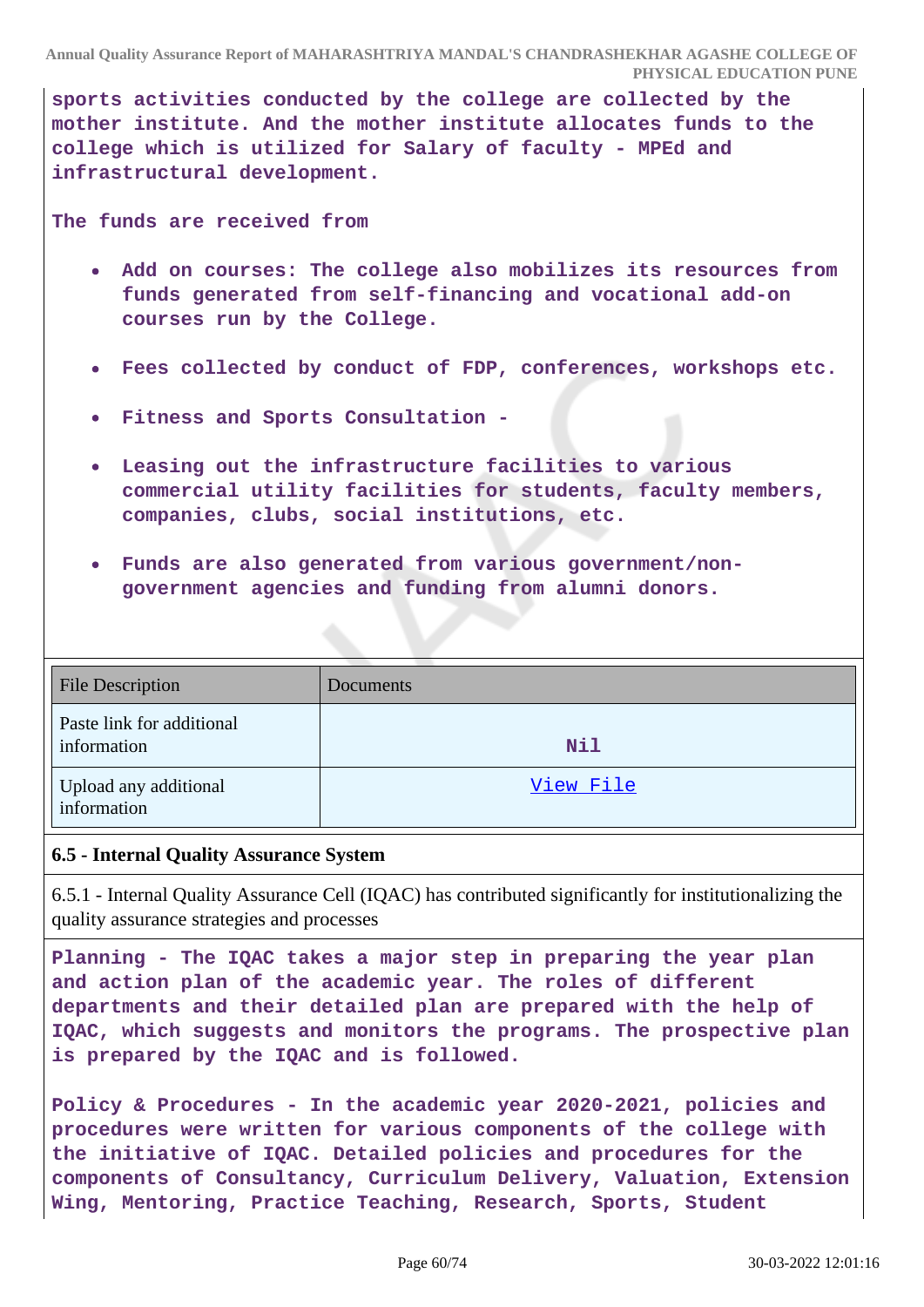**Welfare, and Technology were written by various committees. These policies and procedures were discussed and finalized at the IQAC meeting and approved by the College Development Committee (CDC). The finalized policies and procedures are displayed on the college's website.**

**Academic and Administrative Audits - For the first time since the establishment of the college, an academic and administrative audit was conducted due to the initiative of IQAC. The academic audit was conducted in December 2020 by IQAC Cluster India. Immediate and appropriate action was taken on the suggestions and recommendations given by this audit committee.**

**Green Audit - IQAC took the initiative and decided to conduct a green audit during this academic year and is in final completion. For this, the audit is being done through Greenvio solution, in partnership with IQAC Cluster India. The IQAC has been monitoring the whole process closely. A certified auditor collected the required data for completing energy, environment, water, waste and green audit. Practices of the college were appreciated and such a certificate was awarded to the college. The audit reports are given to the college with remarks and recommendations. The college has already taken up working on the recommendations.**

**Gender Audit- The IQAC initiated the idea of conducting a gender audit. A gender team was created, which studied the audit procedure and completed 2 phases of gender audit. The reports of the audit were submitted to IQAC and were discussed and accepted. Practices of the college were appreciated. The audit reports are given to the college with remarks and recommendations. The college has already taken up working on the recommendations.**

**Code of Conduct - The Code of Conduct for Teaching, Non-Teaching Staff, and students were prepared and finalized to maintain the quality and professionalism of the College.**

**Collaboration - collaborations have been done with different stakeholders and IQAChas a major more in these collaborations. A total of 5 collaborations - Association of Nutrition and Sports Sciences, Fit2 Sports, Yog & Ayurved Prabodhini, Age Sports, and Dream Sports have been functional.**

**Documentation - Various templates have been created and shared with all departments. IQAC helps in maintaining records of different programs and events, theory and practical classes, etc. Feedback - The feedback has been taken from different stakeholders like**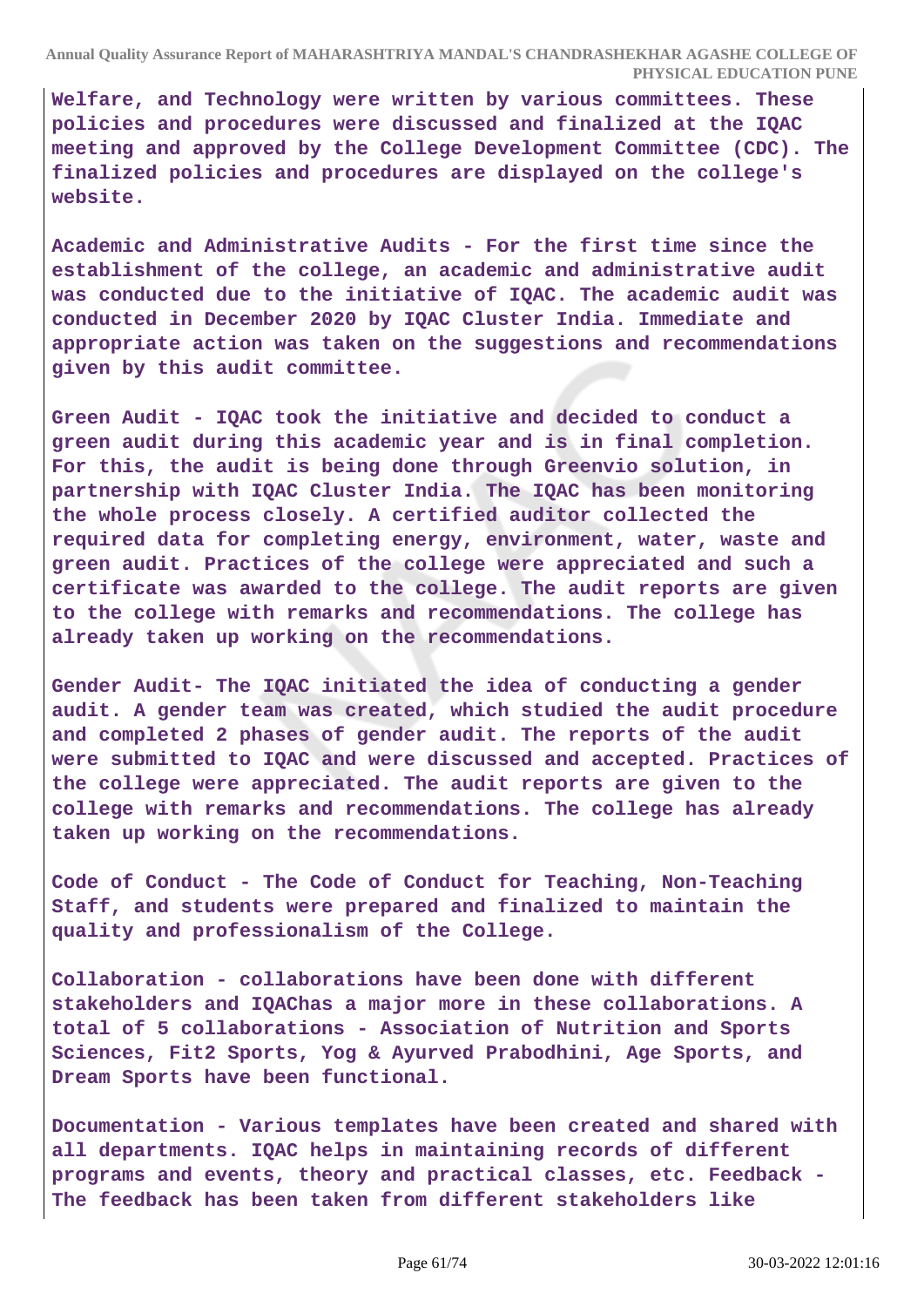**students, teachers, practice teaching schools, alumni, and employers. Feedback is also collected from different workshops, programs, conferences, seminars, and other programs and events organized by CACPE, and actions are taken accordingly.**

| <b>File Description</b>                  | <b>Documents</b>                    |
|------------------------------------------|-------------------------------------|
| Paste link for additional<br>information | https://agashecollege.org/agar.html |
| Upload any additional<br>information     | View File                           |

6.5.2 - The institution reviews its teaching learning process, structures & methodologies of operations and learning outcomes at periodic intervals through IQAC set up as per norms and recorded the incremental improvement in various activities

**The IQAC monitors the faculty teaching learning process regularly through a variety of methods. Peer Feedback - The faculty teaching process was monitored through peer feedback. The faculty subject teaching was evaluated randomly by another peer faculty. General observations and suggestions were provided and conveyed to the teaching faculty.**

**Student Feedback on Teacher - The IQAC takes feedback from students about each faculty and their teaching courses. A review of the feedback received is conducted by IQAC & Principal and then conveyed to each faculty.**

**Workshops / Development Program - The faculty has always felt the need to upgrade themselves in the new teaching-learning methods, techniques, and practices. In order to gain more information and make the teaching-learning process more student-centric the IQAC has taken different initiatives like conducting workshops on teaching methods, regular discussions with faculty about best practices in teaching, circulation of articles on best practices by other faculties, and institutes, etc. The following Faculty development programs were organized on teaching-learning process:**

- **Workshop on "From Teaching to learning"**
- **Teaching style in Physical Education**

**An International Workshop on 'Spectrum of Teaching Style' was organized on April 1, 2021, to make the various teaching styles of physical education known to all and to be implemented in our regular**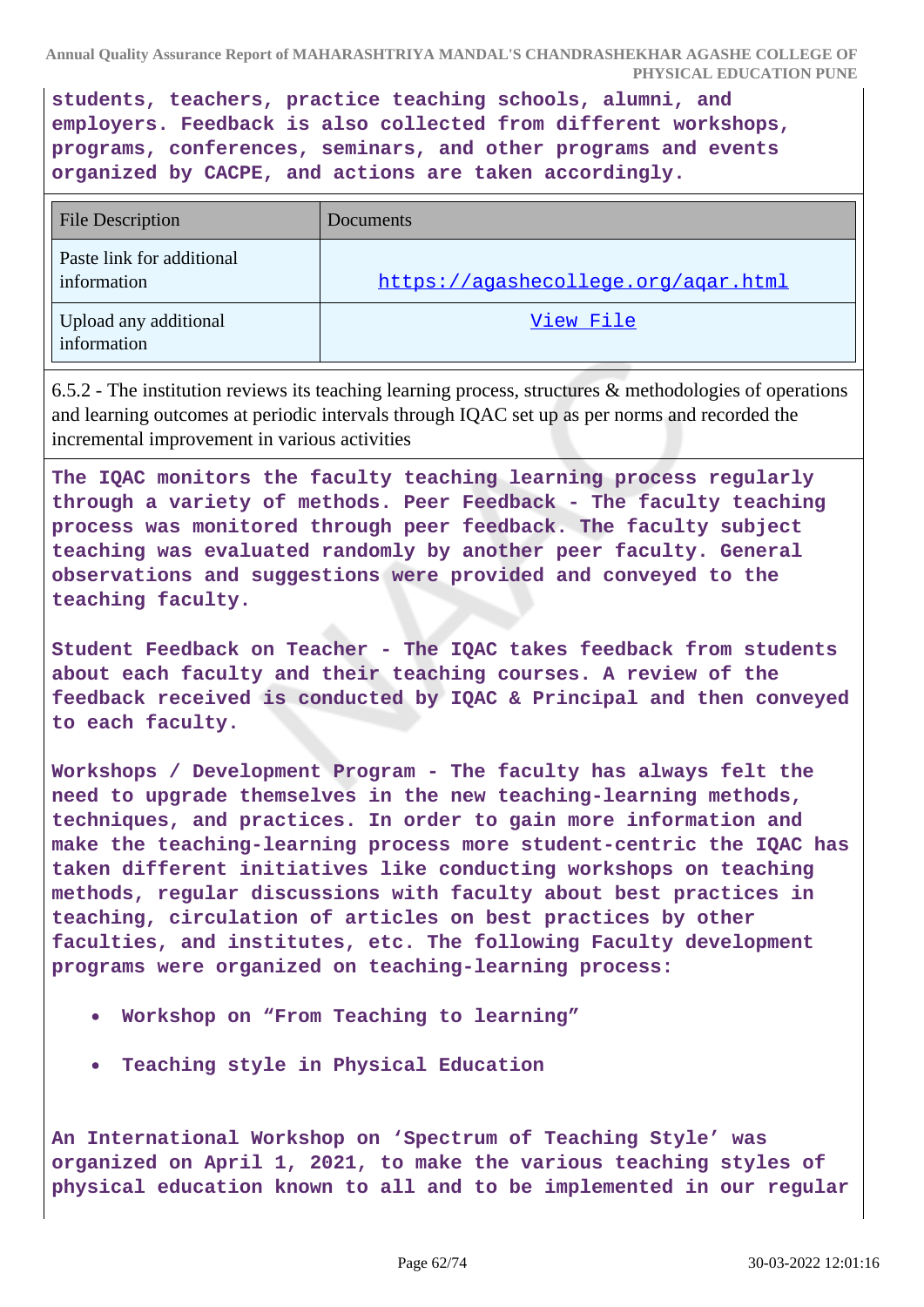**teaching process. International Expert Prof. Sara Ashworth, USA. guided the faculty and other invited experts (total 22 members) during this workshop. All the professors in the college have been preparing teaching plans for their respective subjects. But from this academic year onwards, with the initiative of IQAC, it was decided that the professors should maintain the teaching diary of their subject. The format was shared to all the professors by IQAC and maintenance of records was confirmed.**

**IQAC has initiated using more technology in the teaching-learning process. For the same, the IQAC has conducted interactive and training sessions on learning technology-based tools for evaluation - Workshop on Use of Google classroom. Due to this workshop, all faculty members have started using Google Classroom for evaluation, and other teaching-learning processes.**

| <b>File Description</b>                  | Documents |
|------------------------------------------|-----------|
| Paste link for additional<br>information | Nil       |
| Upload any additional<br>information     | View File |

| 6.5.3 - Quality assurance initiatives of the    |  |  | C. Any 2 of the above |
|-------------------------------------------------|--|--|-----------------------|
| institution include: Regular meeting of         |  |  |                       |
| <b>Internal Quality Assurance Cell (IQAC);</b>  |  |  |                       |
| Feedback collected, analyzed and used for       |  |  |                       |
| improvements Collaborative quality initiatives  |  |  |                       |
| with other institution(s) Participation in NIRF |  |  |                       |
| any other quality audit recognized by state,    |  |  |                       |
| national or international agencies (ISO         |  |  |                       |
| <b>Certification, NBA)</b>                      |  |  |                       |

| <b>File Description</b>                                                                         | Documents                                                         |
|-------------------------------------------------------------------------------------------------|-------------------------------------------------------------------|
| Paste web link of Annual reports<br>of Institution                                              | https://agashecollege.org/College%20report%2<br>$02020 - 21$ .pdf |
| Upload e-copies of the<br>accreditations and certifications                                     | No File Uploaded                                                  |
| Upload any additional<br>information                                                            | View File                                                         |
| <b>Upload details of Quality</b><br>assurance initiatives of the<br>institution (Data Template) | View File                                                         |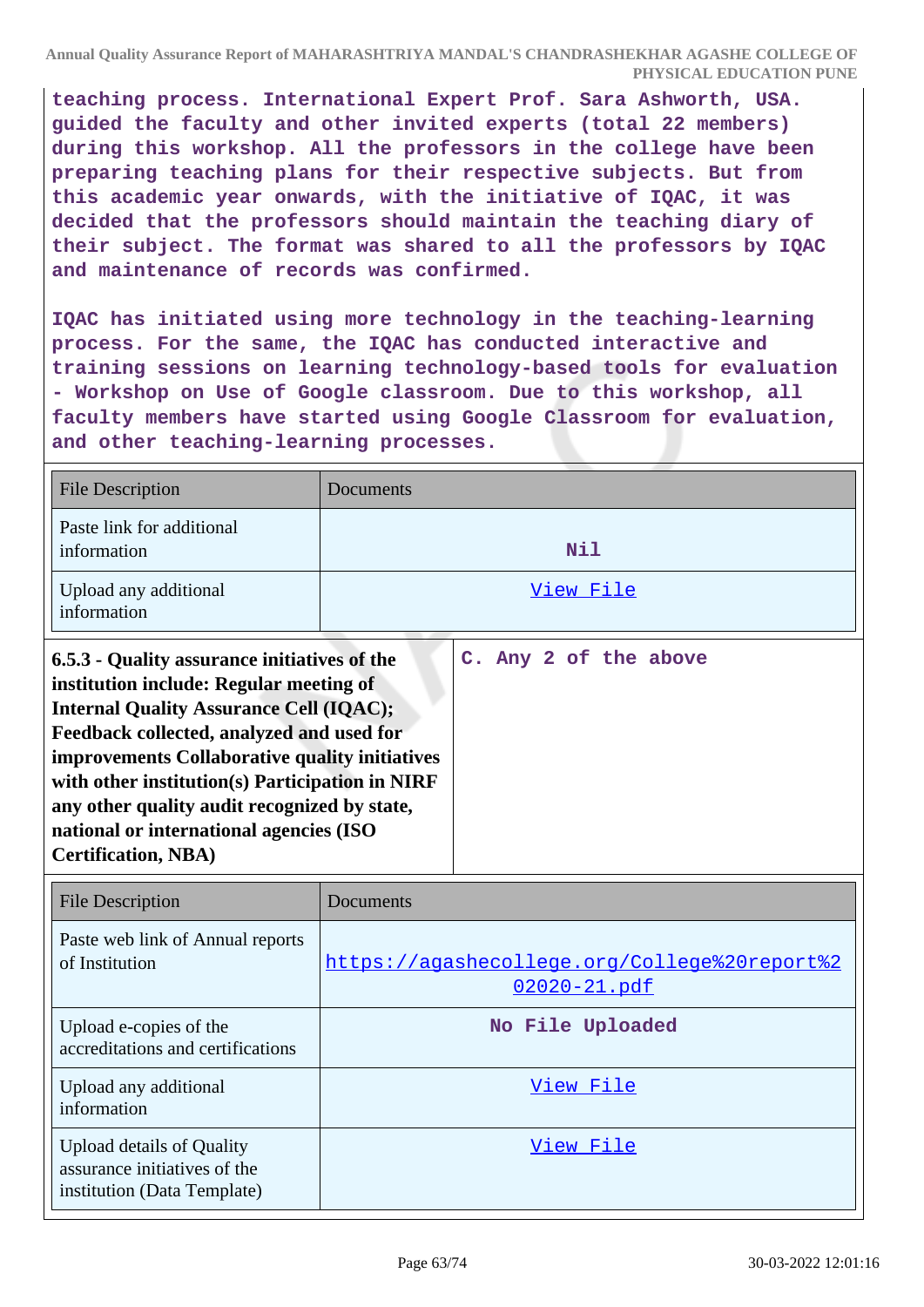## **INSTITUTIONAL VALUES AND BEST PRACTICES**

### **7.1 - Institutional Values and Social Responsibilities**

7.1.1 - Measures initiated by the Institution for the promotion of gender equity during the year

**CACPE is keen on promoting and sensitizing gender equity. This year, the college has completed 2 phases of gender audit. The Gender audit team collected data with respect to technical facilities and strategies for sensitizing gender issues and has submitted the gender audit report. The report also includes some strategies and suggestions for the same. It is observed in the audit that the college components and programs emphasize the gender equity aspect. All the programs, committees, and administrative structure includes women representatives in almost equal proportion.This year the college has also provided additional facilities for students.- It is planned that the sanitary napkin vending machine will be installed by the end of the year.**

| <b>File Description</b>                                                                                                                                                                                                                                    | Documents        |                         |  |  |  |  |
|------------------------------------------------------------------------------------------------------------------------------------------------------------------------------------------------------------------------------------------------------------|------------------|-------------------------|--|--|--|--|
| Annual gender sensitization<br>action plan                                                                                                                                                                                                                 |                  | Nil                     |  |  |  |  |
| Specific facilities provided for<br>women in terms of:a. Safety and<br>security b. Counseling c.<br>Common Rooms d. Day care<br>center for young children e. Any<br>other relevant information                                                             | Nil              |                         |  |  |  |  |
| 7.1.2 - The Institution has facilities for<br>alternate sources of energy and energy<br>conservation measures Solar energy<br><b>Biogas plant Wheeling to the Grid Sensor-</b><br>based energy conservation Use of LED bulbs/<br>power efficient equipment |                  | None of the above<br>Е. |  |  |  |  |
| <b>File Description</b>                                                                                                                                                                                                                                    | Documents        |                         |  |  |  |  |
| Geo tagged Photographs                                                                                                                                                                                                                                     | No File Uploaded |                         |  |  |  |  |
| Any other relevant information                                                                                                                                                                                                                             | No File Uploaded |                         |  |  |  |  |

7.1.3 - Describe the facilities in the Institution for the management of the following types of degradable and non-degradable waste (within 200 words) Solid waste management Liquid waste management Biomedical waste management E-waste management Waste recycling system Hazardous chemicals and radioactive waste management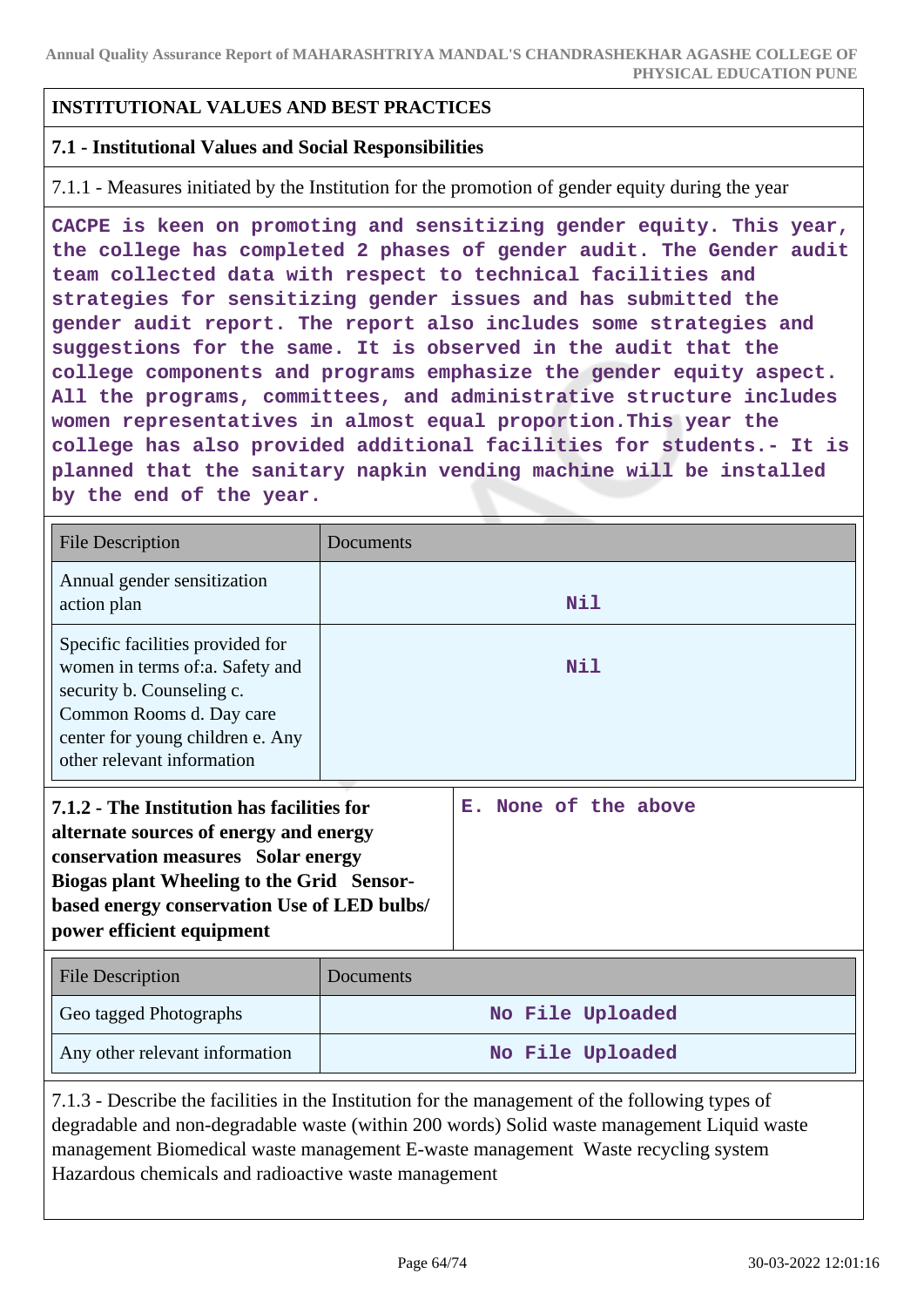**This year the college conducted Green Audit through an external agency, Greenvio Solutions. They conducted five different types of audit and have given good feedback and suggestions for managing this aspect. The agency conducted waste, water, energy, environment and bioodiversity audit. They have given the reports and audit certificates and also have appreciated some of the practices.**

**The institute has a basic waste management system. The system includes segregation of waste such as degradable and non-degradable in separate bins, it is collected and disposed separately. The college has also set up a composting unit, that collects all the dry leaves etc and we are trying to compost the same.**

**The dry waste collected is usually given away to the corporation collection van on a regular basis.**

**Biomedical,chemical, radioactive waste is not created on the campus.**

**E-waste produced in the college is disposed on a yearly basis or whenever it is collected in considerable quantities. The old but usable items are donated to the needy and the remaining is disposed.**

| <b>File Description</b>                                                                                                                                                                                                                                        | Documents        |                       |  |  |  |  |  |
|----------------------------------------------------------------------------------------------------------------------------------------------------------------------------------------------------------------------------------------------------------------|------------------|-----------------------|--|--|--|--|--|
| Relevant documents like<br>agreements / MoUs with<br>Government and other approved<br>agencies                                                                                                                                                                 | No File Uploaded |                       |  |  |  |  |  |
| Geo tagged photographs of the<br>facilities                                                                                                                                                                                                                    | View File        |                       |  |  |  |  |  |
| 7.1.4 - Water conservation facilities available<br>in the Institution: Rain water harvesting Bore<br>well /Open well recharge Construction of tanks<br>and bunds Waste water recycling Maintenance<br>of water bodies and distribution system in the<br>campus |                  | D. Any 1 of the above |  |  |  |  |  |
| <b>File Description</b>                                                                                                                                                                                                                                        | Documents        |                       |  |  |  |  |  |
| Geo tagged photographs / videos<br>of the facilities                                                                                                                                                                                                           | <u>View File</u> |                       |  |  |  |  |  |
| Any other relevant information                                                                                                                                                                                                                                 | No File Uploaded |                       |  |  |  |  |  |
| 7.1.5 - Green campus initiatives include                                                                                                                                                                                                                       |                  |                       |  |  |  |  |  |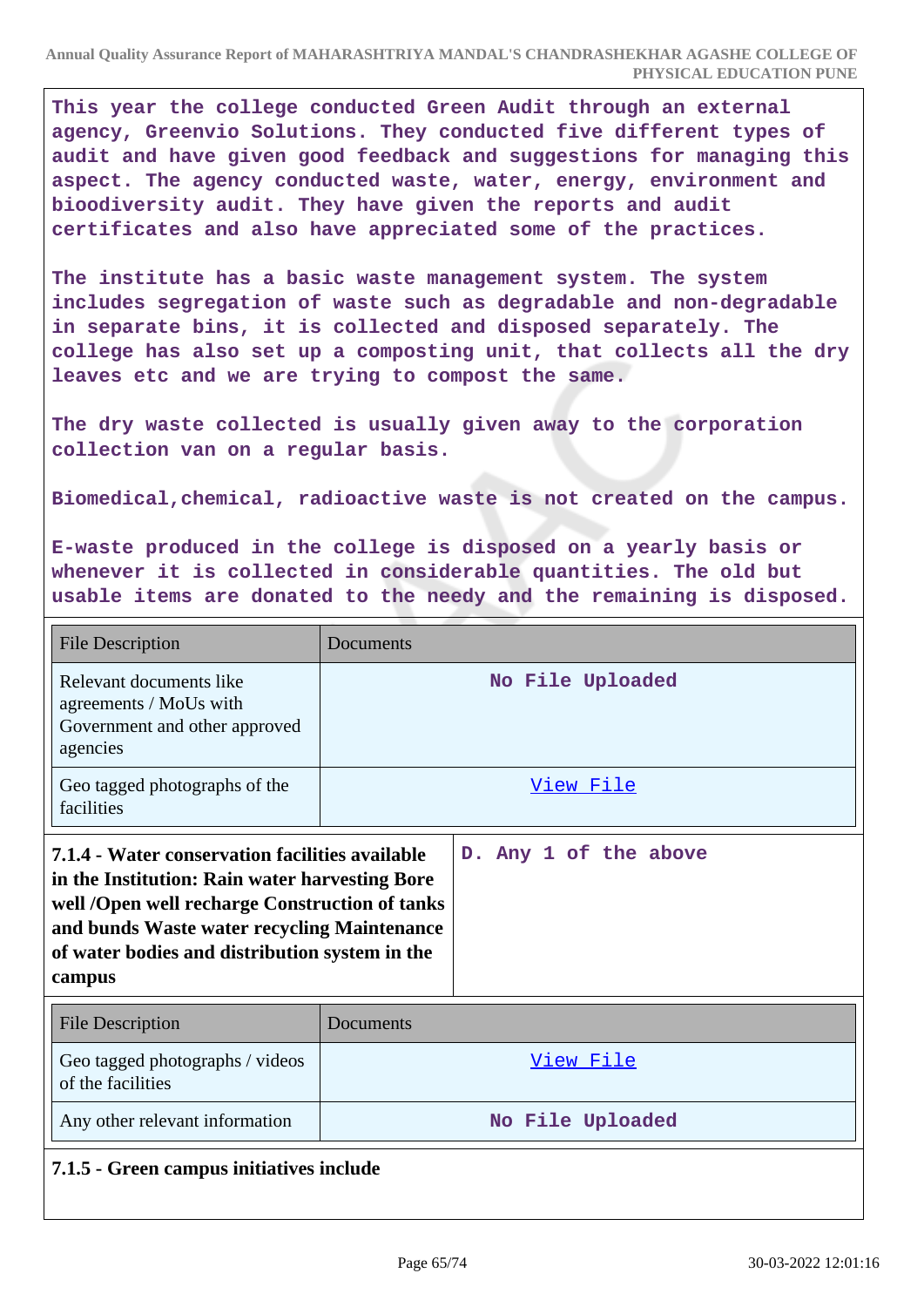| 7.1.5.1 - The institutional initiatives for<br>greening the campus are as follows:                                                                                            |  |  | C. Any 2 of the above |
|-------------------------------------------------------------------------------------------------------------------------------------------------------------------------------|--|--|-----------------------|
| <b>1. Restricted entry of automobiles</b><br>2. Use of bicycles/ Battery-powered<br>vehicles<br>3. Pedestrian-friendly pathways<br>4. Ban on use of plastic<br>5. Landscaping |  |  |                       |

| <b>File Description</b>                                                  | Documents |
|--------------------------------------------------------------------------|-----------|
| Geo tagged photos / videos of the<br>facilities                          | View File |
| Various policy documents /<br>decisions circulated for<br>implementation | View File |
| Any other relevant documents                                             | View File |

# **7.1.6 - Quality audits on environment and energy are regularly undertaken by the institution**

| 7.1.6.1 - The institutional environment and  |  |  |  | A. Any 4 or all of the above |  |
|----------------------------------------------|--|--|--|------------------------------|--|
| energy initiatives are confirmed through the |  |  |  |                              |  |
| following 1. Green audit 2. Energy audit     |  |  |  |                              |  |
| 3. Environment audit 4. Clean and green      |  |  |  |                              |  |
| campus recognitions/awards 5. Beyond the     |  |  |  |                              |  |
| campus environmental promotional activities  |  |  |  |                              |  |
|                                              |  |  |  |                              |  |

| <b>File Description</b>                                                                                                                                                                  | Documents             |  |  |  |  |  |  |
|------------------------------------------------------------------------------------------------------------------------------------------------------------------------------------------|-----------------------|--|--|--|--|--|--|
| Reports on environment and<br>energy audits submitted by the<br>auditing agency                                                                                                          | View File             |  |  |  |  |  |  |
| Certification by the auditing<br>agency                                                                                                                                                  | View File             |  |  |  |  |  |  |
| Certificates of the awards<br>received                                                                                                                                                   | No File Uploaded      |  |  |  |  |  |  |
| Any other relevant information                                                                                                                                                           | View File             |  |  |  |  |  |  |
| 7.1.7 - The Institution has disabled-friendly,<br>barrier free environment Built environment<br>with ramps/lifts for easy access to classrooms.<br>Disabled futurelly week users Ciences | B. Any 3 of the above |  |  |  |  |  |  |

**Disabled-friendly washrooms Signage including tactile path, lights, display boards**

**and signposts Assistive technology and**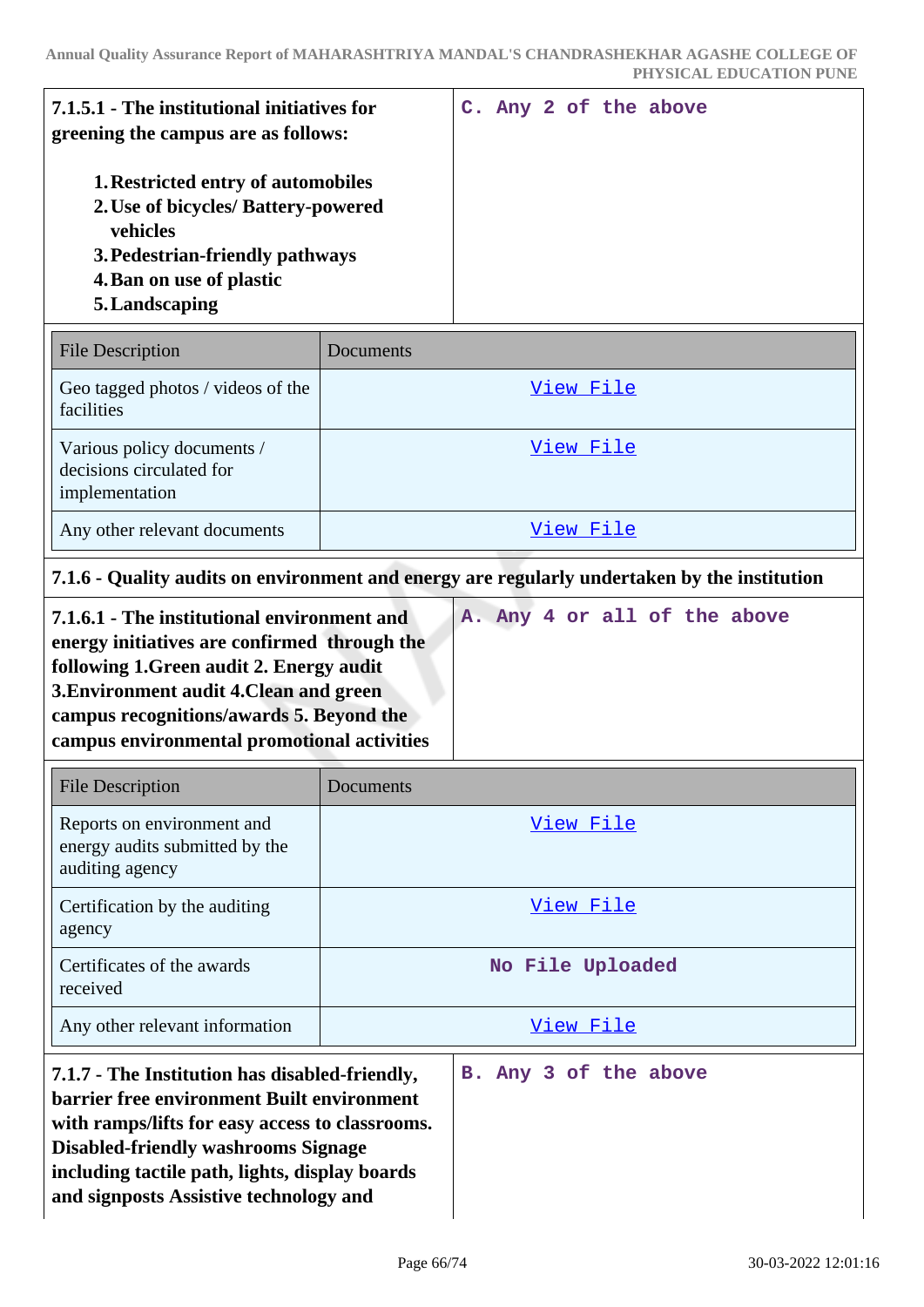| facilities for persons with disabilities         |
|--------------------------------------------------|
| (Divyangjan) accessible website, screen-         |
| reading software, mechanized equipment<br>5.     |
| Provision for enquiry and information :          |
| Human assistance, reader, scribe, soft copies of |
| reading                                          |
|                                                  |

| <b>File Description</b>                                                        | Documents        |
|--------------------------------------------------------------------------------|------------------|
| Geo tagged photographs / videos<br>of the facilities                           | View File        |
| Policy documents and<br>information brochures on the<br>support to be provided | No File Uploaded |
| Details of the Software procured<br>for providing the assistance               | No File Uploaded |
| Any other relevant information                                                 | No File Uploaded |

7.1.8 - Describe the Institutional efforts/initiatives in providing an inclusive environment i.e., tolerance and harmony towards cultural, regional, linguistic, communal socioeconomic and other diversities (within 200 words).

**CACPE is dedicated to provide inclusive environment through a very dynamic and vibrant program. The curriculum certainly takes care of educating the students about cultural, regional, linguistic, communal, socio-economic and other diversities. The college takes deliberate efforts in organizing activities, programs and events which sensitize our students about the diversities.**

**Celebration of national, regional, cultural festivals throw light on our national cultural heritage. Social community acitivities and outreach programs such as celebrating Diwali festival with the underprivileged children from the community and donations in kinds and activities play an important role in developing inclusiveness.**

**Talks of eminent personalities, social activists and professionals make an impact on our students regarding relationship building with diverse community.**

**Workshops on inclusive physical education and activity program introduces the students with needs of children with special needs. They develop congenial attitude and skill set to deal with the divese population and children with special needs.**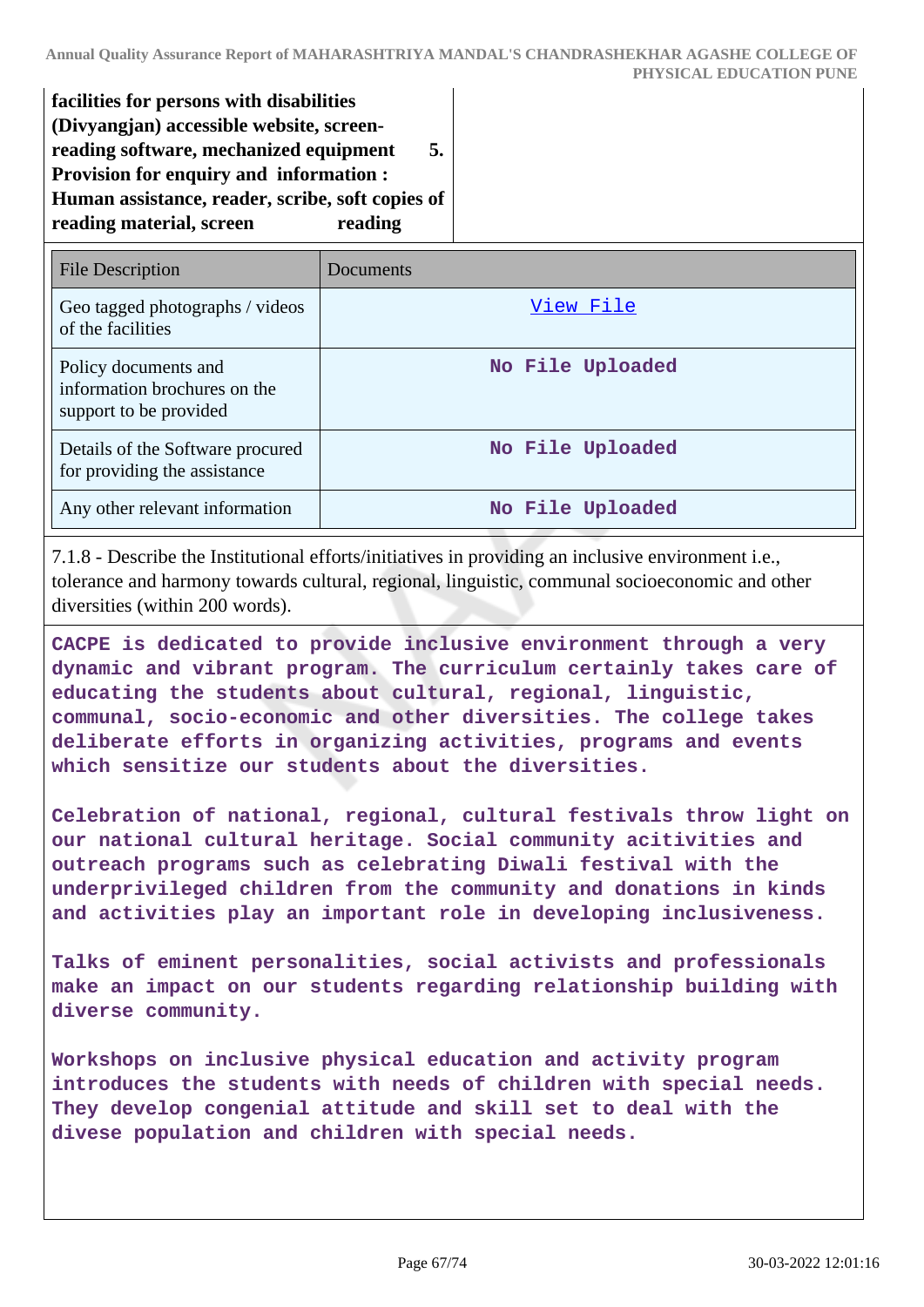| <b>File Description</b>                                                                                                                      | Documents        |
|----------------------------------------------------------------------------------------------------------------------------------------------|------------------|
| Supporting documents on the<br>information provided (as<br>reflected in the administrative<br>and academic activities of the<br>Institution) | View File        |
| Any other relevant information                                                                                                               | No File Uploaded |

7.1.9 - Sensitization of students and employees of the Institution to the constitutional obligations: values, rights, duties and responsibilities of citizens

**College ensures that the students and employees are well versed with the constitutional obligations. National days, commemorative days are celebrated on a large scale which help in inducing the national values and fervor in the members. Various awareness activities such as constitution days are celebrated in the college. Talks of eminent personalities are organized to reiterate the national values and commitments a national citizen should have.**

**College activities are oraganized in such a way that students and employees get equal opportunities and can experience their rights and fulfill the duties and responsibilities. Each member gets the opportunity to perform various types of duties and responsibilities.**

**Programs such as indepence day, republic day, constitution day, Maharashtra day, Gandhi Jayanti are celebrated with great fervor to induce the constitutional obligations**

| <b>File Description</b>                                                                                                                                                                                                                                                                                                                                                                                                | Documents |                       |
|------------------------------------------------------------------------------------------------------------------------------------------------------------------------------------------------------------------------------------------------------------------------------------------------------------------------------------------------------------------------------------------------------------------------|-----------|-----------------------|
| Details of activities that inculcate<br>values; necessary to render<br>students in to responsible citizens                                                                                                                                                                                                                                                                                                             | Nil       |                       |
| Any other relevant information                                                                                                                                                                                                                                                                                                                                                                                         |           | Nil                   |
| 7.1.10 - The Institution has a prescribed code<br>of conduct for students, teachers,<br>administrators and other staff and conducts<br>periodic programmes in this regard. The Code<br>of Conduct is displayed on the website There is<br>a committee to monitor adherence to the Code<br>of Conduct Institution organizes professional<br>ethics programmes for students,<br>teachers, administrators and other staff | 4.        | D. Any 1 of the above |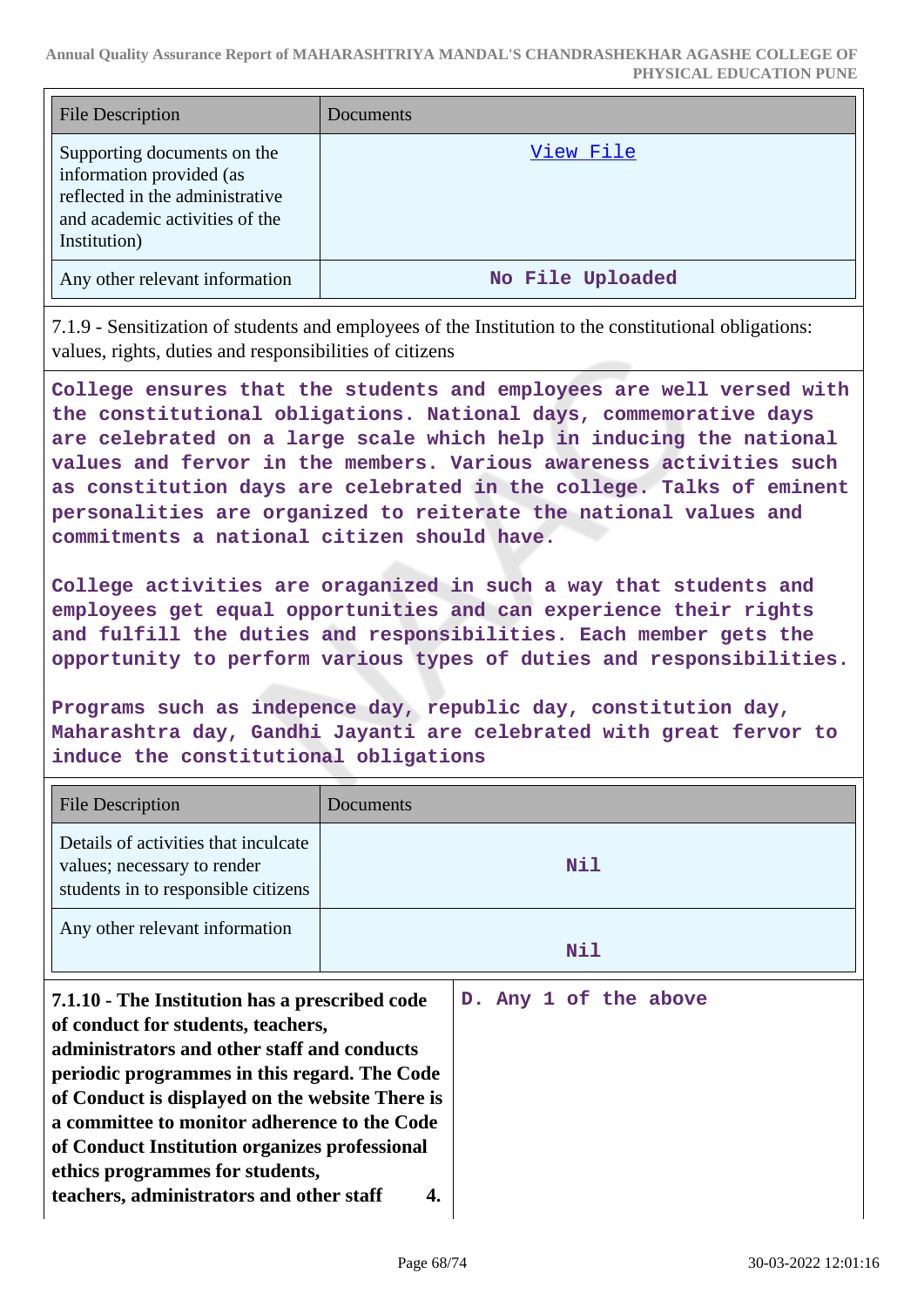## **Annual awareness programmes on Code of Conduct are organized**

| File Description                                                                                                                                                                                       | Documents        |
|--------------------------------------------------------------------------------------------------------------------------------------------------------------------------------------------------------|------------------|
| Code of ethics policy document                                                                                                                                                                         | View File        |
| Details of the monitoring<br>committee composition and<br>minutes of the committee<br>meeting, number of programmes<br>organized, reports on the various<br>programs etc., in support of the<br>claims | No File Uploaded |
| Any other relevant information                                                                                                                                                                         | No File Uploaded |

7.1.11 - Institution celebrates / organizes national and international commemorative days, events and festivals

**CACPE is very keen on providing a very rich experience to its members. We celebrate important national and international days, organize events and festival. This helps in developing an inclusive attitude and overall personality development.**

**National days such as Independence day- 15th August, Republic day-26th January, National sports day-29th August, International days such as International Yog day-21st June, International Women's day 8th March are celebarted by organizing events.**

**Prerena day-25th July is the commermorative day to remembers the efforts taken by the founder of the institute.**

**Gandhi Jayanti-2nd October is celebrated by hosting cleanliness drives and many other activities.**

**Vivekananda Jayanti-Youth day12th January is also celebrated in various ways.**

**Marathi Bhasha diwas is organized in unique ways every time. Exhibitions, talks, discussions, debates, essay competitions are organized.**

**Festivals are celebrated in a unique way and with a unique outlook. Cultural festivals to pass on the right values are celebrated in the college. Diwali festival is celebrated with the underprivilegedcommunities.**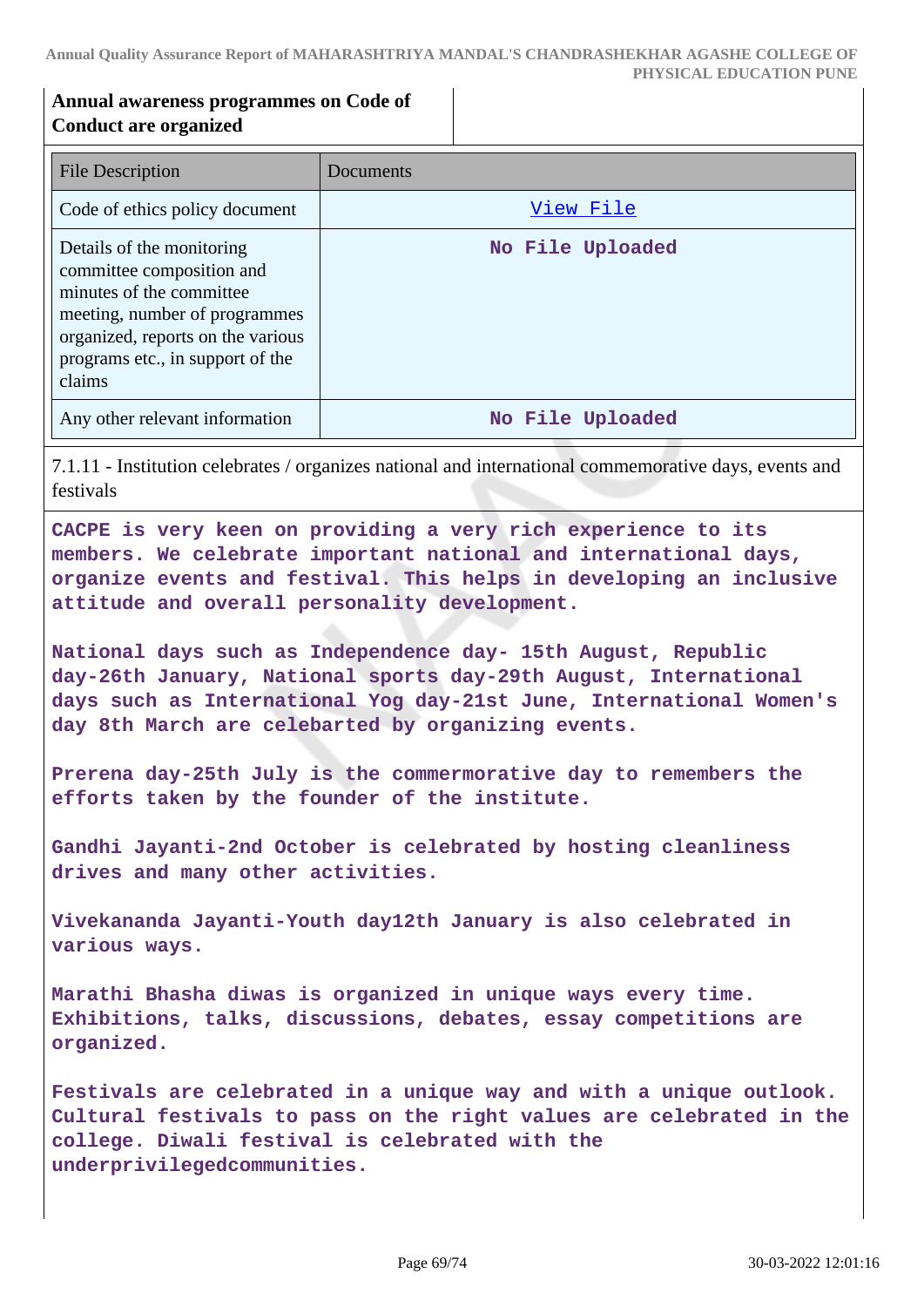**Festivals like Rakshbandhan, Gokulashtami are celebrated by making them understand the importance of bonding and unity. Some special competitions ofhuman pyramids, discussions are also organized some times.**

| <b>File Description</b>                                                                         | Documents        |
|-------------------------------------------------------------------------------------------------|------------------|
| Annual report of the celebrations<br>and commemorative events for<br>the last (During the year) | No File Uploaded |
| Geo tagged photographs of some<br>of the events                                                 | No File Uploaded |
| Any other relevant information                                                                  | No File Uploaded |

## **7.2 - Best Practices**

7.2.1 - Describe two best practices successfully implemented by the Institution as per NAAC format provided in the Manual.

### **1. Writing Policies and Procedures**

### **Context that required initiation of the practice :**

**The college had its magazine for students by the name Chandrashekhariya and received a good responses from students as most of the literature was in regional language. Students and other stakeholders always have asked for updated information in regional language and so a magazine providing versatile information with respect to physical education and sports was initiated.**

**Objectives of the practice :**

- **To produce and store quality literature in regional language**
- **To spread the recent trends, new information, and techniques, researches, etc. with all the stakeholders.**
- **To make stakeholders aware of extraordinary work performed, best practices by Sportsmen, PET's, schools, and others.**
- **To encourage and provide a platform for new writers**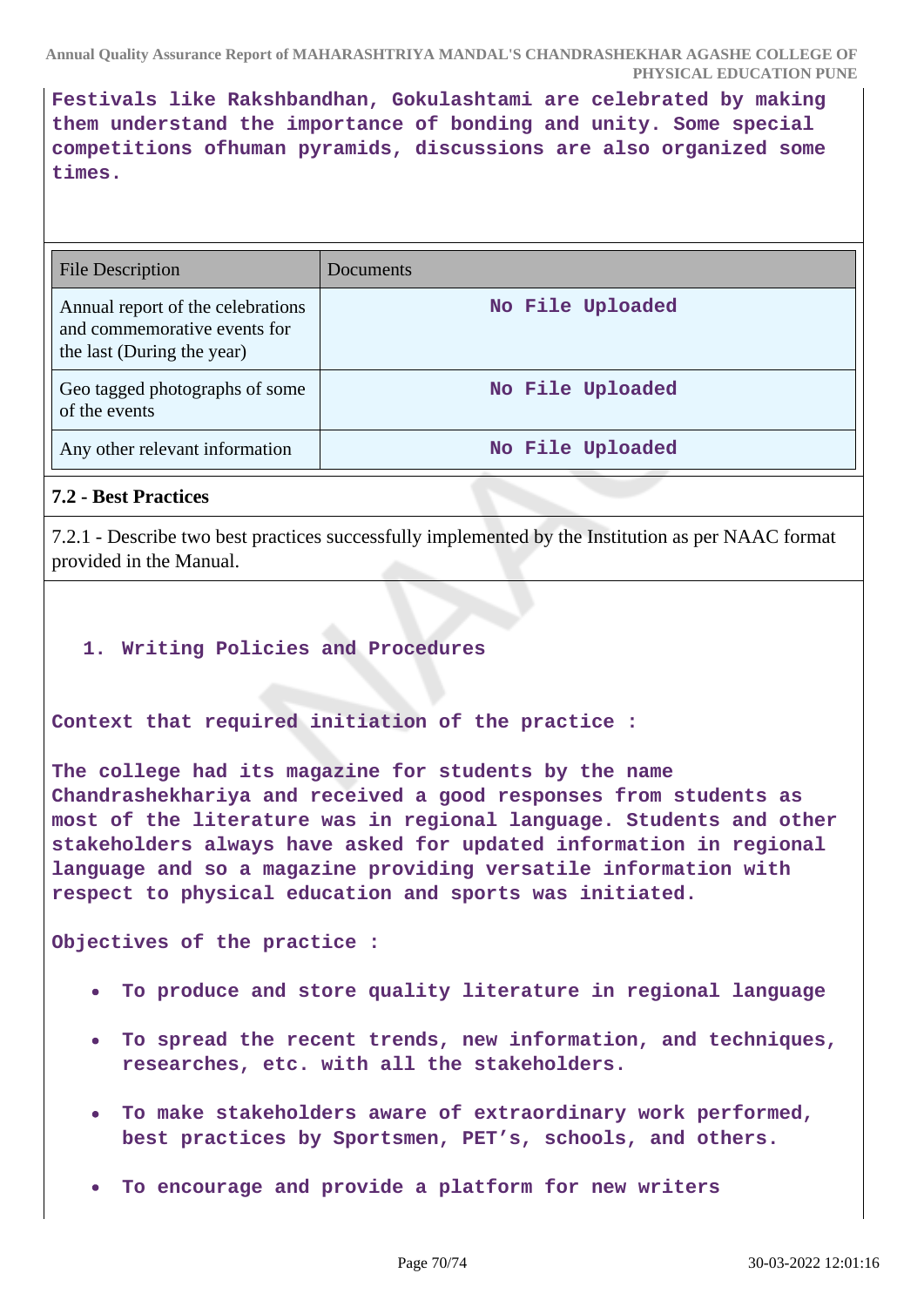**Practice :**

**The college initiated the magazine in regional language and through this have brought all the information available to stakeholders in regional language.**

**Obstacles faced if any and strategies adopted to overcome them :**

**Obstacles: NA**

**Strategies adopted: NA**

```
Impact of the practice :
```
- **New writers have shown their interest in writing articles in regional languages.**
- **production of literature in English**

**Resources required:**

**Contact person for further details:**

**Dr. SopanKangane**

**2. Faculty Development Program**

**Context that required initiation of the practice (100-200 words):**

**Lot of paperwork had to be done in departments like attendance, examination records, notices, and announcements. The records were also hard to find and also had to be e-copied. The time invested in doing double work was much more and hence the need of Software was needed. To decrease the time spent in maintaining the record of scores, attendance, etc. it was decided to purchase College management software that would resolve the upcoming issues.**

**Objectives of the practice :**

**To reduce man-hours spent in maintaining different records and have more transparency in work.**

**Practice:**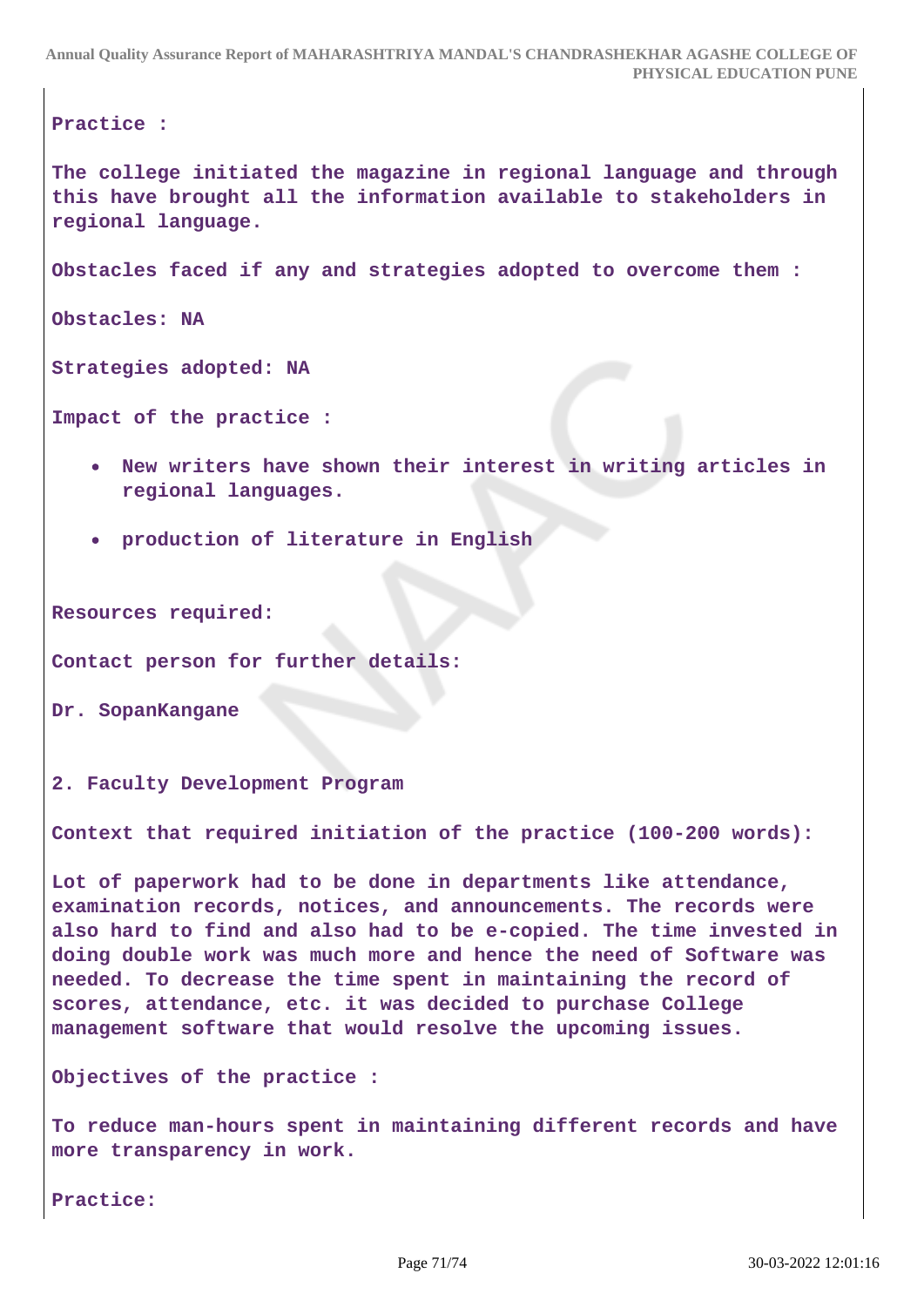**The college management software was bought and all the records regarding scores, internal examination, announcements, notices, attendance, etc. is managed from the software. The**

**Obstacles faced if any and strategies adopted to overcome them (150-200 words):**

**Obstacles:**

- **Changes are difficult to make and the agency is to be contacted and time is spent in the same.**
- **All faculty and students are not user friendly with the software**
- **Internet facility**

**Strategies adopted:**

- **Better, faster, and single contact communication with the agency is done and it is seen that the issue is resolved within the minimum required time.**
- **Training of the faculty and students is taken**

**Impact of the practice:**

- **Transparency in paperwork, documents, attendance, and all other work**
- **Better maintenance of records**

**Resources required:**

**College management software, better internet connectivity**

**Contact person for further details:**

**Dr. SopanKangane**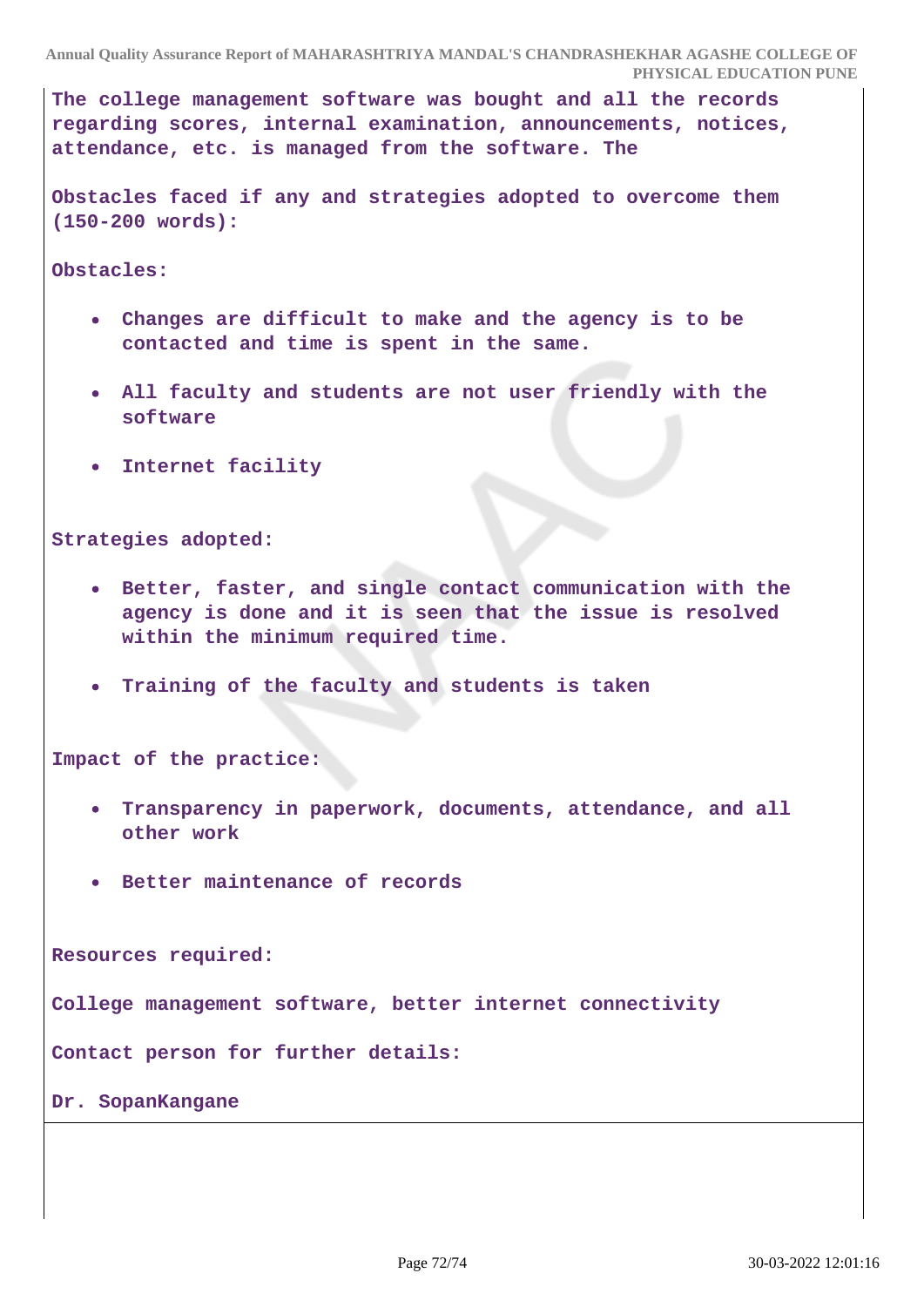**Annual Quality Assurance Report of MAHARASHTRIYA MANDAL'S CHANDRASHEKHAR AGASHE COLLEGE OF PHYSICAL EDUCATION PUNE**

| <b>File Description</b>                        | Documents                                                                                    |
|------------------------------------------------|----------------------------------------------------------------------------------------------|
| Best practices in the Institutional<br>website | https://agashecollege.org/A.Y.%202020-21/Bes<br>t%20Practices/Best%20Practices%202020-21.pdf |
| Any other relevant information                 | https://aqashecollege.org/A.Y.%202020-21/Bes<br>t%20Practices/Best%20Practices%202020-21.pdf |

# **7.3 - Institutional Distinctiveness**

7.3.1 - Portray the performance of the Institution in one area distinctive to its priority and thrust within 200 words

**Obstyrace competition**

**Context that required initiation of the practice**

- **No big platform for individuals undergoing fitness.**
- **Much of the masses in schools wanted new formats or events.**

**In order to fulfill the above a Competition based on Obstacle course was initiated.**

**Objectives of the practice :**

**To provide an opportunity forstudents teachers to be a part of the organizing and officiating team.**

**Practice :**

**The school group for the Obstyrace was 7th – 10th Std. Students. A team for obstyrace consists of up to 25 students. A team must have at least 18 students on the ground at the start of the competition. All 25 players may participate for the competition but time is considered only for the best 18 students. A number of challenges are between 8 to 12 and the total distance of the race is approximately 200 to 300 meters. The route of the race is not standardized and fixed. Obstyrace competition is played in two stages - qualifying round and finals. For the qualifying round, the difficulty level is lower than the final stage. Top three teams in Boys as well as Girls are felicitated with Prizes, Medals, Certificates and Trophies. Individual Top three boys and Girls are also felicitated with**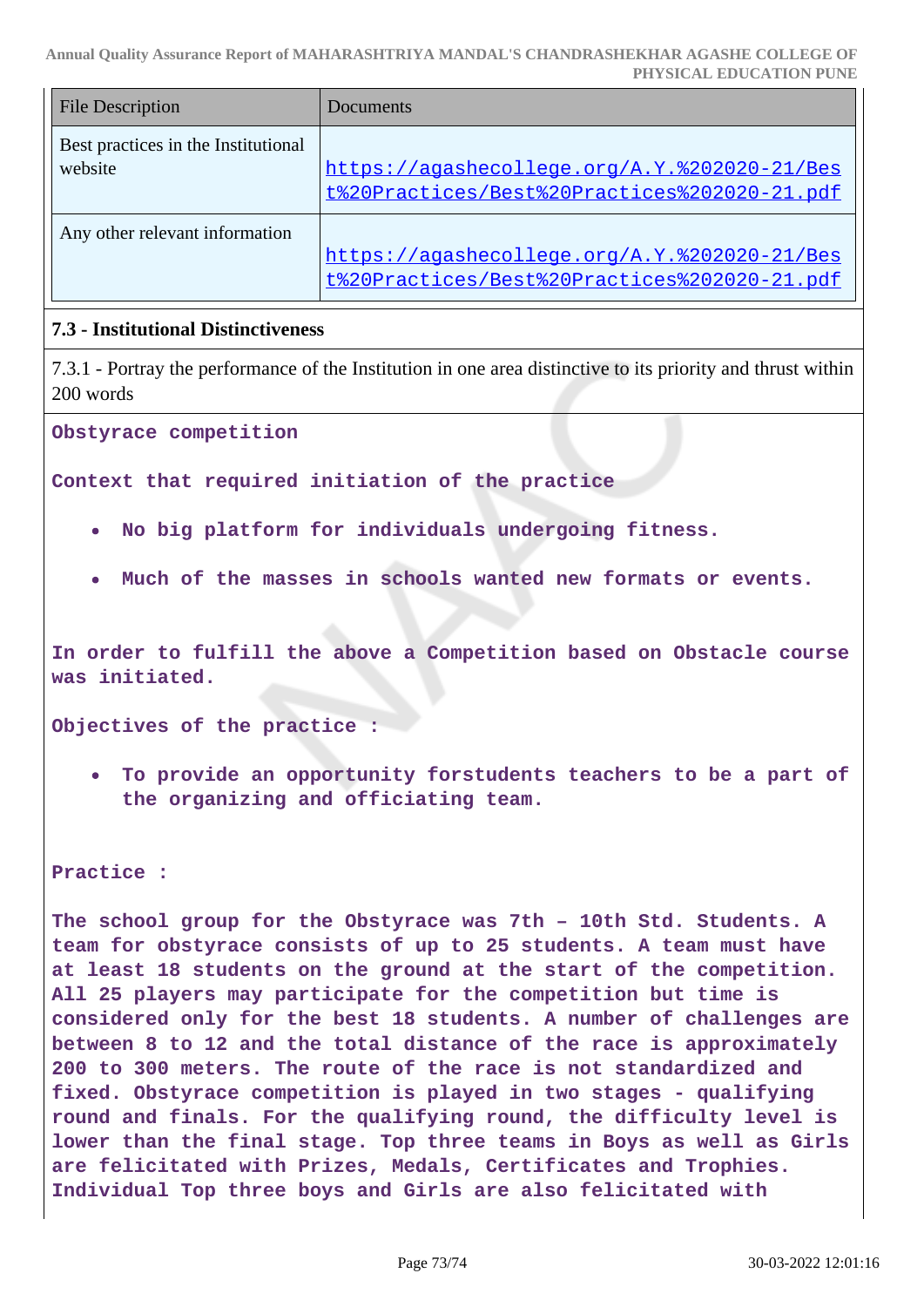**Annual Quality Assurance Report of MAHARASHTRIYA MANDAL'S CHANDRASHEKHAR AGASHE COLLEGE OF PHYSICAL EDUCATION PUNE**

### **Trophies and cash Prizes.**

| <b>File Description</b>                         | <b>Documents</b> |
|-------------------------------------------------|------------------|
| Appropriate web in the<br>Institutional website | No File Uploaded |
| Any other relevant information                  | View File        |

#### 7.3.2 - Plan of action for the next academic year

**Plan of Action for the Year 2021-2022 What When Who Prepare, Discuss & Implement Teaching Plan June 2021 All Faculty Use of studentcentered teaching methods June to May All Faculty** 

**Use of different authentic assessment technique in TLP**

**June to May All Faculty** 

**Use of technology to enhance TLP**

**June to May All Faculty 100% result May All Faculty Evaluation of Program outcome August IQAC Apply for Best college Award Feb 2022 Office Subscribe Online database & Journals March 2021 Ms. Aditi Conducting state level Workshop on 'Rehabilitation' October 2021 Dr. Shreekant Organizing National Level Seminar on 'Sports Management' February 2022 Dr. Amit Prqabhu Conducting Workshop on State Eligibility test (SET) in Physical Education September 2021 Dr. Balaji Conducting online program for PE Teachers in Maharashtra (MahaPE) April 2022 IQAC Conduct FDP on Writing skills, Play-based teaching learning October to April 2022 IQAC Conducting Table Tennis (M) & Judo (W) Inter collegiate competition November-December Dr. Shirish Organizing Foot Ball (W) Zonal Level Competition November-December Dr. Shirish Starting B.A Physical Education Course Dr. Shirish Renovation of Basket Ball Court March 2022 Principal Conducting Up gradation courses for Alumni May 2022 Dr. Shirish Green Audit September 2021 IQAC Gender Audit September 2021 IQAC Research Workshop for Ph.D Scholars and Guides September 2021 Dr. Mahesh Apply for NAAC Accreditation November 2021 IQAC**